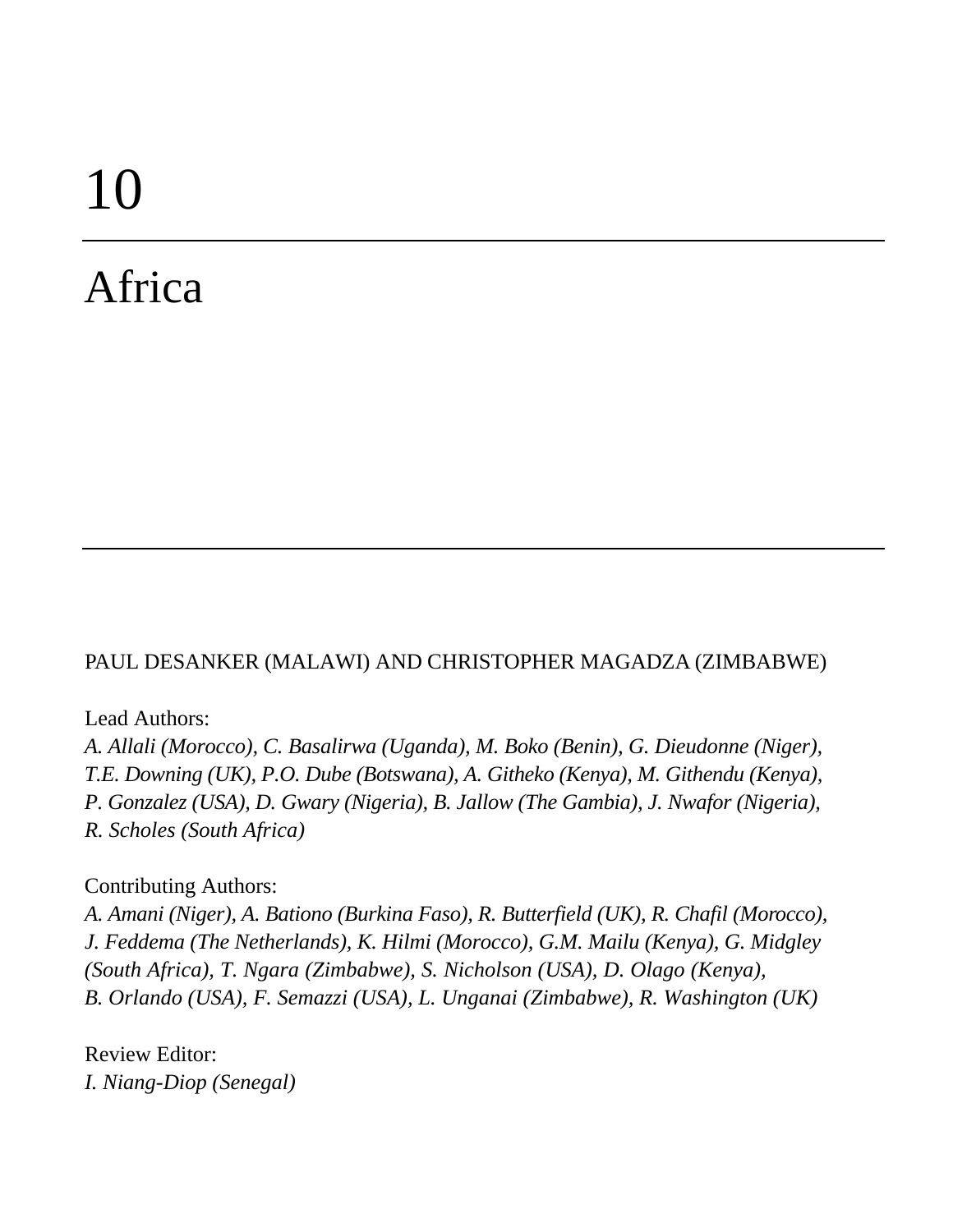## **CONTENTS**

| 491<br>10.1. Introduction to African Region<br>491<br>10.1.1. Previous Syntheses of African Region<br>491<br>10.1.2. What is Different about Africa?<br>492<br>10.1.3. Past to Present<br>492<br>10.1.3.1.Climatology<br>10.1.3.2. Interannual and Interdecadal<br>Climate Variability<br>492<br>493<br>10.1.3.3. Paleoclimate of Africa<br>493<br>10.1.3.4. Recent Historical Record<br>494<br>10.1.4. Climate Change Scenarios<br>494<br>10.2. Key Regional Concerns<br>10.2.1. Water Resources<br>494<br>10.2.1.1. Overview of Regional<br>494<br><b>Water Resources</b><br>496<br>10.2.1.2. Major River Basin Systems<br>498<br>10.2.1.3. Demography and Water Resources<br>499<br>10.2.1.4. Impacts and Vulnerability<br>499<br>10.2.1.5. Adaptation<br>500<br>10.2.2. Food Security<br>500<br>10.2.2.1. Context of Food Security<br>10.2.2.2. Marine and Freshwater Fisheries<br>503<br>504<br>10.2.2.3. Crop Production<br>506<br>10.2.2.4. Livestock<br>507<br>10.2.2.5. Impacts of Drought and Floods<br>507<br>10.2.2.6. Adaptation Strategies<br>10.2.3. Natural Resource Management<br>and Biodiversity<br>508 |
|----------------------------------------------------------------------------------------------------------------------------------------------------------------------------------------------------------------------------------------------------------------------------------------------------------------------------------------------------------------------------------------------------------------------------------------------------------------------------------------------------------------------------------------------------------------------------------------------------------------------------------------------------------------------------------------------------------------------------------------------------------------------------------------------------------------------------------------------------------------------------------------------------------------------------------------------------------------------------------------------------------------------------------------------------------------------------------------------------------------------------|
|                                                                                                                                                                                                                                                                                                                                                                                                                                                                                                                                                                                                                                                                                                                                                                                                                                                                                                                                                                                                                                                                                                                            |
|                                                                                                                                                                                                                                                                                                                                                                                                                                                                                                                                                                                                                                                                                                                                                                                                                                                                                                                                                                                                                                                                                                                            |
|                                                                                                                                                                                                                                                                                                                                                                                                                                                                                                                                                                                                                                                                                                                                                                                                                                                                                                                                                                                                                                                                                                                            |
|                                                                                                                                                                                                                                                                                                                                                                                                                                                                                                                                                                                                                                                                                                                                                                                                                                                                                                                                                                                                                                                                                                                            |
|                                                                                                                                                                                                                                                                                                                                                                                                                                                                                                                                                                                                                                                                                                                                                                                                                                                                                                                                                                                                                                                                                                                            |
|                                                                                                                                                                                                                                                                                                                                                                                                                                                                                                                                                                                                                                                                                                                                                                                                                                                                                                                                                                                                                                                                                                                            |
|                                                                                                                                                                                                                                                                                                                                                                                                                                                                                                                                                                                                                                                                                                                                                                                                                                                                                                                                                                                                                                                                                                                            |
|                                                                                                                                                                                                                                                                                                                                                                                                                                                                                                                                                                                                                                                                                                                                                                                                                                                                                                                                                                                                                                                                                                                            |
|                                                                                                                                                                                                                                                                                                                                                                                                                                                                                                                                                                                                                                                                                                                                                                                                                                                                                                                                                                                                                                                                                                                            |
|                                                                                                                                                                                                                                                                                                                                                                                                                                                                                                                                                                                                                                                                                                                                                                                                                                                                                                                                                                                                                                                                                                                            |
|                                                                                                                                                                                                                                                                                                                                                                                                                                                                                                                                                                                                                                                                                                                                                                                                                                                                                                                                                                                                                                                                                                                            |
|                                                                                                                                                                                                                                                                                                                                                                                                                                                                                                                                                                                                                                                                                                                                                                                                                                                                                                                                                                                                                                                                                                                            |
|                                                                                                                                                                                                                                                                                                                                                                                                                                                                                                                                                                                                                                                                                                                                                                                                                                                                                                                                                                                                                                                                                                                            |
|                                                                                                                                                                                                                                                                                                                                                                                                                                                                                                                                                                                                                                                                                                                                                                                                                                                                                                                                                                                                                                                                                                                            |
|                                                                                                                                                                                                                                                                                                                                                                                                                                                                                                                                                                                                                                                                                                                                                                                                                                                                                                                                                                                                                                                                                                                            |
|                                                                                                                                                                                                                                                                                                                                                                                                                                                                                                                                                                                                                                                                                                                                                                                                                                                                                                                                                                                                                                                                                                                            |
|                                                                                                                                                                                                                                                                                                                                                                                                                                                                                                                                                                                                                                                                                                                                                                                                                                                                                                                                                                                                                                                                                                                            |
|                                                                                                                                                                                                                                                                                                                                                                                                                                                                                                                                                                                                                                                                                                                                                                                                                                                                                                                                                                                                                                                                                                                            |
|                                                                                                                                                                                                                                                                                                                                                                                                                                                                                                                                                                                                                                                                                                                                                                                                                                                                                                                                                                                                                                                                                                                            |
|                                                                                                                                                                                                                                                                                                                                                                                                                                                                                                                                                                                                                                                                                                                                                                                                                                                                                                                                                                                                                                                                                                                            |
|                                                                                                                                                                                                                                                                                                                                                                                                                                                                                                                                                                                                                                                                                                                                                                                                                                                                                                                                                                                                                                                                                                                            |
|                                                                                                                                                                                                                                                                                                                                                                                                                                                                                                                                                                                                                                                                                                                                                                                                                                                                                                                                                                                                                                                                                                                            |
|                                                                                                                                                                                                                                                                                                                                                                                                                                                                                                                                                                                                                                                                                                                                                                                                                                                                                                                                                                                                                                                                                                                            |
|                                                                                                                                                                                                                                                                                                                                                                                                                                                                                                                                                                                                                                                                                                                                                                                                                                                                                                                                                                                                                                                                                                                            |
|                                                                                                                                                                                                                                                                                                                                                                                                                                                                                                                                                                                                                                                                                                                                                                                                                                                                                                                                                                                                                                                                                                                            |
|                                                                                                                                                                                                                                                                                                                                                                                                                                                                                                                                                                                                                                                                                                                                                                                                                                                                                                                                                                                                                                                                                                                            |
|                                                                                                                                                                                                                                                                                                                                                                                                                                                                                                                                                                                                                                                                                                                                                                                                                                                                                                                                                                                                                                                                                                                            |
| 508<br>10.2.3.1. Forests and Woodland Resources                                                                                                                                                                                                                                                                                                                                                                                                                                                                                                                                                                                                                                                                                                                                                                                                                                                                                                                                                                                                                                                                            |
| 10.2.3.2. Indigenous Biodiversity                                                                                                                                                                                                                                                                                                                                                                                                                                                                                                                                                                                                                                                                                                                                                                                                                                                                                                                                                                                                                                                                                          |
| and Protected Areas<br>509                                                                                                                                                                                                                                                                                                                                                                                                                                                                                                                                                                                                                                                                                                                                                                                                                                                                                                                                                                                                                                                                                                 |
| 511<br>10.2.3.3. Migratory Species                                                                                                                                                                                                                                                                                                                                                                                                                                                                                                                                                                                                                                                                                                                                                                                                                                                                                                                                                                                                                                                                                         |
| 512<br>10.2.4. Human Health                                                                                                                                                                                                                                                                                                                                                                                                                                                                                                                                                                                                                                                                                                                                                                                                                                                                                                                                                                                                                                                                                                |
| 10.2.4.1 Vector-Borne Diseases: Malaria<br>512                                                                                                                                                                                                                                                                                                                                                                                                                                                                                                                                                                                                                                                                                                                                                                                                                                                                                                                                                                                                                                                                             |
| 10.2.4.2. Cholera<br>512                                                                                                                                                                                                                                                                                                                                                                                                                                                                                                                                                                                                                                                                                                                                                                                                                                                                                                                                                                                                                                                                                                   |
| 10.2.4.3. Meningitis<br>512                                                                                                                                                                                                                                                                                                                                                                                                                                                                                                                                                                                                                                                                                                                                                                                                                                                                                                                                                                                                                                                                                                |
| 10.2.4.4. Rift Valley Fever<br>513                                                                                                                                                                                                                                                                                                                                                                                                                                                                                                                                                                                                                                                                                                                                                                                                                                                                                                                                                                                                                                                                                         |
| 513<br>10.2.4.5.Plague                                                                                                                                                                                                                                                                                                                                                                                                                                                                                                                                                                                                                                                                                                                                                                                                                                                                                                                                                                                                                                                                                                     |
| 10.2.4.6. Water-Associated Protozoal Diseases<br>513                                                                                                                                                                                                                                                                                                                                                                                                                                                                                                                                                                                                                                                                                                                                                                                                                                                                                                                                                                                                                                                                       |
| 10.2.4.7. Other Major Parasitic Infections<br>513                                                                                                                                                                                                                                                                                                                                                                                                                                                                                                                                                                                                                                                                                                                                                                                                                                                                                                                                                                                                                                                                          |
| 10.2.4.8. Air Pollution-Associated Diseases<br>513                                                                                                                                                                                                                                                                                                                                                                                                                                                                                                                                                                                                                                                                                                                                                                                                                                                                                                                                                                                                                                                                         |
| 513<br>10.2.4.9. Vulnerability                                                                                                                                                                                                                                                                                                                                                                                                                                                                                                                                                                                                                                                                                                                                                                                                                                                                                                                                                                                                                                                                                             |
| 514<br>10.2.4.10. Adaptation                                                                                                                                                                                                                                                                                                                                                                                                                                                                                                                                                                                                                                                                                                                                                                                                                                                                                                                                                                                                                                                                                               |
| 514<br>10.2.4.11. Technology for Safe Drinking Water                                                                                                                                                                                                                                                                                                                                                                                                                                                                                                                                                                                                                                                                                                                                                                                                                                                                                                                                                                                                                                                                       |

| 10.2.5. Settlements and Infrastructure        | 514 |
|-----------------------------------------------|-----|
| 10.2.5.1. Overview of Issues                  | 514 |
| 10.2.5.2. Coastal Settlements                 |     |
| and Sea-Level Rise                            | 515 |
| $10.2.5.3$ . Flooding                         | 515 |
| 10.2.5.4. Energy                              | 516 |
| 10.2.5.5. Human Comfort                       | 516 |
| 10.2.5.6. Water Resources                     | 516 |
| 10.2.5.7. Sanitation                          | 516 |
| 10.2.5.8. Food Security                       | 517 |
| 10.2.6. Desertification                       | 517 |
| 10.2.6.1. Context                             | 517 |
| 10.2.6.2. Nonclimatic Driving Forces          |     |
| of Desertification                            | 517 |
| 10.2.6.3. Climatic Factors in Desertification | 518 |
| 10.2.6.4. Linkages and Feedbacks between      |     |
| Desertification and Climate                   | 519 |
| 10.2.6.5. Impacts of Desertification          | 519 |
| 10.2.6.6. Vulnerability and Adaptation        | 520 |
| 10.3. Adaptation Potential and Vulnerability  | 520 |

| 10.4. Synthesis                        | 521 |
|----------------------------------------|-----|
| 10.4.1. Feedbacks and Interactions     | 523 |
| 10.4.2. Uncertainties and Risks        | 523 |
| 10.4.3. Cross-Cutting Issues           | 524 |
| 10.4.3.1. Costing                      | 524 |
| 10.4.3.2. Development, Sustainability, |     |
| and Equity                             | 524 |
| 10.4.4 Future Needs                    | 525 |
|                                        |     |

```
References 525
```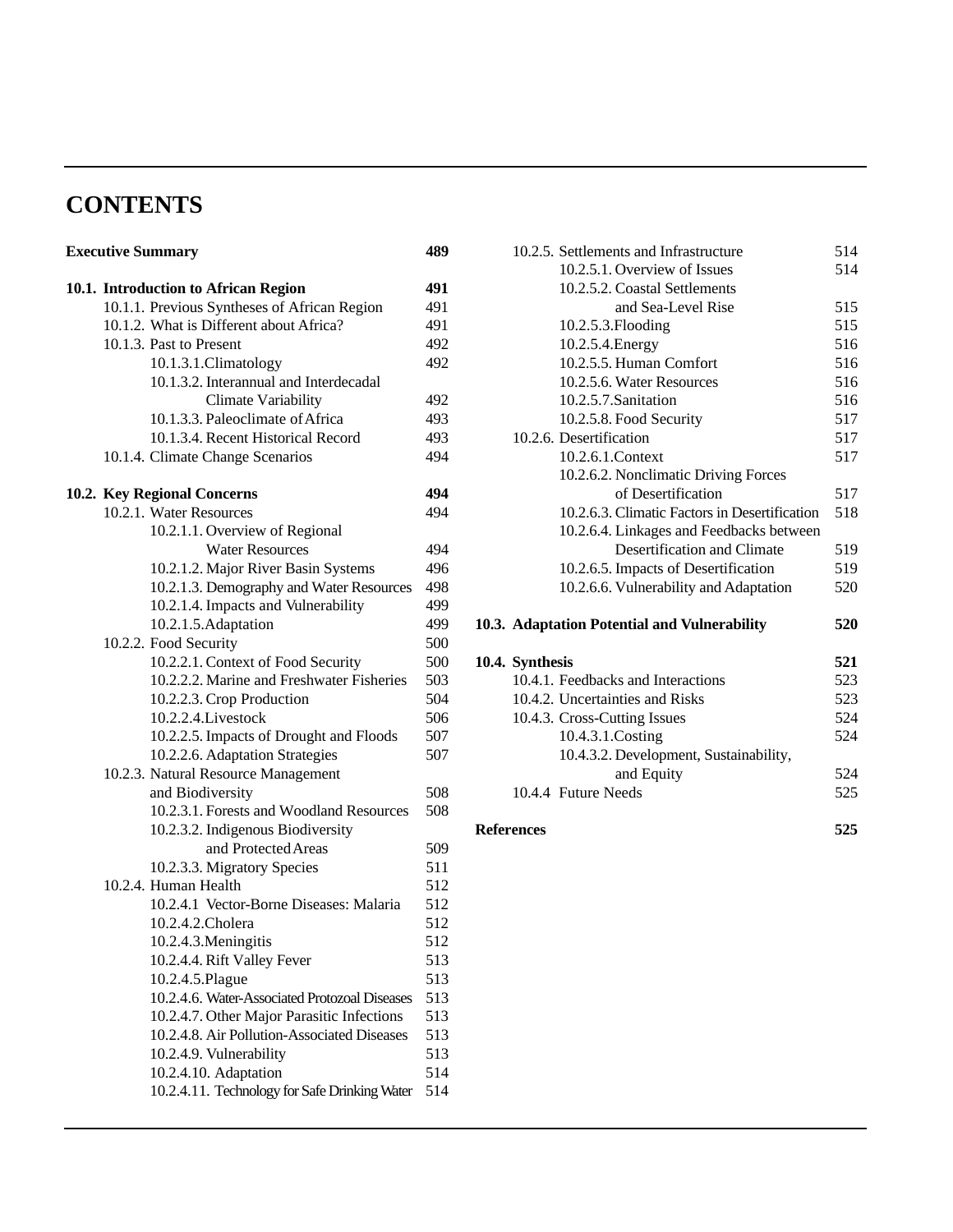## **EXECUTIVE SUMMARY**

Africa is highly vulnerable to the various manifestations of climate change. Six situations that are particularly important are:

- Water resources, especially in international shared basins where there is a potential for conflict and a need for regional coordination in water management
- Food security at risk from declines in agricultural production and uncertain climate
- Natural resources productivity at risk and biodiversity that might be irreversibly lost
- Vector- and water-borne diseases, especially in areas with inadequate health infrastructure
- Coastal zones vulnerable to sea-level rise, particularly roads, bridges, buildings, and other infrastructure that is exposed to flooding and other extreme events
- Exacerbation of desertification by changes in rainfall and intensified land use.

The historical climate record for Africa shows warming of approximately 0.7°C over most of the continent during the 20th century, a decrease in rainfall over large portions of the Sahel, and an increase in rainfall in east central Africa. Climate change scenarios for Africa, based on results from several general circulation models using data collated by the Intergovernmental Panel on Climate Change (IPCC) Data Distribution Center (DDC), indicate future warming across Africa ranging from 0.2°C per decade (low scenario) to more than 0.5°C per decade (high scenario). This warming is greatest over the interior of semi-arid margins of the Sahara and central southern Africa.

Projected future changes in mean seasonal rainfall in Africa are less well defined. Under the low-warming scenario, few areas show trends that significantly exceed natural 30-year variability. Under intermediate warming scenarios, most models project that by 2050 north Africa and the interior of southern Africa will experience decreases during the growing season that exceed one standard deviation of natural variability; in parts of equatorial east Africa, rainfall is predicted to increase in December–February and decrease in June–August. With a more rapid global warming scenario, large areas of Africa would experience changes in December–February or June–August rainfall that significantly exceed natural variability.

*Water:* Africa is the continent with the lowest conversion factor of precipitation to runoff, averaging 15%. Although the equatorial region and coastal areas of eastern and southern Africa are humid, the rest of the continent is dry subhumid to arid. The dominant impact of global warming is predicted to be a reduction in soil moisture in subhumid zones and a reduction in runoff. Current trends in major river basins indicate a decrease in runoff of about 17% over the past decade. Reservoir storage shows marked sensitivity to variations in runoff and periods of drought. Lake storage and major dams have reached critically low levels, threatening industrial activity. Model results indicate that global warming will increase the frequency of such low storage episodes.

*Natural Resources Management and Biodiversity:* Land-use changes as a result of population and development pressures will continue to be the major driver of land-cover change in Africa, with climate change becoming an increasingly important contributing factor by mid-century. Resultant changes in ecosystems will affect the distribution and productivity of plant and animal species, water supply, fuelwood, and other services. Losses of biodiversity are likely to be accelerated by climate change, such as in the Afromontane and Cape centers of plant endemism. Projected climate change is expected to lead to altered frequency, intensity, and extent of vegetation fires, with potential feedback effects on climate change.

*Human Health:* Human health is predicted to be adversely affected by projected climate change. Temperature rises will extend the habitats of vectors of diseases such as malaria. Droughts and flooding, where sanitary infrastucture is inadequate, will result in increased frequency of epidemics and enteric diseases. More frequent outbreaks of Rift Valley fever could result from increased rainfall. Increased temperatures of coastal waters could aggrevate cholera epidemics in coastal areas.

*Food Security:* There is wide consensus that climate change, through increased extremes, will worsen food security in Africa. The continent already experiences a major deficit in food production in many areas, and potential declines in soil moisture will be an added burden. Food-importing countries are at greater risk of adverse climate change, and impacts could have as much to do with changes in world markets as with changes in local and regional resources and national agricultural economy. As a result of water stress, inland fisheries will be rendered more vulnerable because of episodic drought and habitat destruction. Ocean warming also will modify ocean currents, with possible impacts on coastal marine fisheries.

*Settlements and Infrastructure:* The basic infrastructure for development—transport, housing, services—is inadequate now, yet it represents substantial investment by governments. An increase in damaging floods, dust storms, and other extremes would result in damage to settlements and infrastructure and affect human health.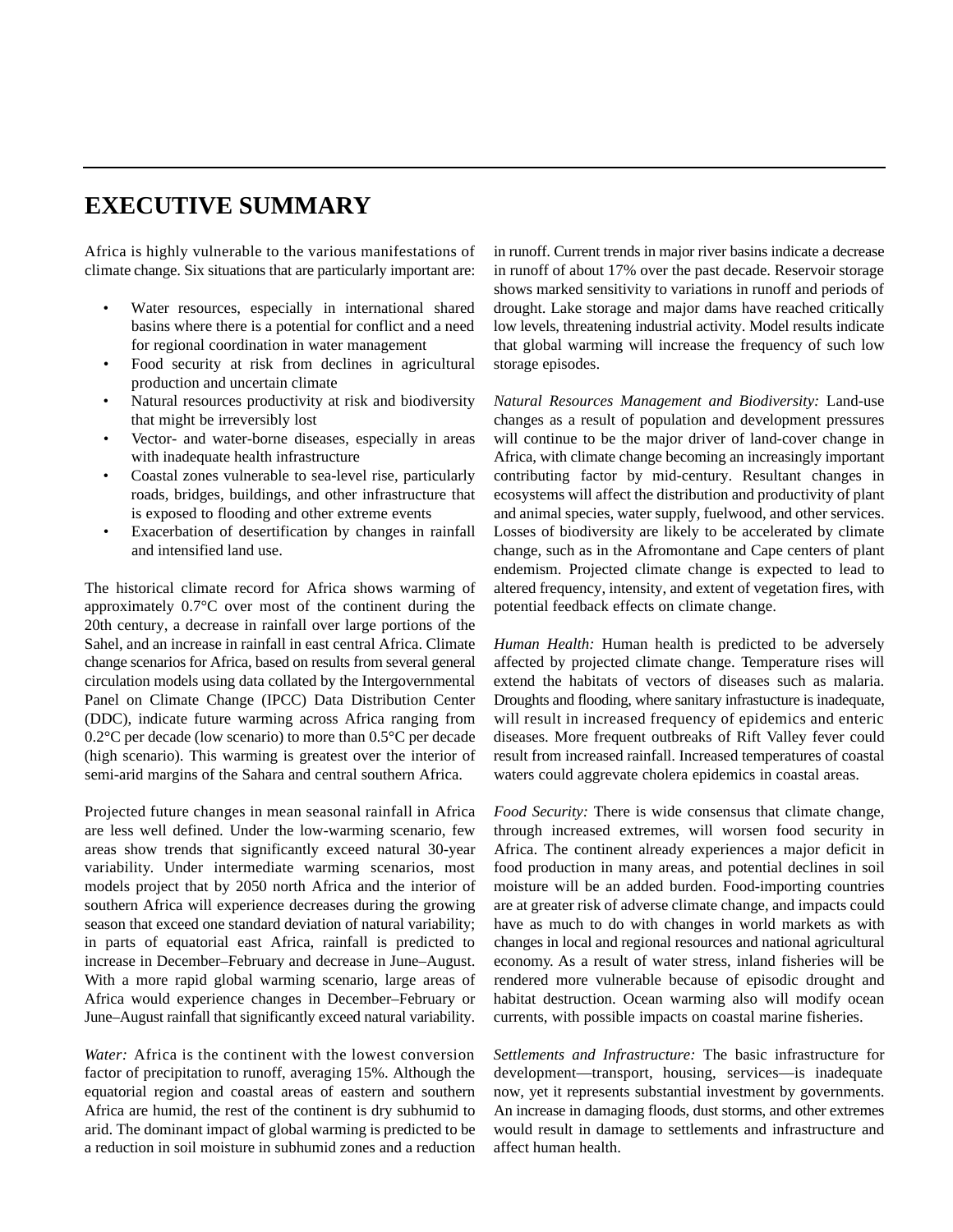Most of Africa's largest cities are along coasts. A large percentage of Africa's population is land-locked; thus, coastal facilities are economically significant. Sea-level rise, coastal erosion, saltwater intrusion, and flooding will have significant impacts on African communities and economies.

*Desertification:* Climate change and desertification remain inextricably linked through feedbacks between land degradation and precipitation. Climate change might exacerbate desertification through alteration of spatial and temporal patterns in temperature, rainfall, solar insolation, and winds. Conversely, desertification aggravates carbon dioxide  $(CO<sub>2</sub>)$ -induced climate change through the release of  $CO<sub>2</sub>$  from cleared and dead vegetation and reduction of the carbon sequestration potential of desertified land. Although the relative importance of climatic and anthropogenic factors in causing desertification remains unresolved, evidence shows that certain arid, semi-arid, and dry subhumid areas have experienced declines in rainfall, resulting in decreases in soil fertility and agricultural, livestock, forest, and rangeland production. Ultimately, these adverse impacts lead to socioeconomic and political instability. Potential increases in the frequency and severity of drought are likely to exacerbate desertification.

Given the range and magnitude of the development constraints and challenges facing most African nations, the overall capacity for Africa to adapt to climate change is low. Although there is uncertainty in what the future holds, Africa must start planning now to adapt to climate change. National environmental action plans and implementation must incorporate long-term changes and pursue "no regret" strategies. Current technologies and approaches—especially in agriculture and water—are unlikely

to be adequate to meet projected demands, and increased climate variability will be an additional stress. Seasonal forecasting for example, linking sea-surface temperatures to outbreaks of major diseases—is a promising adaptive strategy that will help save lives. It is unlikely that African countries on their own will have sufficient resources to respond effectively.

Climate change also offers some opportunities. The process of adapting to global climate change, including technology transfer, offers new development pathways that could take advantage of Africa's resources and human potential. Examples would include competitive agricultural products, as a result of research in new crop varieties and increased international trade, and industrial developments such as solar energy. Regional cooperation in science, resource management, and development already are increasing.

This assessment of vulnerability to climate change is marked by uncertainty. The diversity of African climates, high rainfall variability, and a very sparse observational network make predictions of future climate change difficult at the subregional and local levels. Underlying exposure and vulnerability to climatic changes are well established. Sensitivity to climatic variations is established but incomplete. However, uncertainty over future conditions means that there is low confidence in projected costs of climate change.

Improvements in national and regional data and capacity to predict impacts is essential. Developing African capacity in environmental assessment will increase the effectiveness of aid. Regional assessments of vulnerability, impacts, and adaptation should be pursued to fill in the many gaps in information.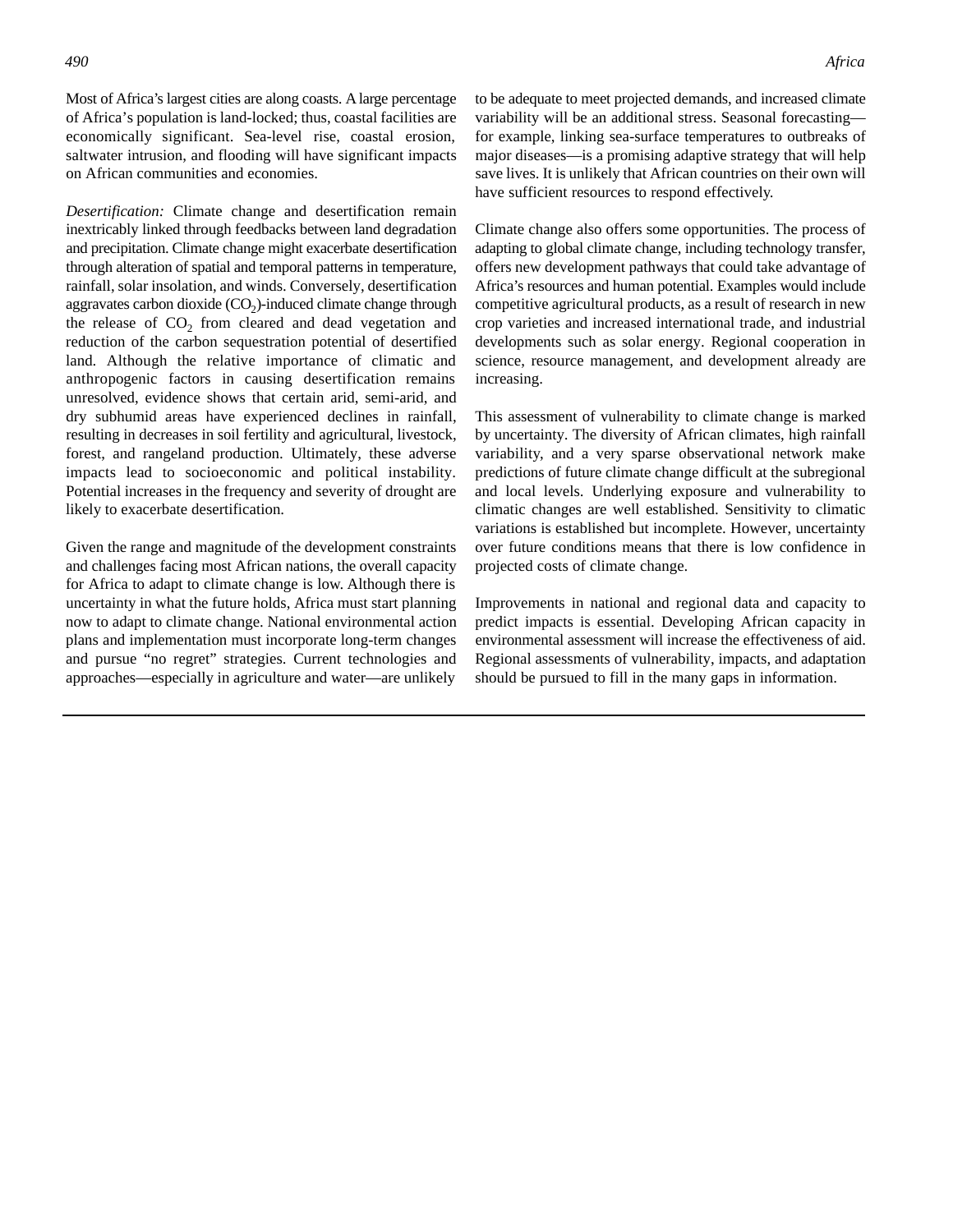#### **10.1. Introduction to African Region**

#### *10.1.1. Previous Syntheses of African Region*

Previous assessments (Hulme, 1996; IPCC, 1998) concluded that the African continent is particularly vulnerable to the impacts of climate change because of factors such as widespread poverty, recurrent droughts, inequitable land distribution, and overdependence on rainfed agriculture. Timely response actions were considered to be beyond the economic means of some countries. Deterioration in terms of trade, inappropriate policies, high population growth rates, and lack of significant investment—coupled with a highly variable climate—have made it difficult for several countries to develop patterns of livelihood that would reduce pressure on the natural resource base. The reports fell short of assigning relative importance to these different factors in Africa's capacity to adapt to climate change. This still is not possible and presents a new challenge for future assessments.

#### *10.1.2. What is Different about Africa?*

The main background factors that need to be kept in mind in assessing the vulnerability of the African region to climate change—particularly the capacity of African governments to respond proactively to changes that are largely not of their making or under their control—are as follows:

- *Diversity:* The term "African region" is a geographical convenience only. There is as much diversity of climate, landform, biota, culture, and economic circumstance within the region as there is between it and, say, South America or Asia. Very few statements are valid for the entire continent. The generalities that follow must be read in that context.
- *Climate:* Africa is predominantly tropical, hot, and dry. There are small regions of temperate (cool) climates in the extreme south and north and at high altitudes in between. Parts of west Africa, as well as the western part of central Africa, are humid throughout the year. A large region north and south of this humid core is subhumid, with substantial rainfall during the wet season (or seasons, in the case of east Africa) but almost no rain during the extended dry season. Poleward from this zone is a large area of semi-arid climates, which permit marginal cropping during the wet season but are characterized by extreme unreliability of rainfall and few permanent surface-water sources. Most of the human population occurs in the subhumid and semi-arid zones. Corresponding to the tropics of Capricorn and Cancer are the vast desert regions of the Kalahari-Namib and the Sahara.
- *Development Status:* Measured by almost any index of human well-being, Africa contains the poorest and least-developed nations of the world. Per capita gross domestic product (GDP), life expectancy, infant mortality, and adult literacy are all in the bottom quartile globally

when averaged across Africa, although individual nations may perform somewhat better on one or more of these indices. The general weakness of the science and technology infrastructure—in particular, the relatively small numbers of technically trained professionals limits the rate at which adaptive research can be performed or implemented.

- *Food Supply:* More than half of the African population is rural and directly dependent on locally grown crops or foods harvested from the immediate environment. Per capita food production in Africa has been declining over the past 2 decades, contrary to the global trend. The result is widespread malnutrition, a recurrent need for emergency food aid, and increasing dependence on food grown outside the region.
- *Dependence on Natural Resources:* The formal and informal economies of most African countries are strongly based on natural resources: Agriculture, pastoralism, logging, ecotourism, and mining are dominant. Climatic variations that alter the viability of these activities, for better or for worse, have very high leverage on the economy.
- *Biodiversity:* About one-fifth of the world's plants, birds, and mammals originate or have major areas of present conservation in Africa. There are major "hot spots" of biodiversity within west, east, central, and southern Africa.
- *Low Capacity for State-Initiated Interventions:* Governance structures typically are underfunded and undercapacity. In many instances they have been undermined by military coups, despotism, tribalism, corruption, maladministration, and economic adjustment programs imposed by the international financial community. Communication from capitals to the remotest provinces—by road, rail, air, or telephone often is unreliable and slow. State-centered political economies in their postcolonial sense are relatively recent over most of Africa, and their boundaries include wide ethnic diversity within single nations and cut across previous political territories.
- *Disease Burden:* Insect-vector diseases such as malaria and tryanosomiasis; water-borne diseases such as typhoid, cholera, and schistosomiasis; and poverty-related diseases such as tuberculosis are prevalent in Africa. Water and food security are closely linked with health. The HIV/AIDS pandemic is placing great strain on the health infrastructure. Heavy mortalities lead to great loss of productive potential.
- *Armed Conflict:* There has been chronic armed conflict in several regions of Africa almost continuously for the past 3 decades. This weakens the ability of the nations involved to respond to climate change and adds large refugee populations to the local population, which must be supported by the environment.
- *High External Trade and Aid Dependence:* Very little industrial beneficiation takes place in Africa. High volumes of relatively low-value goods dominate export economies. In general, there is no strong internal demand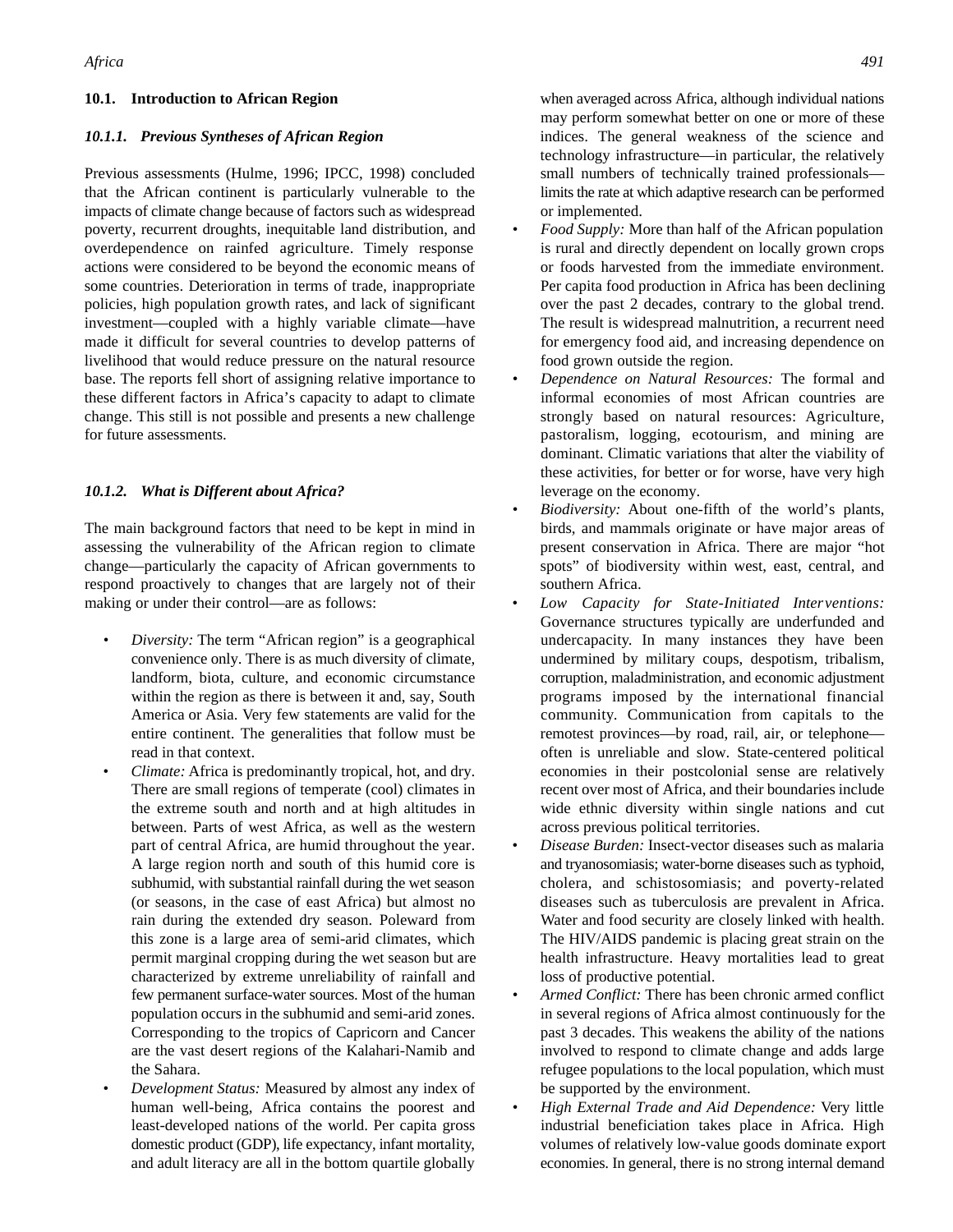(national or regional) to buffer the economies from changes in global trade. Trade linkages show the pattern established by the former colonial relationships. Many African countries have a negative trade balance, particularly as a result of heavy international debtservicing burdens, and are chronically dependent on financial aid from the developed world.

#### *10.1.3. Past to Present*

#### *10.1.3.1. Climatology*

Africa is a vast continent, and it experiences a wide variety of climate regimes. The location, size, and shape of the African continent play key roles in determining climate. The poleward extremes of the continent experience winter rainfall associated with the passage of mid-latitude airmasses. Across the Kalahari and Sahara deserts, precipitation is inhibited by subsidence virtually throughout the year. In contrast, moderate to heavy precipitation associated with the Inter-Tropical Convergence Zone (ITCZ) characterizes equatorial and tropical areas. Because the movement of the ITCZ follows the position of maximum surface heating associated with meridional displacement of the overhead position of the sun, near-equatorial regions experience two rain seasons, whereas regions further poleward experience one distinct rainfall season. The mean climate of Africa is further modified by the presence of large contrasts in topography (Semazzi and Sun, 1995) and the existence of large lakes in some parts of the continent.

#### *10.1.3.2. Interannual and Interdecadal Climate Variability*

Humans have adapted to patterns of climate variability through land-use systems that minimize risk, with agricultural calendars that are closely tuned to typical conditions and choices of crops and animal husbandry that best reflect prevailing conditions. Rapid changes in this variability may severely disrupt production systems and livelihoods. Interannual variability of the African climate is determined by several factors. The El Niño-Southern Oscillation (ENSO) is the most dominant perturbation responsible for interannual climate variability over eastern and southern Africa (Nicholson and Entekhapi, 1986). The typical rainfall anomaly associated with ENSO is a dipole rainfall pattern: Eastern Africa is in phase with warm ENSO episodes, whereas southern Africa is negatively correlated with these events (Nicholson and Kim, 1997). The 1997–1998 ENSO event resulted in extreme wet conditions over eastern Africa (see Boxes 10-1 and 10-2), and the 1999–2000 La Niña may have caused devastating floods in Mozambique. Modeling exercises indicate that climate change may increase the frequency of ENSO warm phases by increasing the warm pool in the tropical western Pacific or by reducing the efficiency of heat loss (Trenberth and Hoar, 1997; Timmerman *et al.,* 1999).

In the Sahel and similar regions of west Africa, the problem is more complex. ENSO appears to influence year-to-year variations

#### **Box 10-1. The 1997–1998 ENSO Event**

ENSO appears to play a major role in east Africa, but it masks the perhaps more important role of the other oceans, particularly the Indian Ocean. The 1961–1962 rains were spectacularly manifested as rapid rises in the levels of east African lakes. Lake Victoria rose 2 m in little more than a year (Flohn and Nicholson, 1980). This was not an ENSO year, but exceedingly high seasurface temperatures (SSTs) occurred in the nearby Indian Ocean as well as the Atlantic. Such high SSTs are associated with most ENSO events, and it is probably SSTs in these regions, rather than the Pacific ENSO (Nicholson and Kim,  $1997$ ), that have the largest influence on east African rainfall. In another example, the dipole pattern anticipated to occur during ENSO events did not occur during the 1997–1998 event. There was a tremendous increase in rainfall in east Africa, but intense drought conditions did not occur throughout southern Africa. The reason appears to be an unusual pattern of SST in the Indian Ocean.

and reduces rainfall. Its influence appears to be greater within long dry intervals in the Sahel, but it is not the dominant factor controlling rainfall in this region (Ward, 1998).

Over northern Africa, the North Atlantic Oscillation (NAO) is a key factor that is responsible for interannual variability of the climate (Lamb, 1978). Across western Africa, year-to-year changes in seasonal climatic conditions are determined primarily by the Atlantic Ocean, although the rest of the world's oceans also play important roles. Low-lying islands and coastal regions receive significant amounts of rainfall from tropical cyclone activity, which is sensitive to interannual variability of SST conditions over adjacent ocean basins.

#### **Box 10-2. Drought Conditions in the Sahel**

One of the most significant climatic variations has been the persistent decline in rainfall in the Sahel since the late 1960s. The trend was abruptly interrupted by a return of adequate rainfall conditions in 1994. This was considered to be the wettest year of the past 30 and was thought to perhaps indicate the end of the drought. However, by the standard of the whole century, rainfall in 1994 barely exceeded the long-term mean. Also, the 1994 rainy season was unusual in that the anomalously wet conditions occurred toward the end of the rainy season and in the months following. Unfortunately, dry conditions returned after 1994. The persistent drying trend has caused concern among development planners regarding how to cope with losses of food production, episodes of food insecurity, displacements of populations, lack of water resources, and constraints on hydroelectricity.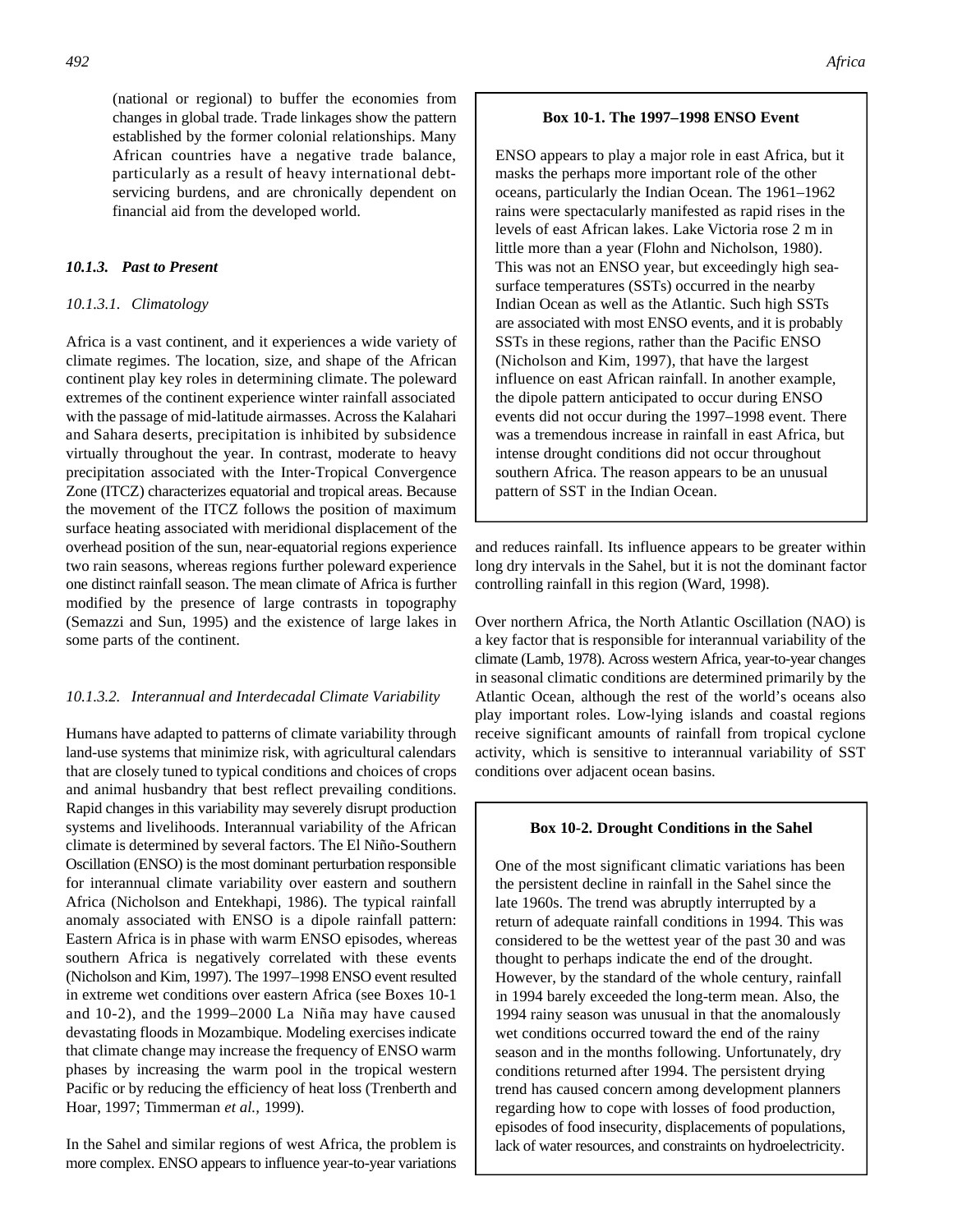#### *Africa 493*

The climate of Africa also exhibits high interdecadal variability. Rainfall variability in the Sahel derives from factors such as SST and atmospheric dynamics (Lamb, 1978; Folland *et al.,* 1986; Hulme and Kelly, 1997; Nicholson and Kim, 1997) and is modulated by land surface effects related to soil moisture, vegetation cover, dust, and so forth (Charney, 1975; Diedhiou and Mahfouf, 1996; Xue, 1997; Zeng *et al.,* 1999). Modeling evidence also suggests that orographic control plays a significant role in promoting climate teleconnections between global SST anomalies and west African interannual climate variability (Semazzi and Sun, 1997).

Besides ENSO, the NAO, and west African climate anomaly patterns, other continental-scale and subcontinental climate anomalies play significant roles in determining interannual and longer climate variability time scales (Nicholson *et al.,* 2000). For instance, the decade 1950–1959 was characterized by above-normal precipitation over most of Africa, although rainfall deficiencies prevailed over the near-equatorial region. Later, during the period 1960–1969, this rainfall anomaly pattern dramatically reversed in sign, with rainfall deficits observed for most of Africa while the equatorial region experienced widespread abundance of rainfall. These two time periods also coincide with a reversal in the sign of the Sahelian rainfall anomalies (Lamb and Peppler, 1992). More recently, the pattern has been one of increased aridity throughout most of the continent. Mean rainfall decreased by 20–49% in the Sahel between the periods 1931–1960 and 1968–1997 and generally 5–10% across the rest of the continent (see Figure 10-1).

In comparison with the period between 1950 and 1970, the average length of the rainy season has not changed significantly during the dry period 1970–1990. Instead, the decrease in rainfall in July and August explains most of the diminution of total annual rainfall over the Sahel since 1970. The average number of rainy events in August was reduced by about 30% (Le Barbé and Lebel, 1997).

There is emerging evidence that aerosols and dust also may be important factors in modulating the variability of the African climate (d'Almeida, 1986; Mohamed *et al.,* 1992; Pinker *et al.,* 1994). These studies provide overwhelming evidence of an extremely dense and deep (reaching up several kilometers) dust layer in the Sahel/Sudan during the main dust season from November to April.



**Figure 10-1**: Rainfall fluctuations, 1901–1998, expressed as regionally averaged standard deviation (departure from longterm mean divided by standard deviation) for the Sahel.

#### *10.1.3.3. Paleoclimate of Africa*

Paleoclimatology and paleoenvironmental changes in Africa have been reconstructed from several lines of sedimentary evidence, such as fossil strand lines, diatom and pollen analyses, evidence of glaciation and fossil moraines on high mountains, sediment lithology, geochemistry and biogeochemistry, and so forth. Most records do not extend beyond 30,000 years before the present (BP), but they capture the climatic extremes of the last glacial-interglacial cycle—the last glacial maximum (22,000 to 14,000 years BP) through to the Holocene period (10,000 years BP to present) (Olago, 2001).

Temperatures during the last glacial maximum are estimated to have been  $4-7^{\circ}$ C lower than today, and they were coupled with intensive aridity and regression of lakes throughout the African continent, resulting from reduced precipitation as a consequence of weaker monsoons, stronger dry trade winds, and lowered SST (Coetzee, 1967; Flenley, 1979; COHMAP Members, 1988; Bonnefille *et al*., 1990; Vincens *et al*., 1993). Highland vegetation was depressed to significantly lower altitudes relative to today, and mountain glaciers were at their maximum extent. Grasslands were more widespread, lowland forests became fragmented, and subtropical desert margins advanced latitudinally by 300–700 km relative to their present positions (Flohn and Nicholson, 1980).

During the Holocene period of the past 10,000 years there was a "warm" climatic optimum roughly 5,000 years ago. At that time, more humid conditions generally were widespread, and deserts were markedly contracted. Lakes existed even in parts of the central Sahara. The current state of climate was reached roughly 3,000 years ago.

#### *10.1.3.4. Recent Historical Record*

Observational records show that the continent of Africa is warmer than it was 100 years ago (IPCC,1996). Warming through the 20th century has been at the rate of about 0.05°C per decade (see Figure 10-2), with slightly larger warming in the June, July, August (JJA) and September–November seasons than in December, January, February (DJF) and March–May (Hulme *et al.*, 2001). The 5 warmest years in Africa have all occurred since 1988, with 1988 and 1995 the two warmest years. This rate of warming is not dissimilar to that experienced globally, and the periods of most rapid warming—the 1910s to 1930s and the post-1970s—occur simultaneously in Africa and the world.

The climate of Africa has experienced wetter and drier intervals during the past 2 centuries. The most pronounced periods were during the 20th century. A very intense dry period, much like the current one, also prevailed for 2 to 3 decades during the first half of the 19th century. Humid conditions reminiscent of the 1950s prevailed around the 1870s or 1880s, but another milder arid interval of roughly 20 years commenced around 1895.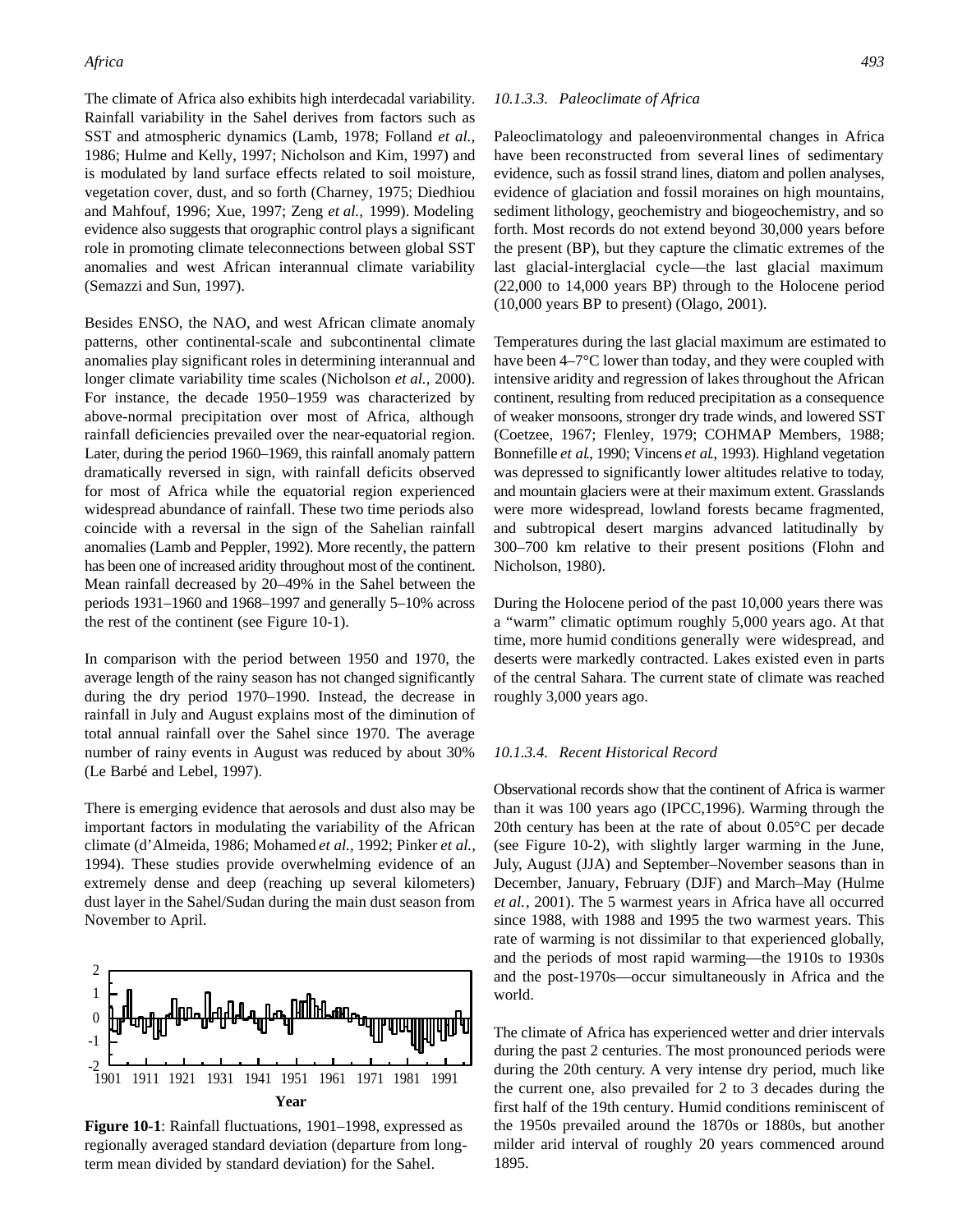

**Figure 10-2**: Mean surface air temperature anomalies for the African continent, 1901–1998, expressed with respect to 1961–1990 average, annual and four seasons (DJF, MAM, JJA, SON). Smooth curves result from applying a 10-year Gaussian filter.

#### *10.1.4. Climate Change Scenarios*

Carter *et al.* (2000) performed a comprehensive characterization of regional climate change projections for the 21st century. They assumed a range of atmospheric greenhouse gas (GHG) loadings according to the four draft marker scenarios developed for the IPCC *Special Report on Emissions Scenarios* (SRES), in combination with the IPCC range of climate sensitivities (1.5–4.5°C—IPCC, 1996). Their method of analysis involved combining simple climate model estimates of the global mean annual temperature response to four combinations of GHG forcing/climate sensitivity (see Table 3-9) with regional patterns of seasonal temperature and precipitation change obtained from 10 general circulation model (GCM) simulations for the end of the 21st century relative to 1961–1990. The GCM patterns of change were scaled up or down so that the global mean temperature change from the GCM coincided with that obtained from the simple climate model. Ten patterns of change were obtained for each emissions/climate sensitivity combination, and each was averaged over subcontinental regions, including five representing the African continent: southern Europe/north Africa, the Sahara, west Africa, east Africa, and southern Africa (Carter *et al*., 2000; see Chapter 3). Ranges of projected rates of change in temperature and precipitation over these regions are depicted for each season, and projected changes over southern Africa by the 2050s are compared with modeled natural multi-tridecadal variability from the HadCM2 GCM 1,400-year control simulation (Tett *et al.,* 1997) for the summer (DJF) and winter (JJA) months.

An analysis using the similar methodology also has been conducted specifically for Africa (Hulme *et al.*, 2001). Future annual warming across Africa ranges from 0.2°C per decade  $(B1)$ —low scenario) to more than  $0.5^{\circ}$ C per decade (A2—high scenario). This warming is greatest over the interior of semiarid margins of the Sahara and central southern Africa. The intermodel range (an indicator of the extent of agreement between different GCMs) is smallest over north Africa and the equator and greatest over the interior of southern Africa.

Future changes in mean seasonal rainfall in Africa are less well defined. Under the lowest warming scenario, few areas experience changes in DJF or JJA that exceed two standard deviations of natural variability by 2050. The exceptions are parts of equatorial east Africa, where rainfall increases by 5–20% in DJF and decreases by 5–10% in JJA.

Under the two intermediate warming scenarios, significant decreases (10–20%) in rainfall during March to November, which includes the critical grain-filling period, are apparent in north Africa in almost all models by 2050, as are 5–15% decreases in growing-season (November to May) rainfall in southern Africa in most models.

Under the most rapid global warming scenario, increasing areas of Africa experience changes in summer or winter rainfall that exceed the one sigma level of natural variability. Large areas of equatorial Africa experience increases in DJF rainfall of 50–100% over parts of eastern Africa, with decreases in JJA over parts of the Horn of Africa. However, there are some JJA rainfall increases for the Sahel region.

Hulme *et al.* (2001) also analyzed future rainfall changes for three African regions—the Sahel, east Africa, and southeast Africa—to illustrate the extent of intermodel differences for these regions and to put future modeled changes in the context of past observed changes (see Figure 10-3). Although model results vary, there is a general consensus for wetting in East Africa, drying in southeast Africa, and a poorly specified outcome for the Sahel.

#### **10.2. Key Regional Concerns**

#### *10.2.1. Water Resources*

#### *10.2.1.1 Overview of Regional Water Resources*

Water resources are inextricably linked with climate, so the prospect of global climate change has serious implications for water resources and regional development (Riebsame *et al.*,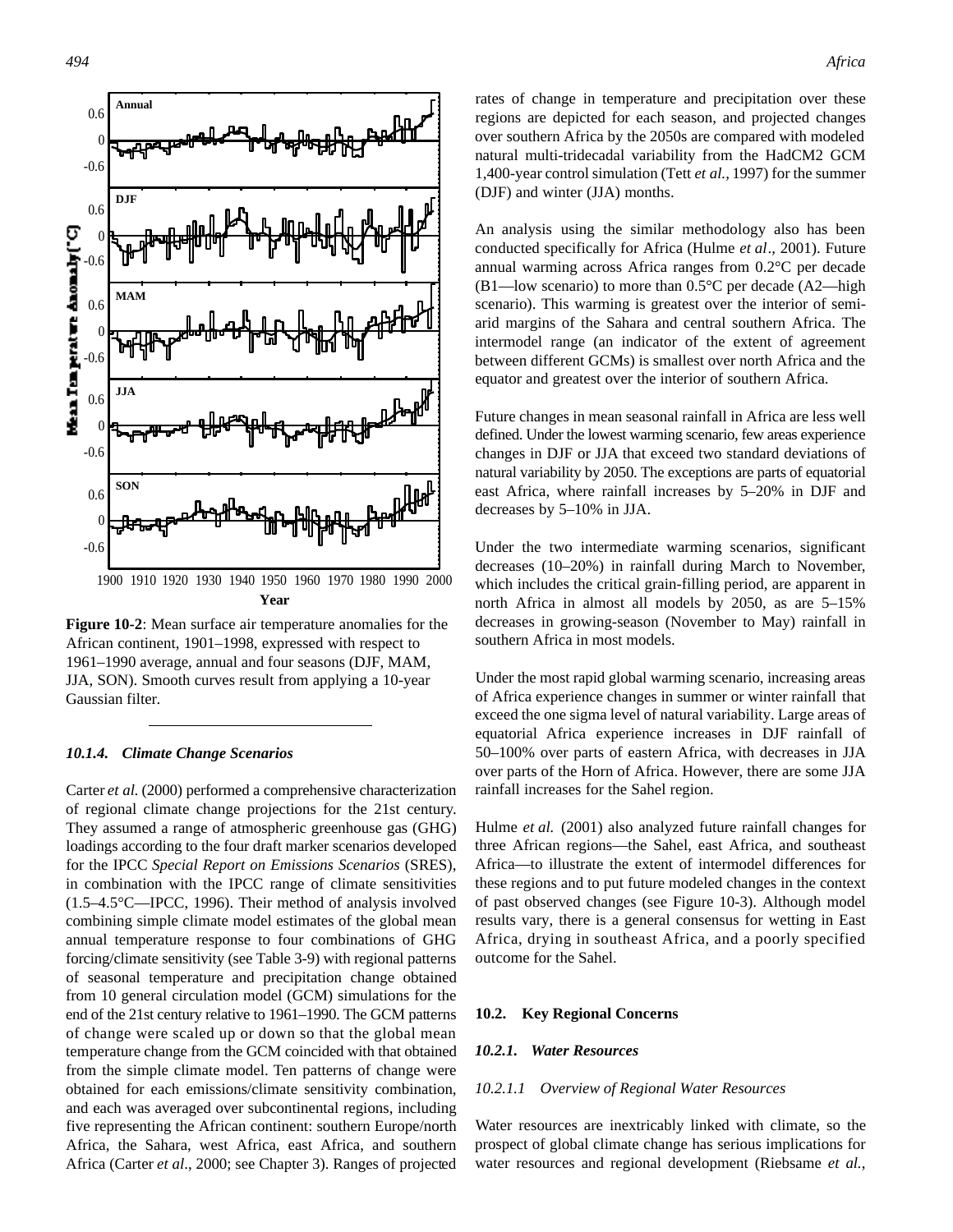

**Figure 10-3**: Observed annual rainfall anomalies for three African regions, 1900–1998, and model-simulated anomalies for 2000–2099. Model anomalies are for 10 model simulations derived from seven DDC GCM experiments; the four HadCM2 simulations are the dashed curves. All anomalies are expressed with respect to observed or model-simulated 1961–1990 average rainfall. Model curves are extracted directly from GCM experiments, and results are not scaled to SRES scenarios used in Chapter 3. Smooth curves result from applying a 20-year Gaussian filter (Hulme *et al*., 2001).

1995). Efforts to provide adequate water resources for Africa will confront several challenges, including population pressure; problems associated with land use, such as erosion/siltation; and possible ecological consequences of land-use change on the hydrological cycle. Climate change—especially changes in climate variability through droughts and flooding—will make addressing these problems more complex. The greatest impact will continue to be felt by the poor, who have the most limited access to water resources.

Figure 10-4 shows that the hydrological performance of Africa results in much less runoff yield than in other regions. Apart from the Zambezi/Congo Rivers, the major African rivers (Nile, Niger, Senegal, Senqu/Orange, Rufiji) traverse semi-arid to arid lands on their way to the coast. Of the world's major

rivers, the Nile has the lowest specific discharge (i.e., flow per unit catchment area), even if only the part of the catchment that receives precipitation is considered (Reibsame *et al.,* 1995). Furthermore, because these major rivers originate within the tropics, where temperatures are high, evaporative losses also are high in comparison to rivers in temperate regions. Elevated temperatures will enhance evaporative losses; unless they are compensated by increased precipitation, runoff is likely to be further reduced.

In Morocco, the northward displacement of the Azores highpressure cell is a subject of study because of its asscociation with a drought cycle that is related to the dipole between the positioning of the Azores high-pressure cell and the Iceland low-pressure cell. These severe droughts seem to manifest themselves in Morocco in periodicities varying between 2 and 13 years (Stockton and Allali, 1992).

The Magreb region is characterized by erratic and variable rainfall, with a high rate of evapotranspiration (almost 80%). In addition, the Magreb region will have water scarcity by 2025, especially in Tunisia and Libya.

Associated with the poor hydrological performance of African river basins is the fact that most of the lakes in Africa have a delicate balance between precipitation and runoff; all of the



**Figure 10-4**: Comparative hydrology in world regions—total runoff as percentage of precipitation (GEMS, 1995).



Figure 10-5: Evaporative losses as percentage of total hydrological income in selected African lakes (constructed from Talling and Lemoalle, 1998).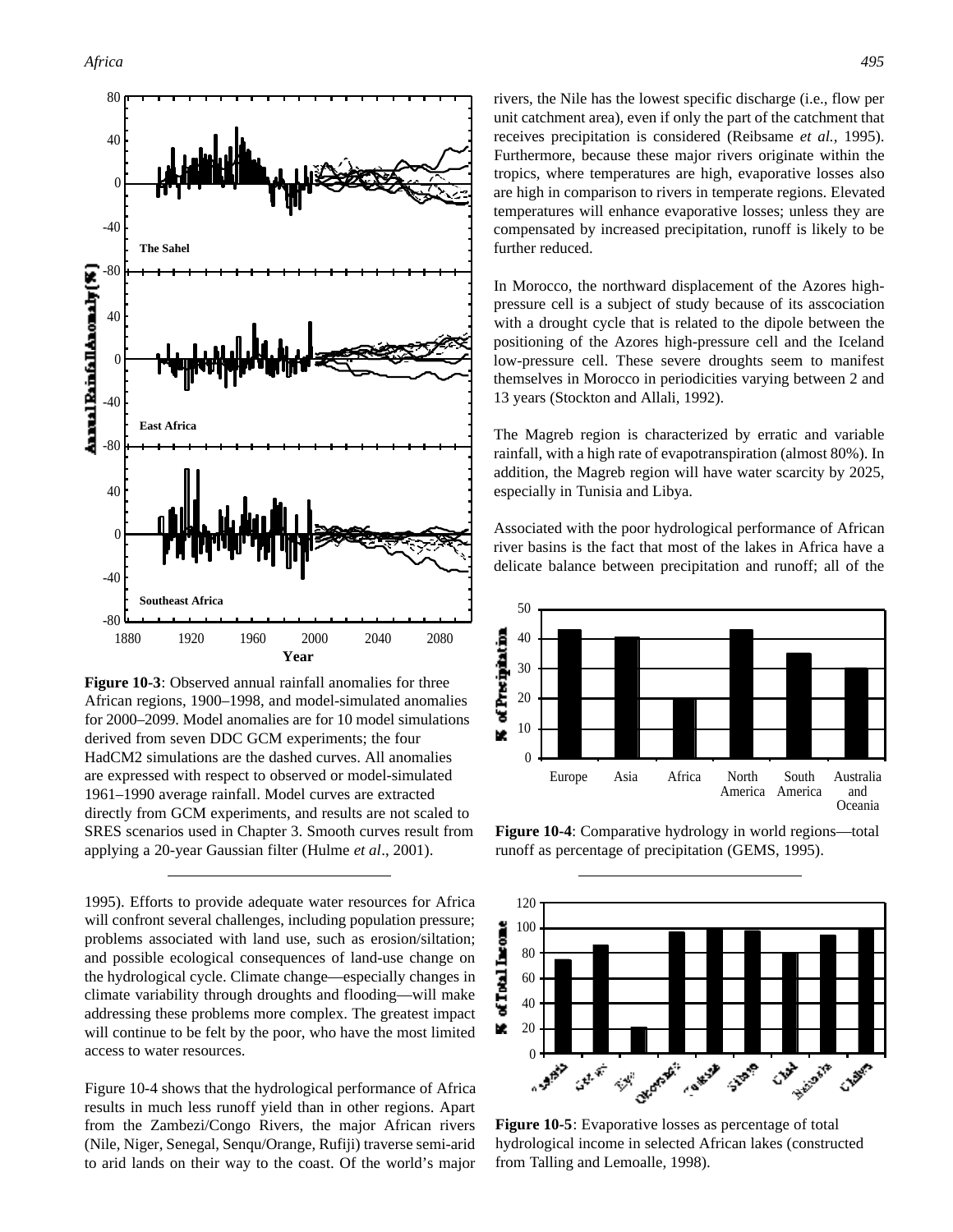*Table 10-1: Estimates of ranges of percentage changes in precipitation, potential evaporation, and runoff in African river basins, constructed from Figure 3 of Arnell (1999). In some basins, estimates given by HadCM3 simulation have been excluded where they appear to be outliers.*

| <b>Basin</b> | <b>Change in Precipitation</b> $(\% )$ | Change in Potential Evaporation $(\%)$ | Change in Runoff $(\% )$ |
|--------------|----------------------------------------|----------------------------------------|--------------------------|
| Nile         | 10                                     | 10                                     | $\Omega$                 |
| Niger        | 10                                     | 10                                     | 10                       |
| Volta        | $\theta$                               | $4$ to $-5$                            | $0$ to $-15$             |
| Schebeli     | $-5$ to 18                             | 10 to 15                               | $-10$ to 40              |
| Zaire        | 10                                     | 10 to 18                               | 10 to 15                 |
| Ogooue       | $-2$ to 20                             | 10                                     | $-20$ to 25              |
| Rufiji       | $-10$ to $10$                          | 20                                     | $-10$ to $10$            |
| Zambezi      | $-10$ to $-20$                         | 10 to 25                               | $-26$ to $-40$           |
| Ruvuma       | $-10$ to 5                             | 25                                     | $-30$ to $-40$           |
| Limpopo      | $-5$ to $-15$                          | 5 to 20                                | $-25$ to $-35$           |
| Orange       | $-5$ to 5                              | 4 to 10                                | $-10$ to $10$            |

large lakes show less than 10% runoff-to-precipitation ratio (Talling and Lemoalle, 1998), and important water basins like Lake Chad and the Okavango Delta have no outflow because evaporation and permiation balance runoff (see Figure 10-5).

In the savanna regions, the incidence of seasonal flow cessation may be on the increase, as shown by some streams in Zimbabwe (Magadza, 2000). Drought periods now translate into critical water shortages for industrial and urban domestic supplies (Magadza, 1996).

#### *10.2.1.2. Major River Basin Systems*

The heterogeneity of ground records in Africa imposes serious limitations in constructing future scenarios of water resources. Where consistent long-term climatic data are available, they indicate a trend toward reduced precipitation in current semiarid to arid parts of Africa. Figure 10.3 of the Hulme *et al*. (2001) publication shows possible scenarios for different climatic regions of Africa. Although there is ambiguity in the Sahel, the simulations appear to indicate possible increases in precipitation in east Africa, whereas most simulations in southern Africa indicate reduced precipitation in the next 100 years.

Table 10-1 shows estimates of ranges of percentage changes in precipitation, potential evaporation, and runoff in African river basins as reconstructed from Arnell (1999, Figure 3). In some basins, estimates given by the HadCM3 simulation have been excluded where they appear to be outliers. A change in the hydrographs of large basins (Niger, Lake Chad, and Senegal) has been observed. Between the mean annual discharge of the humid and drought periods, the percentage of reduction varies from 40 to 60% (Olivry, 1993). Figure 10-6 shows the change in the hydrograph of the Niger River at the Niamey station. This illustrates a clear modification of the Niger River regime at Niamey. Similar situations are observed at the N'djamena station on the Chari at the entrance to Lake Chad. In the Nile basin, Sircoulon (1999) cites a reduction in runoff of 20%

between 1972 and 1987, corresponding to a general decrease in precipitation in the tributary basins calculated by Conway and

#### **Box 10-3. Impact of Drought in the Akasompo Dam (Graham, 1995)**

Multiple droughts in recent decades have forced Ghana to reduce the generation of hydroelectricity, provoking a national debate about power supply.

The Akosombo and Kpong generating stations commissioned in 1965 and 1982, respectively—provide the overwhelming bulk of Ghana's electricity. The two stations account for 1,072 MW of a total national power-generating capacity of 1,160 MW; Akosombo alone provides 833 MW.

Until recently, most of the minority of Ghanaians who use electricity tended to regard the Volta hydroelectric dams as sources of uninterruptible power. The unprecedented drought of 1982–1983, which compelled rationing of electricity until 1986, shattered that illusion. And if that drought's power cuts jolted the nation's complacency about hydroelectricity, the 1994 incident concentrated minds forcefully on the impermanence of power from Akosombo and Kpong and the need for alternative sources.

According to the Volta River Authority (VRA), the statutory power generating body, "cumulative inflow" into Volta Lake by the middle of August 1994 was "the worst…in the 50-year record of Volta river flows worse than the same period in 1983." At its lowest, in early August, the level of Volta Lake was 73 m. This was well below the 75.6 m the VRA claims is the minimum level for generating power without risk of damaging the turbines.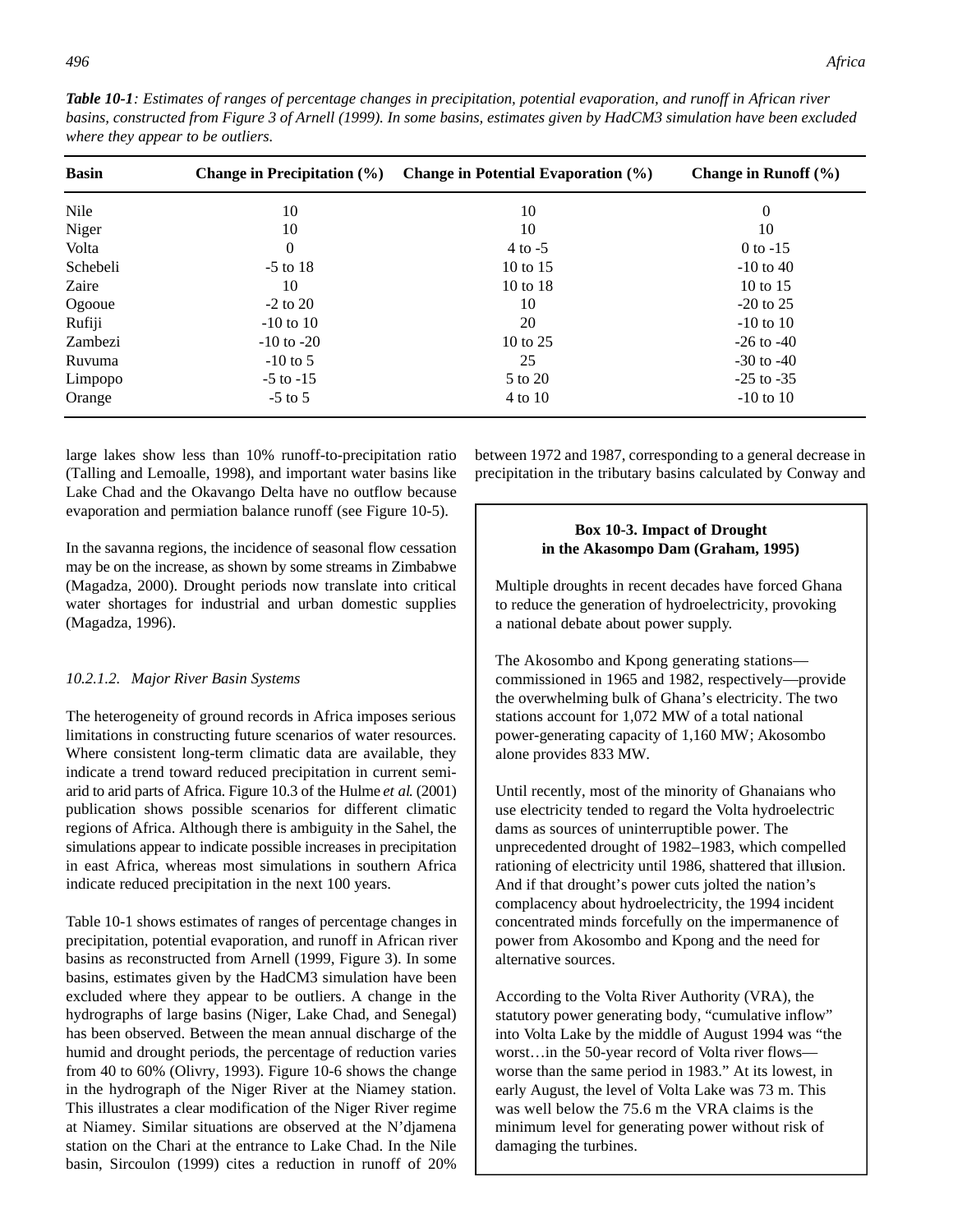



**Figure 10-6**: Decadal changes in hydrograph of the Niger River at Niamey Station between 1961 and 1999.

Hulme (1993). In recent years there have been significant interruptions in hydropower generation as a result of severe droughts (see Box 10-3).

Instrumental data and climate model simulations cited above indicate imminent water crisis in large parts of Africa. Several seminal works have appeared in the literature that analyze water for Africa, including Falkenmark (1989) and Gleick (1992, 1998).

Large basin-scale analyses often give the wrong impression that many areas of Africa are rich in water reserves, in which case local water problems could be solved easily by technology that would transfer water from the source to areas under stress, assuming that financial resources are available for such enterprises. Although in theory this may be a practical solution to many water problems in most of Africa, the very high costs associated with such projects make them impractical. Political goals such as self-sufficiency in food production and general socioeconomic development cannot be achieved under severe water scarcity (Falkenmark, 1989). Drought-prone zones of Africa already are water-limited, further increasing their vulnerability to water problems.

About 63% of the total land in Africa lies within transboundary river basins. Five major river basins—the Congo, Nile, Niger, Chad, and Zambezi—occupy about 42% of the geographical area and sustain more than 44% of the African population. Other shared basins in the continent are the Senegal, Gambia, Limpopo, Orange/Senqu, and Cunene Basins.

In west Africa, the dependency ratio—defined as the ratio between renewable water produced out of a country and the

total renewable water of the same country—is more than 40% for seven of the nine countries comprising the Permanent Interstate Committee for Drought Control in the Sahel (CILSS). This ratio is nearly 90% for the Niger and the Mauritania. Similar transboundary dependencies are evident in southern Africa and on the Nile basin. The Congo basin is shared by the most countries (13), followed by the Niger and Nile basins ( 11 countries each) and the Zambezi and Chad basins (9 and 8 countries, respectively).

The impact of changes in precipitation and enhanced evaporation could have profound effects in some lakes and reservoirs. Conway and Hulme (1993) and Calder *et al*. (1995) have discussed the hydrology and paleohydrology of various African Lakes. Magadza (1996) has examined the impact of drought on reservoirs in Zimbabwe. Reports fron Ghana (Graham, 1995) indicate severe drought impacts on this large reservoir. Studies show that, in the paleoclimate of Africa and in the present climate, lakes and reservoirs respond to climate variability via pronounced changes in storage, leading to complete drying up in many cases. Furthermore, these studies also show that under the present climate regime several large lakes and wetlands show a delicate balance between inflow and outflow, such that evaporative increases of 40%, for example, could result in much reduced outflow. In the case of Lake Malawi, it has been reported that the lake had no outflow for more than a decade in the earlier part of this century (Calder *et al*., 1995).

Predictions of response by the Nile to global warming are confounded by the fact that different simulations give conflicting results (Smith *et al.,* 1995), varying from 77% flow reduction in the Geophysical Fluid Dynamics Laboratory (GFDL) simulation to a 30% increase in the Goddard Institute for Space Studies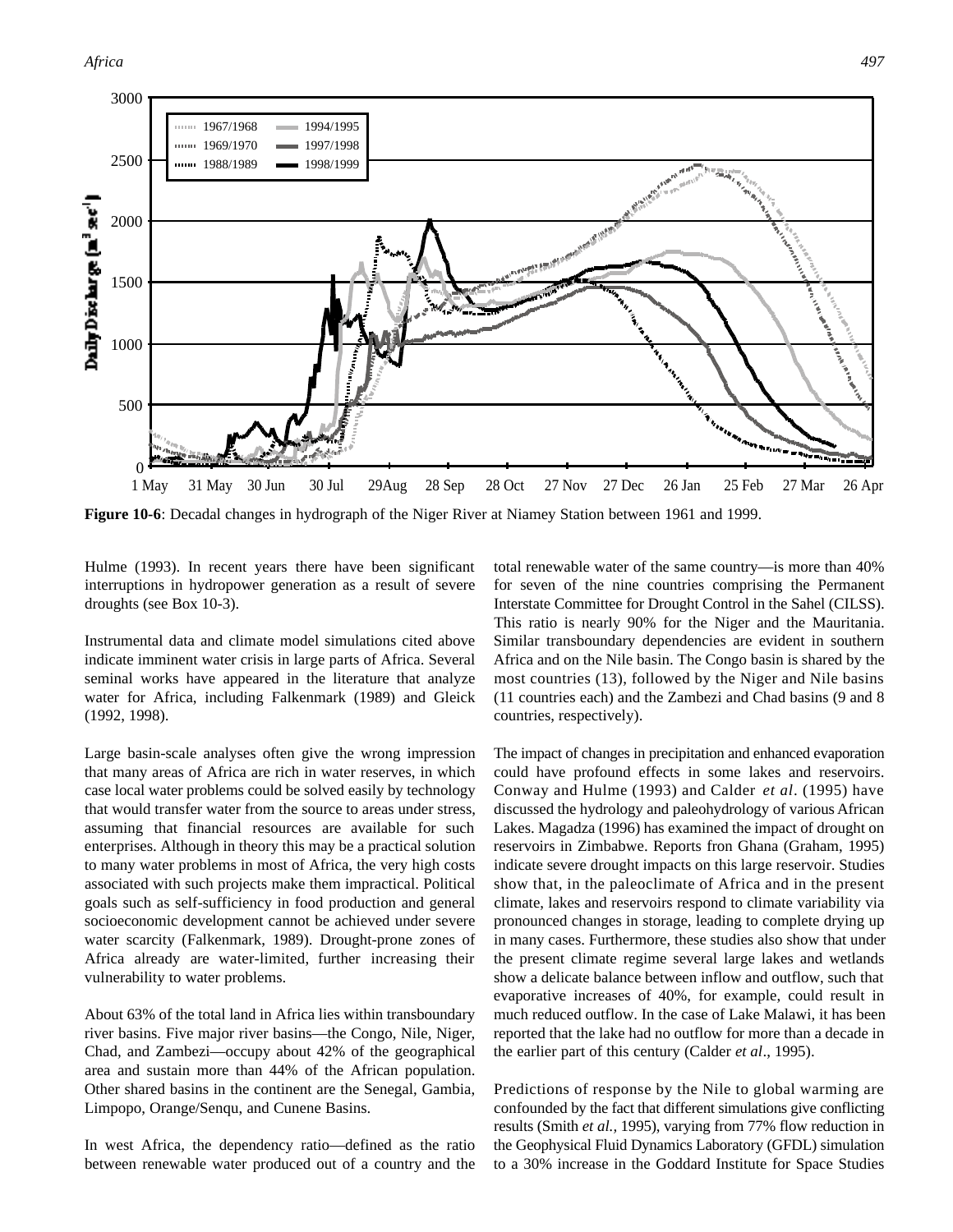(GISS) model. Arnell's (1999) model results suggest increased precipitation in the Nile basin, but such gains are offset by evapotranspiration. Gleick (1992) projects that future climatic changes in the Nile basin would be significant and possibly severe. The response of the Nile basin to precipitation change is not linear, though it is symmetric for increased and decreased precipitation. Hulme (1992) shows a decline in total precipitation and overall warming of about 0.5°C over the last half on the 20th century. Conway and Hulme (1993) conclude that the effects of future climate change on Nile discharge would further increase uncertainties in Nile water planning and management, especially in Egypt. Nile precipitation responds more to changes in equatorial circulation, with little influence by the north African monsoon (Sestini, 1993).

Arnell (1999) shows that the greatest reduction in runoff by the year 2050 will be in the southern Africa region, also indicating that as the water use-to-resource ratio changes countries such as Zimbabwe and the Magreb region will shift into the high water-stress category. The Zambezi River has the worst scenario of decreased precipitation (about 15%), increased potential evaporative losses (about 15–25%), and diminished runoff (about 30–40%).

Lake Chad varies in extent between the rainy and dry seasons, from 50,000 to 20,000 km2. Precise boundaries have been established between Chad, Nigeria, Cameroon, and Niger. Sectors of the boundaries that are located in the rivers that drain into Lake Chad have never been determined, and several complications are caused by flooding and the appearance or submergence of islands. Asimilar process on the Kovango River between Botswana and Namibia led to a military confrontation beteen the two states.

Vorosmarty and Moore (1991) have documented the potential impacts of impoundment, land-use change, and climatic change on the Zambezi and found that they can be substantial. Cambula (1999) has shown a decrease in surface and subsurface runoff of five streams in Mozambique, including the Zambezi, under various climate change scenarios. For the Zambezi basin, simulated runoff under climate change is projected to decrease by about 40% or more.

Growing water scarcity, increasing population, degradation of shared freshwater ecosystems, and competing demands for shrinking natural resources distributed over such a huge area involving so many countries have the potential for creating bilateral and multilateral conflicts (Gleick, 1992). Feddema (1998, 1999) has evaluated the impacts of soil degradation and global warming on water resources for Africa. All major watersheds are affected by global warming; although the trend is toward drying in most locations, there are significant differences in watershed-level responses, depending on timing and distribution of rainfall, as well as soil water-holding capacity. Soil water-holding capacity is modified by the degree of soil degradation.

#### *10.2.1.3. Demography and Water Resources*

Availability of water in sub-Saharan Africa (SSA) is highly variable. Only the humid tropical zones in central and west Africa have abundant water. Water availability varies considerably within countries as well, influenced by physical characteristics and seasonal patterns of rainfall. According to Sharma et al. (1996), eight countries were suffering from water stress or scarcity in 1990; this situation is getting worse as a consequence of rapid



**Figure 10-7**: Water scarcity and people in Africa (Sharma *et al*., 1996).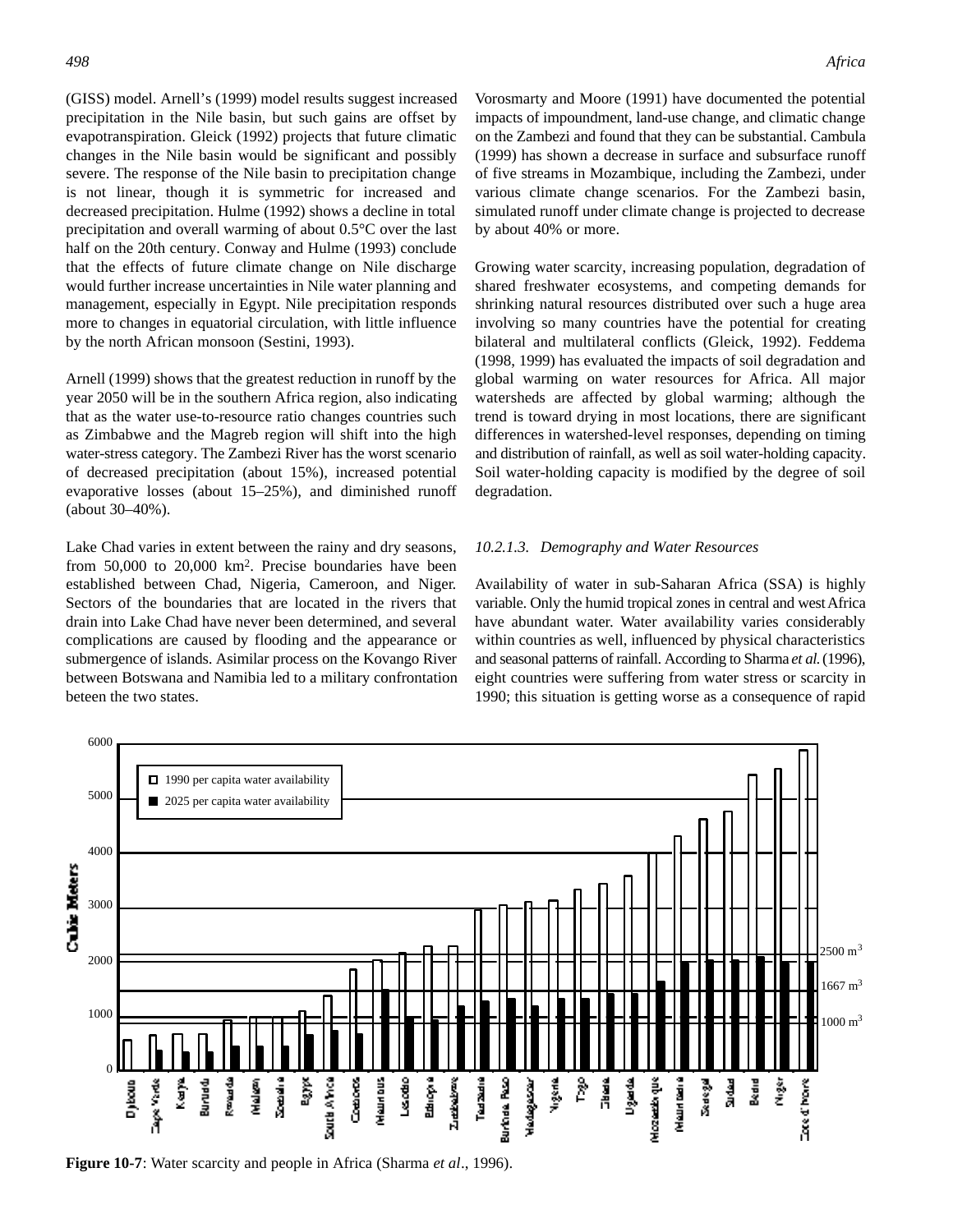population growth, expanding urbanization, and increased economic development. By 2000, about 300 million Africans risk living in a water-scarce environment. Moreover, by 2025, the number of countries experiencing water stress will rise to 18—affecting 600 million people (World Bank, 1995). Figure 10-7 shows how countries will shift from water surplus to water scarcity as a result of population changes alone between 1990 and 2025, using a per capita water-scarcity limit of 1,000 m<sup>3</sup> yr-1. Scarcity statistics also can be associated with challenges to international water resources: Many such basins face water stress or scarcity (Sharma *et al.*, 1996). Long-term precipitation records from the Sahara give a clear indication of declining precipitation in that region (UNEP, 1997). These declines in precipitation register as reduced hydrological discharges in major river basins in the subhumid zones.

Given the climate scenarios discussed in this report, it is apparent that several countries will face water availability restrictions by the middle of the 21st century, if current consumption trends persist. Pottinger (1997) discusses some concerns about future water availability in South Africa. These examples show that the combination of demographic trends and climate change is likely to cause economically significant connstraints in some parts of Africa.

#### *10.2.1.4. Impacts and Vulnerability*

Sensitivity analyses of major rivers of the continent indicate that these rivers are sensitive to climate change. Magadza (1996) examined changes in water storage in Zimbabwe's main water storage facilities during the 1991–1992 drought cycle. During this period, the mean temperature averaged 2°C above the long-term seasonal mean, and seasonal Penman evaporation exceeded the long-term seasonal mean by more than 30% peaking at just less than 90% in February at the Kutsaga station. During this drought cycle, stored water resources dwindled to less than 10% of installed capacity.

Urbiztondo (1992) simulated the response of Lake Kariba powergenerating capacity to various climate change scenarios. His results indicate that with no significant change in precipitation, the lake would regulary fail to meet installed generating capacity if the temperature rose by 4°C. During dry years, generating capacity would decrease by as much as 50%. Even during wet years, maximum generating capacity would barely exceed 50% of installed capacity.

Economic impacts from curtailment of hydropower generation from Lale Kariba, as a result of the 1991–1992 drought, were estimated to be US\$102 million loss in GDP, US\$36 million loss in export earnings, and loss of 3,000 jobs (Benson and Clay, 1998). The direct impacts on agriculture and the knockon impacts also were quite severe. These limited estimates provide a window on potential economic impacts of climate changemediated water resources changes in the medium term (i.e., into the middle of the 21st century—a time span within the planning window of economic development strategies).

With an estimated error of about 8%, the Gambia River flow has been shown to be very sensive to climate change. Based on the results of river flow responses and vulnerability analysis, climate variables alone can cause a 50% change in runoff in the Gambia River catchment (Jallow *et al.,* 1999). In general, a 1% change in rainfall will result in a 3% change in runoff (Manneh, 1997). On the whole, this translates into saltwater intrusion into the Gambia River by 40 km at times of maximum intrusion. However, the flushing action of freshwater flow of the river will keep the saline/freshwater interface at an equilibrium, oscillating between 90 and 290 km. The rate of saline water intrusion during dry seasons would increase from about 20 km per month in January to about 40 km per month in April and

#### *10.2.1.5. Adaptation*

May.

Likely changes in precipitation and discharge regimes call for a wide range of adaptations. Broadly, these adaptations would include:

- Refinement of early warning sytems to enable timely remedial measures
- Shared basin management, necessitating international agreements
- Water-use strategies—especially demand management in industry, settlements, and agriculture
- Intensified monitoring to improve data reliability
- Intensive research into energy usage and alternate renewable energy at household and industrial levels
- Intensive research into design of infrastructure facilities, such as roads and telecommunications, to withstand extreme events
- Intensive research into flood control management technology
- Innovation in building designs (e.g., to minimize urban flooding)
- Research into and commencement of coastal defense facilities
- Research into adaptive agricultural startegies
- Reserarch into environmental flow requirements.

Although there are now subregional climate change scenarios for the African region, the quality of such scenarios varies with the intensity of historical data and the spatial distribution of monitoring stations. There is an urgent need to intensify the density of monitoring stations to improve climate change scenarios. The cost of rehabilitating stations that are in disrepair is not beyond the financial capability of African states. Appreciation of the strategic importance of these facilities and a sense of ownership of climate change concerns needs to be reawakened.

It has been noted that practically all of the major river basins of Africa include several states. In recognition of this fact, the past decade has seen the development of international river basin mangement protocols—such as the Southern Africa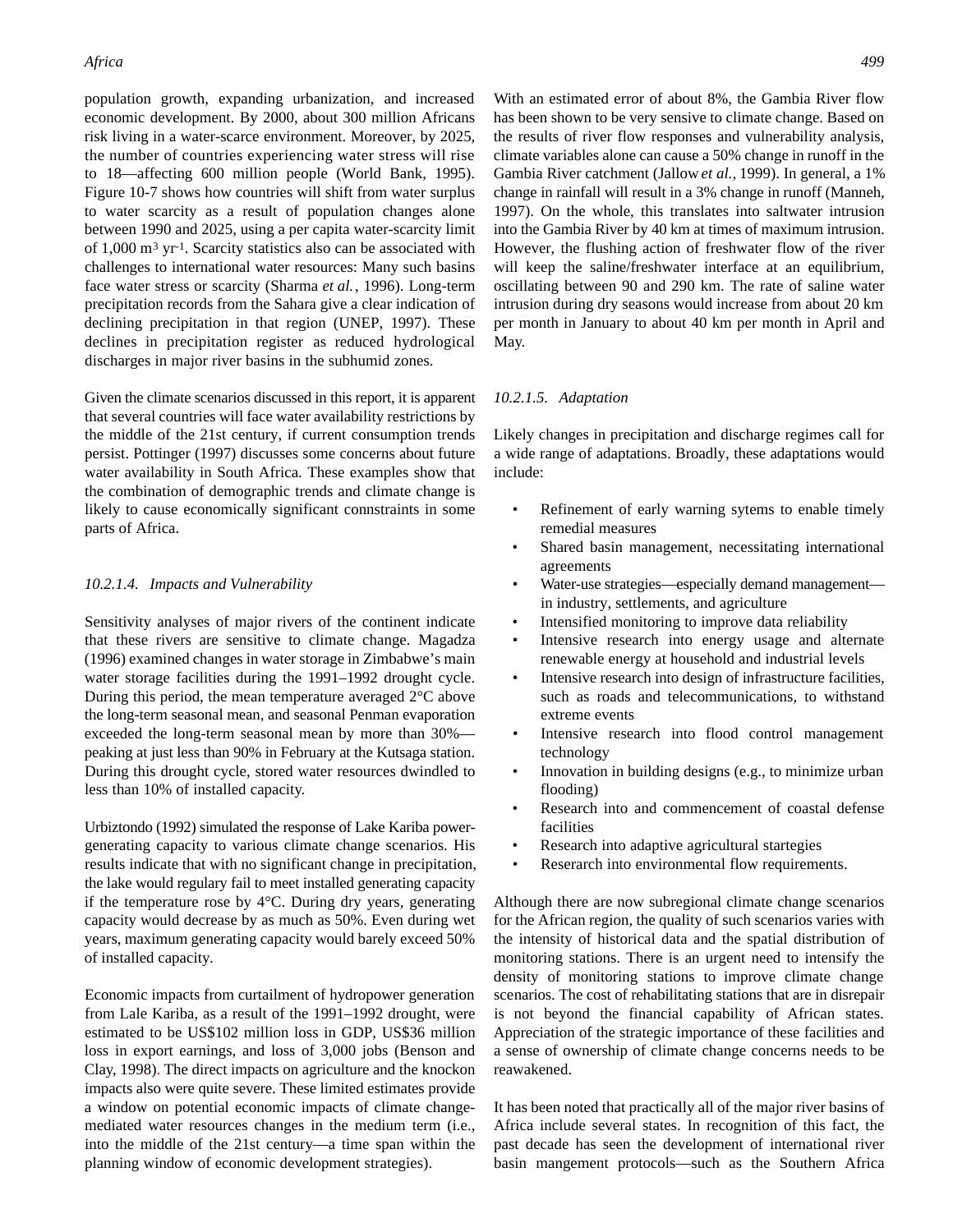Development Community (SADC) Protocol on Shared Waters, the Niger Basin Authority, and several others, including the more recent Lake Victoria Fisheries Authority. The United Nations Environment Programme International Environmental Technology Center (UNEP-ITEC) have emphasized the river basin as the fundamental unit of management (UNEP, 2000). We recommend that these international basin authorities be strengthened in terms of finance and human resources and that their perspectives should embrace near- and long-term climate variability and climate change issues in their work plans. Most important is that the legal framework for such river basin authorities should be robust to ensure equity in access to and accountability for water supply and water quality management. Failure to take these concepts on board could lead to water resources-related conflict.

In general, the African continent lacks technical strategies to optimize water resources. A few countries (e.g., South Africa and Zimbabwe) have begun to develop strategies for optimum use of water resources—using, for example, water pricing and demand management tools. Crop-watering technology is primitive and wasteful in most cases. Few industrial and household water-usage strategies incorporate water reuse. During drought periods, management authorities have resorted to supply restrictions, such as the 3-day supply per week in Mutare during the 1991–1992 drought. Water supply shortages conventionally are addressed through construction of more impoundments. Magadza (1996) remarks that in severe drought periods there would be a multiple failure syndrome of water storage facilities, especially where individual reservoirs are dedicated to defined communities. Although supply structures (banning of garden hoses) and construction of storage reservoirs are practical options, demand management—which reduces consumption per unit of product output—has proved increasingly to be a water-saving strategy that can allow communities to enter a drought cycle with adequate supplies.

Whatever strategies are adopted for optimizing water usage, successful development of such strategies is contingent on reliable meteorological and hydrological information. In many instances, application of hydrological models on a basin-wide scale is restricted by data density. Reliable impacts assessments and near-term predictions depend on robust databases. For example, flood propagation and thus flood warning capability, which are real-time processes, are a function of the density of measuring points. Similarly, crop yield forecasts could be made spatially more accurate by improving the intensity of climatic measurements.

Over the past half-century, Africa has invested heavily in hydroelectric power schemes. Recent drought episodes and demand escalation have highlighted the vulnerability of even the largest hydroelectric plants to climate variability (Magadza, 1996). This assessment has shown that future water resources, especially in the subhumid to semi-arid regions of the African savanna and subtropics, will be more restricted. Research into other forms of renewable energy and energy-use efficiency in industry and households is an essential inverstment in a more energy-secure future. At the regional level, energy resource sharing is a necessary strategy. Individual states must have trust and confidence to invest in neighboring countries for overall regional energy security.

Populations that live in flood-prone areas need to consider strategies for early warning procedures for flood events; strategic planning in the location of human habitations to minimize flood impacts; and strategies for robust protocols for alleviating impacts of drought events to minimize loss of human life, economic assets, and societal norms. On the other hand, early warning systems can be effective if impacted areas are accessible in the worst-case scenario, to enable either evacuation or relief supplies delivery.

Although there are major reservoirs on most large African river basins, these reservoirs were not designed for flood control. However, synchronization of operations of reservoirs that are located in the same basin can alleviate flood impacts. Nevertheless, there is a need to consider purposely building flood control facilities in some of the flood-prone areas of Africa, similar to those found on the Danube, which reduce flood crest intensity by sequestering floodwaters into temporary storage facilities along the river. This could be a subject of directed research for each African basin.

Research into coastal defense systems is an immediate need. Several African coastal areas already are experiencing sigificant coastal impacts. Coastal management infrastructures are likely to entail intergenerational investment programs in which each extent generation must make its contribution to minimize longterm costs. If our generation abrogates our responsibilities to future generations, we will impose immense costs on our posterity.

To minimize sensitivity to climate change, African economies should be more diversified, and agricultural technology should optimize water usage through efficient irrigation and crop development. Considerable advances have been made in agricultural industries of southern Africa, particularly in South Africa and Zimbabwe.

As water resource stresses become acute in future water-deficit areas of Africa as a result of a combination of climate impacts and escalating human demand, there will be intensifying conflict between human and environmental demands on water resources. Because maintanance of healthy ecosystems is an underpinning to economic sustainability, there is need in each water basin management unit to identify and factor into development projects the need for environmental flows.

#### *10.2.2. Food Security*

#### *10.2.2.1. Context of Food Security*

Present and future prospects for food security are significant determinants of the impacts of climate change. International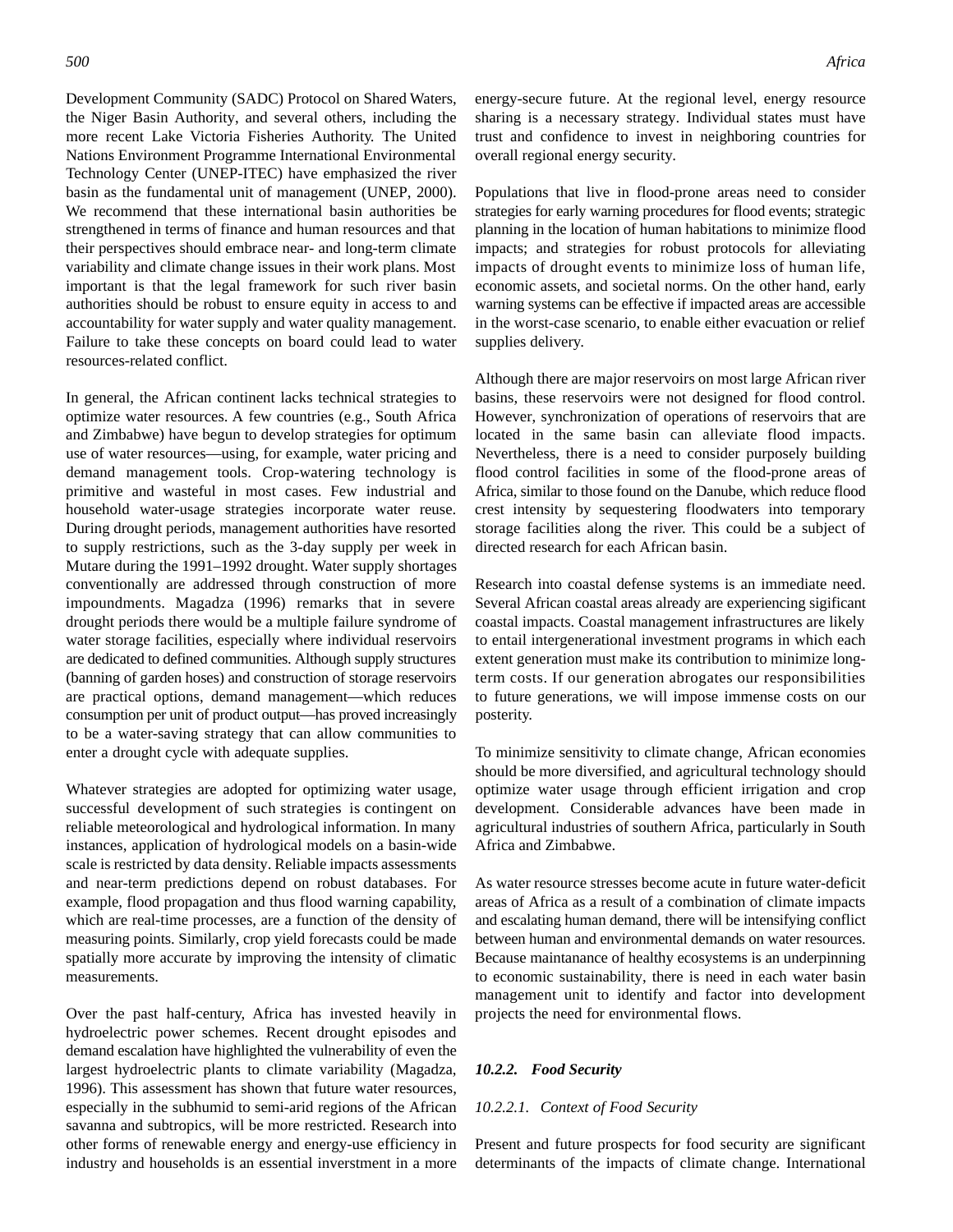#### *Table 10-2: Indicators of regional vulnerability in Africa (WRI, 1996).*

| $\sum_{i=1}^{n}$            |                                                     |                                               |                 |                                                  |                                                 |  |  |
|-----------------------------|-----------------------------------------------------|-----------------------------------------------|-----------------|--------------------------------------------------|-------------------------------------------------|--|--|
|                             | <b>Expenditure</b><br>on Food<br>(% of consumption) | <b>Food Aid</b><br>(Cereals)<br>kg per capita | <b>Refugees</b> | <b>Adult</b><br><b>Female Literacy</b><br>$(\%)$ | <b>Infant</b><br><b>Mortality</b><br>(per 1000) |  |  |
| African Region <sup>a</sup> |                                                     |                                               |                 |                                                  |                                                 |  |  |
| - Northern                  | 42                                                  | 18                                            | 221,450         | 45                                               | 59                                              |  |  |
| - Sudano-Sahelian           | 42                                                  | 13                                            | 974,800         | 17                                               | 119                                             |  |  |
| - Gulf of Guinea            | 39                                                  | 6                                             | 819,750         | 28                                               | 109                                             |  |  |
| - Central                   | 39                                                  | 3                                             | 480,500         | 41                                               | 91                                              |  |  |
| $-$ Eastern                 | 37                                                  | 4                                             | 1,408,150       | 43                                               | 102                                             |  |  |
| - Indian Ocean              | 57                                                  | 12                                            | $\theta$        | 73                                               | 66                                              |  |  |
| - Southern                  | 57                                                  | 15                                            | 1,793,800       | 53                                               | 85                                              |  |  |
| <b>Total</b>                | 57                                                  | 10                                            | 5,698,450       | 35                                               | 97                                              |  |  |
| <b>Comparison Country</b>   |                                                     |                                               |                 |                                                  |                                                 |  |  |
| - Bangladesh                | 59                                                  | 12                                            | 245,300         | 22                                               | 108                                             |  |  |
| - Thailand                  | 30                                                  | $\overline{c}$                                | 255,000         | 90                                               | 26                                              |  |  |
| - Mexico                    | 35                                                  | 3                                             | 47,300          | 85                                               | 35                                              |  |  |
| $-$ Greece                  | 30                                                  | $-1$                                          | 1,900           | 89                                               | 8                                               |  |  |
| - United Kingdom            | 12                                                  | $-3$                                          | 24,600          |                                                  | 7                                               |  |  |

#### *(a) Vulnerability Indicators*

*(b) Regional Agriculture in Africa*

|                           | Pop.<br><b>Density</b><br>(pop.<br>$km-2$ | Pop.<br>Growth<br>(%) | Crop<br>Land<br>% of<br>total) | Irri-<br>gated<br>Land<br>% of<br>total) | Avg.<br><b>Yield of</b><br><b>Cereals</b><br>(kg)<br>$ha^{-1}$ | Ferti-<br>lizer<br><b>Use</b><br>(kg<br>$yr^{-1}$ | Food<br>Prod.<br><b>Index</b><br>$(1970=$<br>100) | <b>GNP</b><br>per<br>Capita<br>(US\$) | <b>GNP</b><br>in Agri-<br>culture<br>(%) | <b>GNP</b><br>Growth<br>Rate<br>$(\% \,\text{yr-1})$ | Public Agri-<br>cultural<br><b>Invest-</b><br>ment<br>(US\$) |
|---------------------------|-------------------------------------------|-----------------------|--------------------------------|------------------------------------------|----------------------------------------------------------------|---------------------------------------------------|---------------------------------------------------|---------------------------------------|------------------------------------------|------------------------------------------------------|--------------------------------------------------------------|
| Regiona                   |                                           |                       |                                |                                          |                                                                |                                                   |                                                   |                                       |                                          |                                                      |                                                              |
| Northern                  | 226                                       | 2.25                  | 5                              | 27                                       | 1,973                                                          | 94                                                | 115                                               | 1,285                                 | 17                                       | 3.60                                                 | 25                                                           |
| Sudano-Sahelian           | 106                                       | 2.72                  | 4                              | 7                                        | 727                                                            | 5                                                 | 90                                                | 860                                   | 34                                       | 2.36                                                 | 7                                                            |
| Gulf of Guinea            | 891                                       | 2.83                  | 21                             | $\overline{c}$                           | 892                                                            | 6                                                 | 100                                               | 760                                   | 39                                       | 1.87                                                 | 15                                                           |
| Central                   | 145                                       | 2.70                  | 4                              | 1                                        | 923                                                            | $\overline{2}$                                    | 87                                                | 760                                   | 22                                       | 2.15                                                 | 5                                                            |
| Eastern                   | 451                                       | 2.88                  | 10                             | 2                                        | 1,363                                                          | 12                                                | 92                                                | 593                                   | 47                                       | 3.05                                                 | 13                                                           |
| <b>Indian Ocean</b>       | 262                                       | 1.96                  | 5                              | 23                                       | 1,988                                                          | 140                                               | 98                                                | 280                                   | 22                                       | 3.85                                                 | 6                                                            |
| Southern                  | 208                                       | 2.56                  | 6                              | 7                                        | 929                                                            | 27                                                | 76                                                | 333                                   | 21                                       | 3.38                                                 | 7                                                            |
| <b>Total</b>              | 253                                       | 2.65                  | 6                              | 8                                        | 1,098                                                          | 25                                                | 92                                                | 355                                   | 30                                       | 2.75                                                 | 11                                                           |
| <b>Comparison Country</b> |                                           |                       |                                |                                          |                                                                |                                                   |                                                   |                                       |                                          |                                                      |                                                              |
| Bangladesh                | 9,853                                     | 2.18                  | 72                             | 31                                       | 2,572                                                          | 101                                               | 96                                                | 205                                   | 37                                       | 4.20                                                 | 68                                                           |
| Thailand                  | 1141                                      | 0.92                  | 45                             | 19                                       | 2,052                                                          | 39                                                | 109                                               | 1,697                                 | 13                                       | 7.80                                                 | 78                                                           |
| Mexico                    | 491                                       | 1.55                  | 13                             | 21                                       | 2,430                                                          | 69                                                | 100                                               | 2,971                                 | 8                                        | 1.50                                                 | 129                                                          |
| Greece                    | 795                                       | 0.07                  | 30                             | 31                                       | 3,700                                                          | 172                                               | 101                                               | 6,530                                 | 17                                       | 1.60                                                 | 25                                                           |
| UK                        | 2,404                                     | 0.19                  | 28                             | $\overline{2}$                           | 6,332                                                          | 350                                               | 112                                               | 33,850                                | $\overline{2}$                           | 2.80                                                 | 347                                                          |

a **Northern**: Algeria, Egypt, Libya, Morocco, Tunisia; **Sudano-Sahelian**: Burkina Faso, Cape Verde, Chad, Djibouti, Eritria, The Gambia, Mali, Mauritania, Niger, Senegal, Somalia, Sudan; **Gulf of Guinea**: Benin, Cote d'Ivoire, Ghana, Guinea, Guinea-Bissau, Liberia, Nigeria, Sierra Leone, Togo; **Central**: Angola, Cameroon, Central African Republic, Congo, Equatorial Guinea, Gabon, Sao Tome and Principe, Democratic Republic of Congo; **Eastern**: Burundi, Ethiopia, Kenya, Rwanda, Tanzania, Uganda; **Indian Ocean**: Comoros, Madagascar, Mautitius, Seychelles; **Southern**: Botswana, Lesotho, Malawi, Mozambique, Namibia, South Africa, Swaziland, Zambia, Zimbabwe.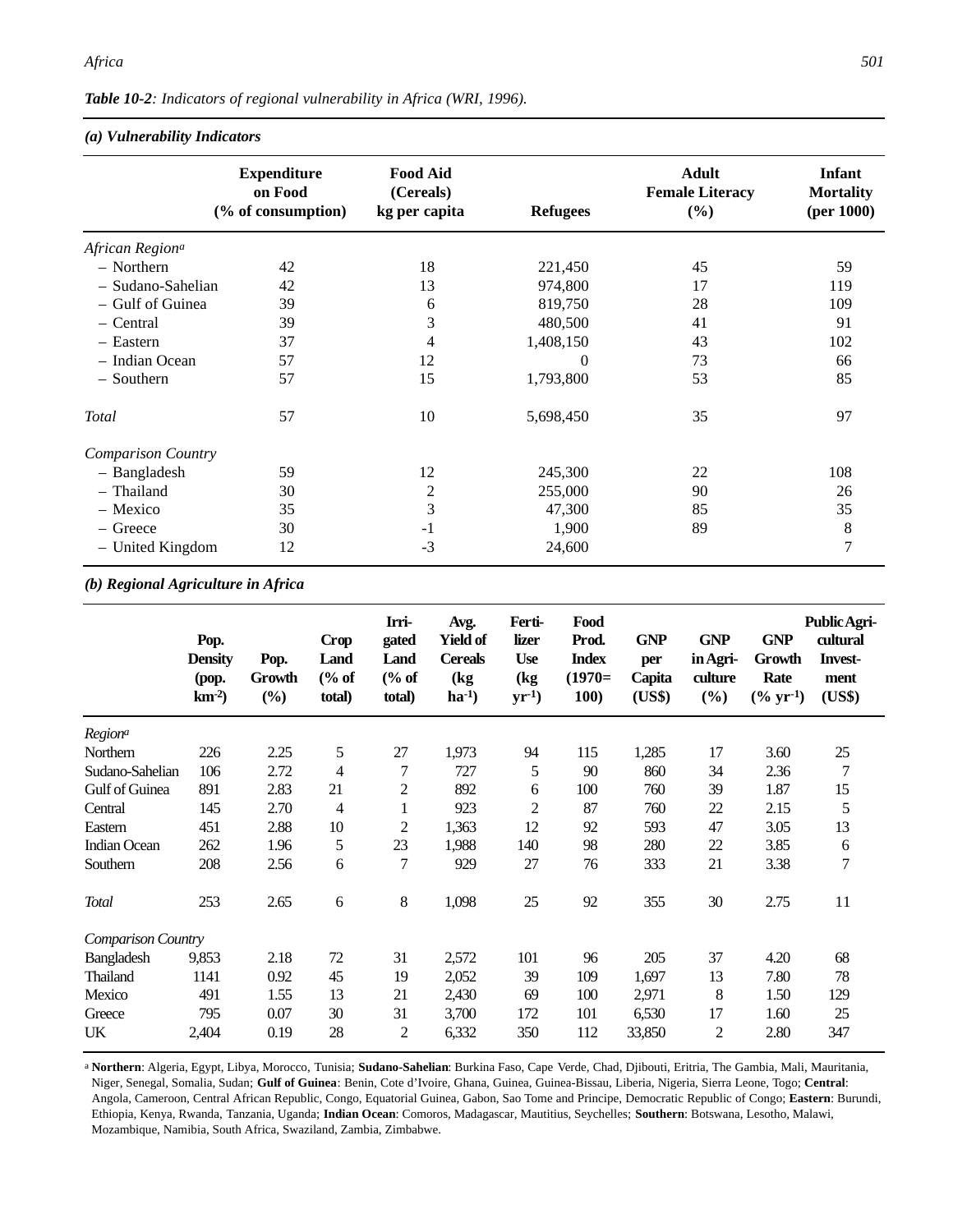agricultural systems and socioeconomic conditions at the household level are major elements of vulnerability. The consequences of present vulnerability for hunger and nutrition are marked. Regional indicators related to food security are shown in Table 10-2.

Food production in most of SSA has not kept pace with the population increase over the past 3 decades. In Africa as a whole, food consumption exceeded domestic production by 50% in the drought-prone mid-1980s and more than 30% in the mid-1990s (WRI, 1998). Food aid constitutes a major proportion of net food trade in Africa, and in many countries it constitutes more than half of net imports. In Kenya and Tanzania, for instance, food aid constituted two-thirds of food imports during the 1990s. Despite food imports, per capita dietary energy supply (DES) remains relatively low (Hulme, 1996); about one-third of the countries in Africa had per capita DES of less than 2,000 kcal day<sup>-1</sup> in the 1990s—lower than the minimum recommended intake (data from WRI, 1998).

Agricultural and economic growth must rise—perhaps by 4% yr-1—to realize basic development goals. Today, only a few countries achieve this rate of growth. One consequence of agricultural growth could be a doubling by the year 2050 of cultivated land area—at great cost to the natural environment unless there is greater investment in agricultural management and technology on existing cropland (Anon, 1999). The scale of food imports fosters dependence on food production in the rest of the world. Africa faces the risk that supplies will fluctuate drastically with the rise and fall of grain reserves and prices on international markets. A major challenge facing Africa is to increase agricultural production and achieve sustainable economic growth; both are essential to improving food security.

Agriculture is not only a vital source of food in Africa; it also is the prevailing way of life. An average of 70% of the population lives by farming, and 40% of all exports are earned from

|  |  | Table 10-3: Undernourishment in Africa (FAO, 1999b). |  |  |  |
|--|--|------------------------------------------------------|--|--|--|
|--|--|------------------------------------------------------|--|--|--|

agricultural products (WRI, 1996). One-third of the national income in Africa is generated by agriculture. Crop production and livestock husbandry account for about half of household income. The poorest members of society are those who are most dependent on agriculture for jobs and income. On average, the poor from developing countries of SSA spend 60–80% of their total income on food (see Odingo, 1990; WRI, 1998; FAO, 1999b). Although industry is significant in a few patches, it still is in its infancy. In many countries, the level of mechanization—including irrigation, processing, and storage facilities—is particularly low.

High-quality land resources per household have shrunk in Africa over the past 2 decades, often dramatically. Traditional, social, and legal status in the sub-Saharan region is responsible for unequal access to land. This, in turn, increases the risk of resource degradation. Lack of land tenure security reduces the motivation to invest in conservation of resources.

Agriculture and household incomes are characterized by large interannual and seasonal variations. The annual flow of income normally rises and peaks during the harvest season. Nonagricultural and migrant, off-farm wage incomes are substitutes during the dry season. The period preceding the harvest is critical: Farmers engage in unemployment-induced migration to urban centers as one of the strategies for coping with scarcity. Fluctuations in annual food production resulting from climate variability place a heavy reliance on food aid, at the national and household levels.

Reduced food supplies and high prices immediately affect landless laborers who have little or no savings. Poverty, population, and sometimes conflicts combine to affect education in many African countries. As a result of population pressure as well as rural and urban economic depression, population mobility sets in. Populations move from the savanna to the forest, from plateaus to drained valleys, from landlocked countries to coastal

|                            | <b>Number of People (millions)</b> | % of Population |                |  |
|----------------------------|------------------------------------|-----------------|----------------|--|
| <b>Region</b>              | 1996-1997                          | 1979-1981       | 1995-1997      |  |
| Africa                     |                                    |                 |                |  |
| - Central Africa           | 35.6                               | 36              | 48             |  |
| - East and southern Africa | 112.9                              | 33.5            | 43             |  |
| - West Africa              | 31.1                               | 40              | 16             |  |
| - North Africa             | 5.4                                | 8               | $\overline{4}$ |  |
| <b>Other Regions</b>       |                                    |                 |                |  |
| - Caribbean                | 9.3                                | 19              | 31             |  |
| - Central America          | 5.6                                | 20              | 17             |  |
| - South America            | 33.3                               | 14              | 10             |  |
| - Eastern Asia             | 176.8                              | 29              | 14             |  |
| - South Asia               | 283.9                              | 38              | 23             |  |
| - Southeast Asia           | 63.7                               | 27              | 13             |  |
| - Western Asia             | 27.5                               | 10              | 12             |  |
| - Indian Ocean             | 1.1                                | 31              | 24             |  |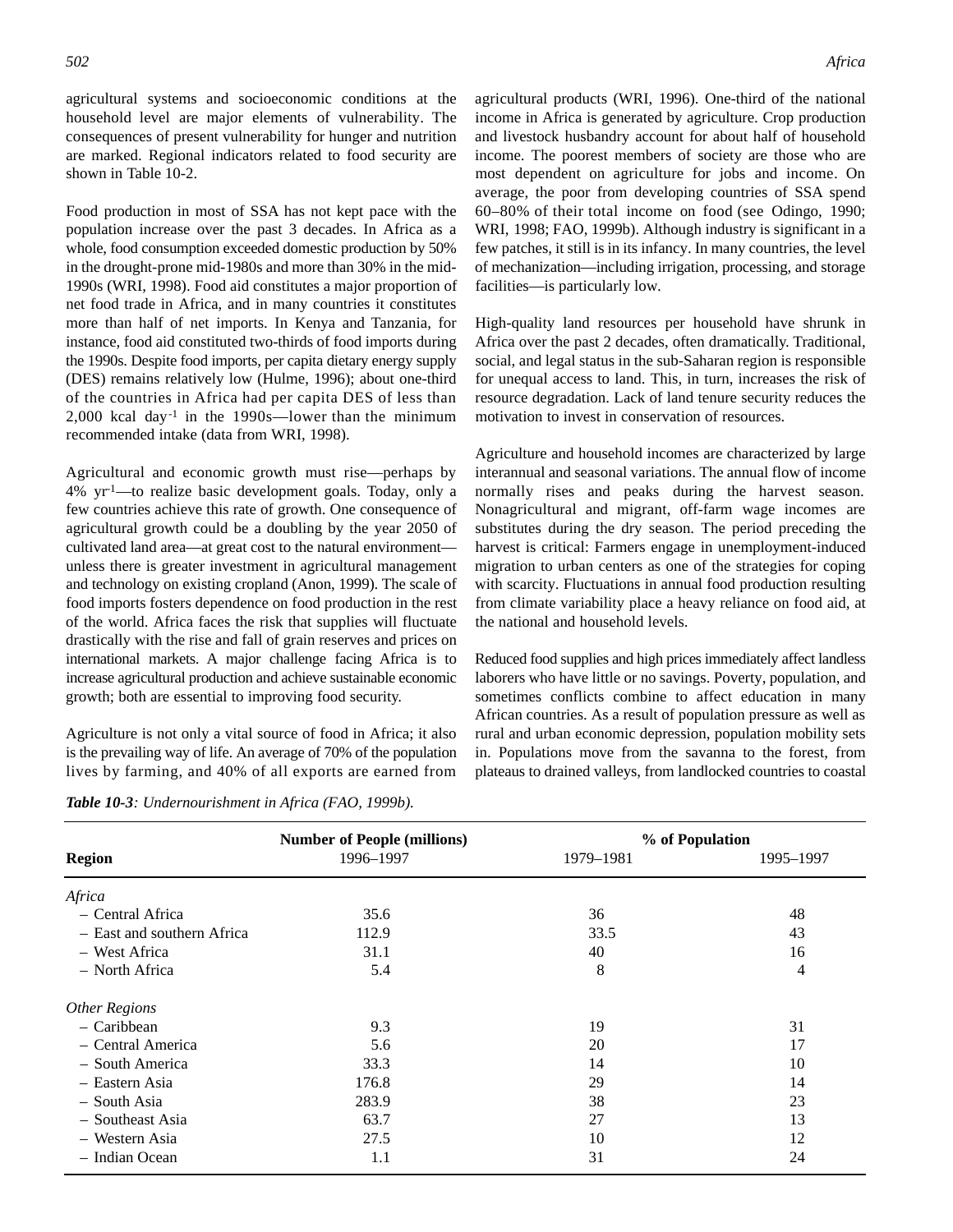areas and those with infrastructures, and from rural to urban centers within a country in search of better lands and opportunities (Davies, 1996). Internal mobility and its consequences vary from country to country: It is low in Ghana, Madagascar, Malawi, Burundi, and Rwanda but high in Burkina Faso and Kenya and very high in Cote d'Ivoire. Migrations lead to high and rising urban growth across the African region. This translates into increasing pressure on the environment, including social amenities.

The consequences of chronic and episodic food insecurity in Africa are evident in the prevalence of hunger. Nearly 200 million people in Africa are undernourished. In central, eastern, and southern Africa, more than 40% of the population is undernourished, and the number has risen over the past few decades. SSA is home to almost one-quarter of the developing world's food-deprived people, with variations across the continent ( FAO, 1999b). Although west Africa has the largest total population of any of the African subregions, it has the fewest undernourished people. By contrast, east Africa has more than twice as many undernourished people. According to anthropometric surveys made between 1987 and 1998, 33% of African children are stunted, underweight, or wasted (FAO, 1999b) (see Table 10-3). Illiteracy and ignorance, along with poor housing and infrastructure, are predisposing conditions to ill health in many countries, which impacts food security.

African food security and potential to adapt to climate change can be portrayed by using national indicators. Of course, local conditions of vulnerability are critical; aggregate indicators are only one way of illustrating the relative risks and potential impacts of climate change. Two indices are shown in Table 10-4. The Human Development Index (HDI) is a composite of measures of life expectancy, literacy, education, and income (GDP per capita), as promoted by the United Nations Development Programme (UNDP). Except for north Africa, African regions score in the lowest group on the HDI. Among other world regions, only Central America is in the lowest group. A similar index of food security has been constructed, using indices of

trends in food production, available food as a percentage of requirements, and arable land per capita (see Downing, 1991); north Africa is in the medium–low group. Relative to other regions, Africa clearly is among the regions with the lowest food security and the lowest ability to adapt to future changes (as indicated by the HDI).

The state of food security is not uniform, and there has been considerable progress in some countries (FAO, 1999b). For example, undernourishment in Ghana has decreased more rapidly than in any other country in the world, fueled by economic growth and consequent improvements in cropped area and yields. Plagued by population growth and conflict, Burundi is in stark contrast: Average daily food intake fell from 2,020 kcal in 1980 to 1,669 kcal in 1996.

The implications of this state of food insecurity in Africa for climate change are significant. The risks of adverse effects on agriculture, especially in semi-arid and subhumid regions and areas with more frequent and prolonged drought, become lifethreatening risks. Internal coping mechanisms—through farm improvement, employment, and trade—are not likely to be adequate for many of the vulnerable populations. If food in security prevents private investment in agricultural economies (internal and from multinational corporations), resources for adapting to climate change may not keep pace with impacts. However, it also is clear that Africa has enormous resources—natural and human—that can be tapped to make rapid gains in food security and thus reduce the risk of adverse climate change.

#### *10.2.2.2. Marine and Freshwater Fisheries*

African nations possess a variety of lacustrine, riverine, and marine habitats with more than 800 freshwater and marine species (as noted in IPCC, 1998). GCMs do not provide direct information on water quality and other hydrological parameters that affect

| Table 10-4: Comparison of indices of human development and food security for regions in developing countries [Human |  |
|---------------------------------------------------------------------------------------------------------------------|--|
| Development Index (UNDP, 1998); data from WRI (1998) and UNDP (1998)].                                              |  |

| <b>Human Development</b> | <b>Food Security</b>                                                                        |                                              |                                                   |                                                |  |  |
|--------------------------|---------------------------------------------------------------------------------------------|----------------------------------------------|---------------------------------------------------|------------------------------------------------|--|--|
| Index (HDI)              | Low                                                                                         | Med-Low                                      | Med-High                                          | High                                           |  |  |
| Low                      | West Africa,<br>South Asia,<br>East and South Africa,<br>Central America,<br>Central Africa |                                              |                                                   |                                                |  |  |
| Medium                   | South Pacific                                                                               | Southeast Asia,<br>North Africa              |                                                   |                                                |  |  |
| High                     | East Asia,<br>Caribbean                                                                     | West Asia,<br>South America,<br>Central Asia | West Europe,<br><b>Central and East</b><br>Europe | Australasia,<br>Indian Ocean.<br>North America |  |  |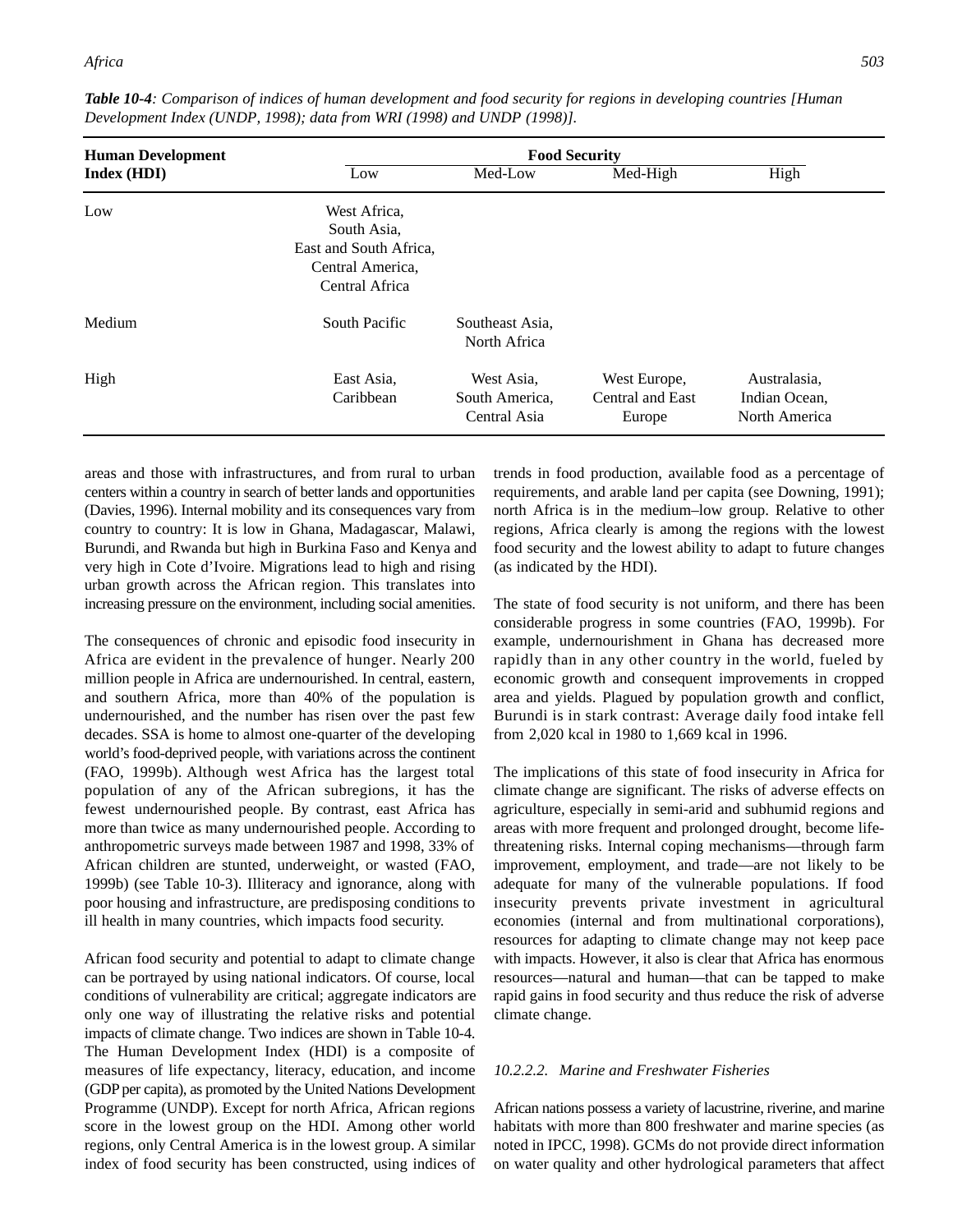fisheries (Hlohowskyj *et al.,* 1996). As such, vulnerability assessments must translate projected atmospheric changes into changes in aquatic environments, making it possible for ecological and biological responses to climate change to be identified and evaluated. Most studies on the potential impacts of climate change on fisheries have been done for temperate-zone fisheries. In these studies, the emphasis has been to evaluate the impacts of changes in the availability of thermal habitat on fishery resources and evaluate the effects of temperature on physiological processes of fish.

Temperature increases may affect lake fisheries, although sensitivity across Africa is likely to vary. For example, Ntiba (1998) used empirically derived models to elucidate the relationship between long-term fishery yield data with climatic index value for Lakes Naivasha and Victoria in Kenya. The mean annual temperature is taken as the climatic index because of data availability and close correlation between air and water surface temperatures. The results indicate that in Lake Victoria, mean annual temperature has greater effect on fish yields than morphoedaphic index (MEI); the opposite is the case in Lake Naivasha. For Lake Naivasha, a rise of as much as 2°C above the current mean annual temperature may not even double the yield from the current  $12 \text{ kg}$  ha<sup>-1</sup> yr<sup>-1</sup> (yield regressed to temperature only). The additional effect of MEI will double and triple the yield with a rise of 1.5 and 2°C, respectively. For Lake Victoria, the maximum predicted yield under current climatic conditions is estimated to be  $81.8 \text{ kg}$  ha<sup>-1</sup> yr<sup>-1</sup> and is predicted to more than triple to  $263.7$  kg ha<sup>-1</sup> yr<sup>-1</sup> with a rise in temperature of 0.5°C. However, natural aquatic ecosystems have a finite carrying capacity at which fishery yields will reach a maximum sustainable yield (MSY) (Russell and Yonge, 1975); it is unlikely that the yield will exceed  $84.2 \text{ kg}$  ha<sup>-1</sup> yr<sup>-1</sup> in Lake Victoria, considering that the estimated MSY for the entire lake is 74.0 kg ha<sup>-1</sup> yr<sup>-1</sup> (Turner, 1996).

On Lake Kariba, Magadza (1996) found that drought years were accompanied by decreased fisheries catch. Hart and Rayner (1994) show that the distribution of copepods on the African continent is temperature-dependent, with species examined showing restricted temperature range preferences. In the laboratory, Magadza (1977) found that the optimum temperature for the reproduction of *Moinia dubia* is 24°C, with temperatures exceeding 28°C showing reproductive failure. Chifamba (2000) found negative relationships between catch per unit (CPU) effort and temperature in the pelargic *Limnothrissa miodon* fishery on Lake Kariba, whereas precipitation and river run off were positively correlated with CPU. These observations indicate possible depression of planktivorous pelargic freshwater fisheries as a result of climate change impacts. Where such fisheries constitute a signifiant protein source, such impact will bear on food security.

Afurther consideration in the possible impacts of global warming on inland fisheries is the thermal behaviors of inland waters. In tropical areas, a unit change in temperature elicits a greater density change per unit temperature change. Thus, at the higher tropical temperatures indicated by climate models, thermal stratifications are likely to be more stable. In eutrophic lakes, anoxia and amonia intoxication leading to massive fish deaths—as repeatedly witnessed in Lake Chivero—are likely to be significant (Magadza, 1997; Moyo, 1997).

Aquaculture is a food production activity with one of the highest growth rates in the world. Risk management in aquaculture must take into account the level and frequencies of extreme events in assessing available technical options, based on the environment and climatic conditions.

Riverine fisheries will be affected. With a potential warming of 3–5°C projected for the next century, productivity of the Gambia River is estimated to increase by about 13–21% (Jallow *et al.,* 1999). There would be little or no effect on the suitability of the present habitat for some fish and shrimp species. In contrast, warming of more than  $3^{\circ}$ C will have negative impacts on habitats for catfish, and warming of more than 4°C will reduce the suitability of the present habitat for herring. Shrimp yield is estimated to increase by about 38–54%.

Upwelling of the Canary Current produced by the northeast and southwest tradewinds makes the fishery off the coast of Morocco one of the most productive in the world. Data from the Institut National de Recherche Haleutique du Maroc show that NAO weakens the upwelling, increases temperature, and reduces sardine stocks (Hilmi *et al*., 1998).

The pelagic fishing industry in the southwest of Africa (based on the Benguela upwelling) contains several migratory species, such as the anchovy (Crawford *et al.,* 1987). These species are an important resource in their own right, but they also are a key element in the food chain of larger fish, seals, and birds. Recruitment in these species is influenced by water temperature, and growth is affected by the state of the upwelling, both of which are linked to global climatic conditions (Shannon *et al*., 1990; Siegfried *et al*., 1990). For instance, there is a phenomenon similar to the El Niño effect on the fisheries of Peru that leads to an intrusion of warm, nutrient-poor water from the north in some years, which severely depresses fish yields (Shannon *et al.*, 1990). The net impact of global climate change on southern African fisheries remains unclear because the potential impact on ocean circulation and wind shear in the coastal zone is uncertain. In the event of major reorganization of the circulation of the southern oceans (Hirst, 1999)—which is a possibility at high rates of warming—the impacts most likely would be severe.

#### *10.2.2.3. Crop Production*

Major impacts on food production will come from changes in temperature, moisture levels, ultraviolet (UV) radiation,  $CO<sub>2</sub>$ levels, and pests and diseases.  $CO<sub>2</sub>$  enrichment increases photosynthetic rates and water-use efficiency (WUE) (see Chapter 5). The direct effects are largest on crops with  $C_3$ photosynthetic pathway (wheat, rice, and soybean) compared with C<sub>4</sub> crops (maize, sorghum, millet, and sugarcane). Increases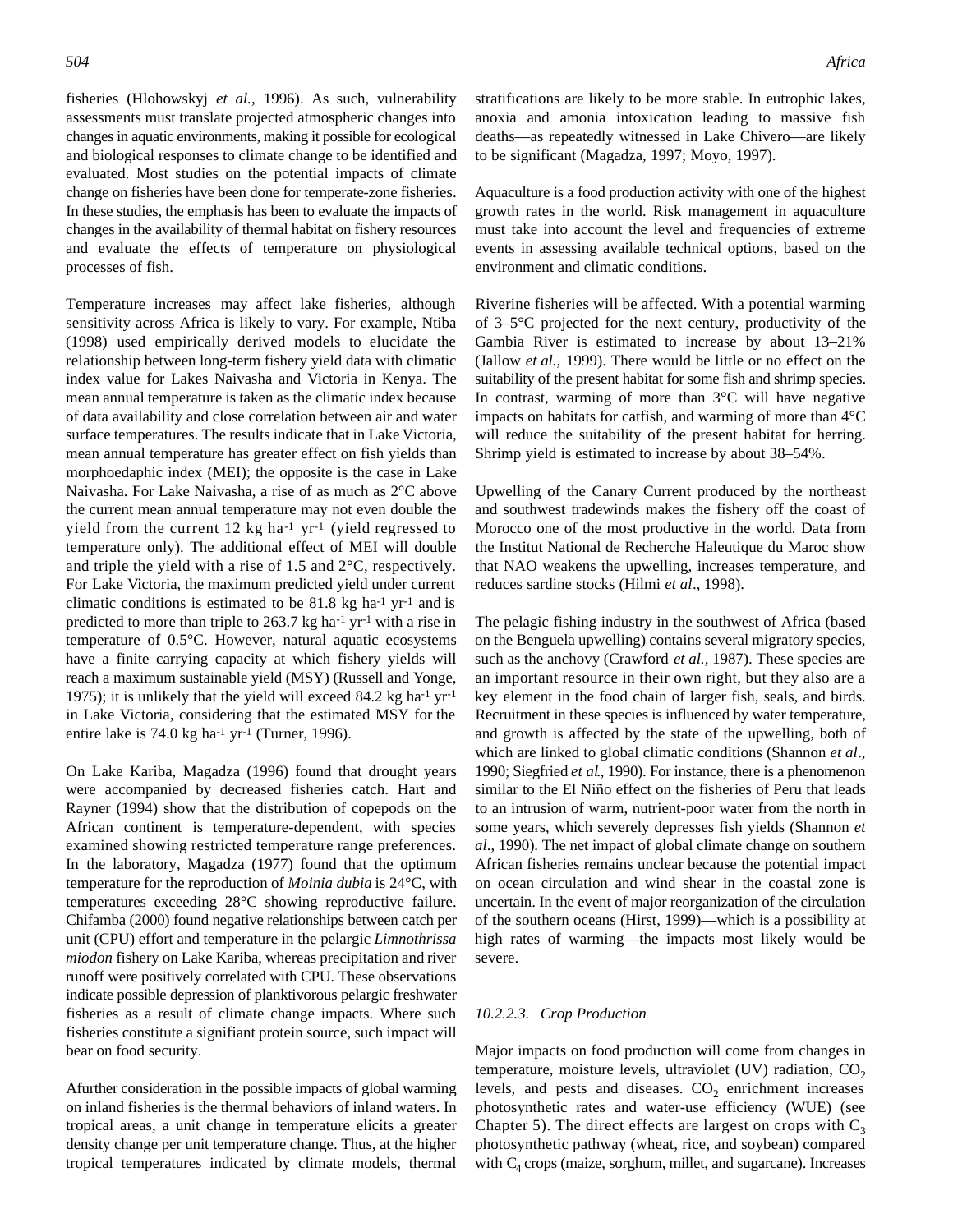#### *Africa 505*

in local temperatures may cause expansion of production into higher elevations. The grain filling period may be reduced as higher temperatures accelerate development, but high temperatures may have detrimental effects on sensitive development stages such as flowering, thereby reducing grain yield and quality. Crop water balances may be affected through changes in precipitation and other climatic elements, increased evapotranspiration, and increased WUE resulting from elevated  $CO<sub>2</sub>$ .

Specific examples of impacts on crops are available. Pimentel (1993) notes that global warming is likely to alter production of rice, wheat, corn, beans, and potatoes—staples for millions of people and major food crops in Africa. Staple crops such as wheat and corn that are associated with subtropical latitudes may suffer a drop in yield as a result of increased temperature, and rice may disappear because of higher temperatures in the tropics (Odingo, 1990).

The possible impact of climate change on maize production in Zimbabwe was evaluated by simulating crop production under climate change scenarios generated by GCMs (Muchena and Iglesias, 1995). Temperature increases of 2 or 4°C reduced maize yields at all sites; yields also decreased under GCM climate change scenarios, even when the beneficial effects of  $CO<sub>2</sub>$  were included. It is suggested that major changes in farming systems can compensate for some yield decreases under climate change, but additional fertilizer, seed supplies, and irrigation will involve an extra cost. The semi-extensive farming zone was particularly sensitive to simulated changes in climate, and farmers in this zone would be further marginalized if risk increases as projected.

Analysis of potential impacts, using dynamic simulation and geographic databases, has been demonstrated for South Africa and the southern Africa region by Schulze *et al*. (1993) (see also Schulze *et al.,* 1995; Hulme, 1996; Schulze, 2000). Relatively homogenous climate and soil zones were used to run agrohydrological, primary productivity, and crop yield models. The results reaffirm the dependence of production and crop yield on intraseasonal and interannual variation of rainfall.

Impacts on crops need to be integrated with potential changes in the agricultural economy. Yates and Strzepek (1998) describe an integrated analysis for Egypt (see Figure 10-8). Their model is linked to a dynamic global food trade model, which is used to update the Egyptian sector model and includes socioeconomic trends and world market prices of agricultural goods. Impacts of climatic change on water resources, crop yields, and land resources are used as inputs into the economic model. The climate change scenarios generally had minor impacts on aggregated economic welfare (sum of consumer and producer surplus); the largest reduction was approximately 6%. In some climate change scenarios, economic welfare slightly improved or remained unchanged. Despite increased water availability and only moderate yield declines, several climate change scenarios showed producers being negatively a ffected by climate change. The analysis supports the hypothesis that smaller food-importing countries are at risk of adverse climate change, and impacts could have as much to do with changes in



**Figure 10-8**: Schematic of forward-linkage approach to integrated assessment of climate change impacts on Egypt, using agricultural sector model (Yates and Strzepek, 1998).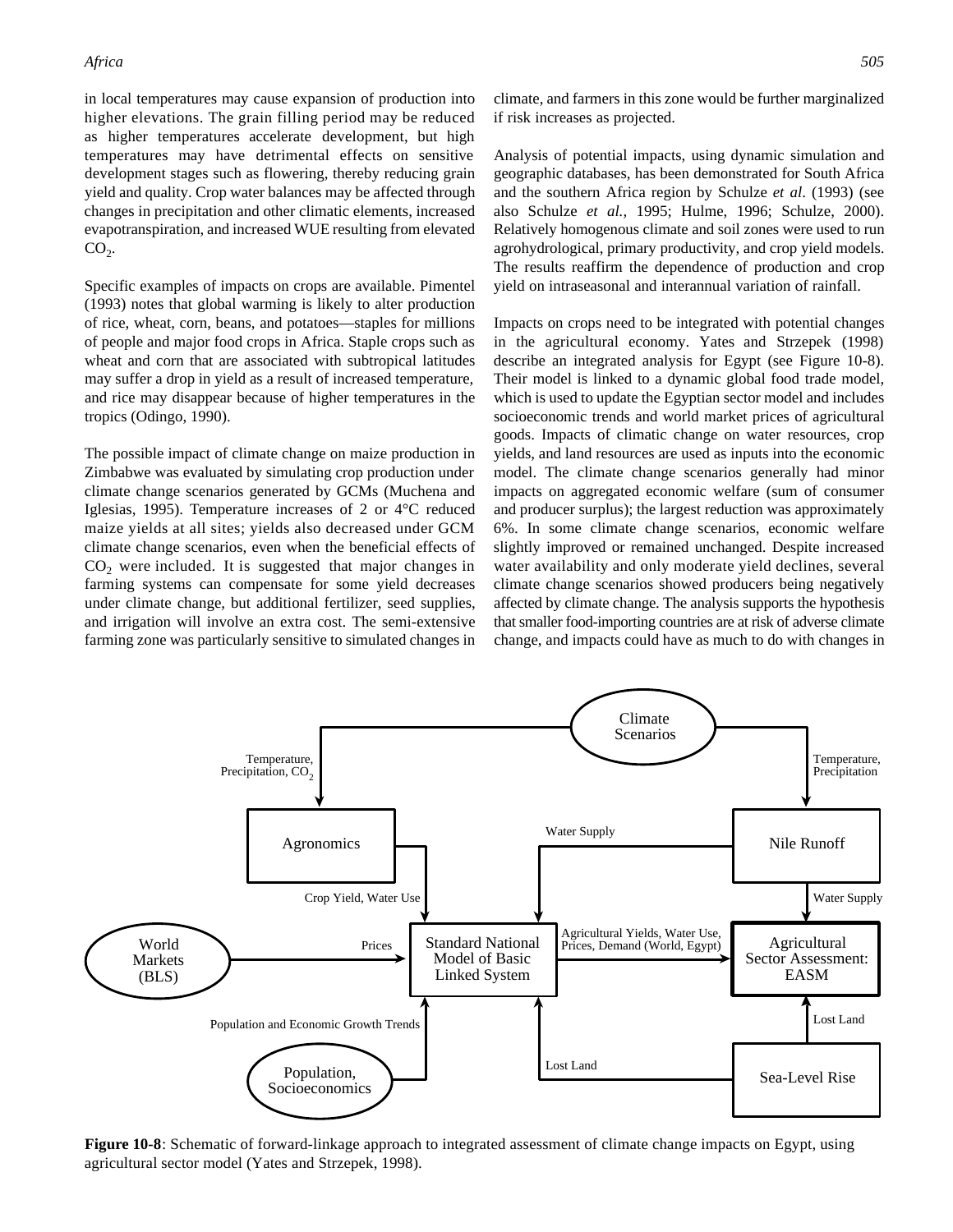world markets as with changes in local and regional biophysical systems and shifts in the national agricultural economy.

#### *10.2.2.4. Livestock*

Other than pigs, domestic livestock in Africa are concentrated in the arid and semi-arid zones. This is because the more humid areas were historically prone to livestock diseases such as *nagana* (a trypanosome carried by the tsetse fly—Ford and Katondo, 1977), typically support grasses of low digestibility (Scholes, 1990, 1993), and often are densely settled by crop agriculturalists. The overwhelming majority of these animals feed predominantly off natural grasslands and savannas, although crop residues are an important supplement during the dry season. Many urban and rural families also keep poultry.

Domestic livestock play a central role in many African cultures. Cattle and camels, in particular, have an importance that goes beyond the production of meat. Their value is based on the full set of services they supply (milk, meat, blood, hides, draft power), their asset value as a form of savings, and their cultural symbolism. It would be difficult and damaging for these cultures to abandon pastoralism in the event that it becomes climatically, environmentally, or economically unviable.

Although classical concepts of animal carrying capacity may not be very useful as local management tools in the context of African semi-arid systems with high interannual variability (Behnke *et al.,* 1993), they remain valid as indicators of animal production when they are applied over decadal periods and large areas. Many researchers have demonstrated a strong link between long-term, large-area herbivore biomass (LHB, kg km-2) in African wildlife and pastoral systems and mean annual precipitation (MAP, mm) (Coe et al., 1976; van den Berg, 1983). Subsequent studies have shown that this relationship is strongly influenced by soil type or its proxy, the underlying geology (East, 1984; Fritz and Duncan, 1993). These relationships have the form  $log(LHB) = A x log(MAP) + B$ , where A and B are constants for a particular soil type. Because the values of A lie between 1.45 and 1.55, the relationships are exponentially increasing but approximately linear over the typical range of interannual variation at one site (see also Le Houerou, 1998, for a similar analysis in west Africa and the Mediterranean basin). Thus, in broad terms, changes in range-fed livestock numbers in any African region will be directly proportional to changes in annual precipitation. Given that several GCMs predict a decrease in MAPon the order of 10–20% in the main semi-arid zones of Africa, there is a real possibility that climate change will have a negative impact on pastoral livelihoods. The following additional factors must be considered.

The causal chain between rainfall and animal numbers passes through grass production, which also is approximately linearly related to rainfall (Breman, 1975; Le Houerou and Hoste, 1977; Rutherford, 1995). The slope of this relationship, which can be expressed as WUE, is a function of soil nutrient availability (De Ridder *et al*., 1982; Scholes, 1993). WUE also is a function

of CO<sub>2</sub> concentration in the atmosphere (Mooney *et al.*, 1999), especially in semi-arid regions. Because the  $CO<sub>2</sub>$  concentration will rise in the future, its positive impact on WUE (which is on the order of 20–30% for doubled  $CO_2$ , even in  $C_4$ -dominated grasslands such as these) will help to offset reduction in rainfall of the same magnitude. Simulations of grassland production in southern Africa indicate an almost exact balancing of these two effects for that region (Scholes *et al*., 2000).

About 80% of the grazing lands of Africa are in savannas, a vegetation formation that consists of a mix of trees and grasses. Grass production in savannas is strongly depressed by tree cover (see the many references reviewed by Scholes and Archer, 1997). Because domestic livestock, with the exception of goats, predominantly eat the grass in these systems, future changes in tree cover are an important issue from the point of view of carbon sequestration and livestock production. Tree biomass ultimately is related to climate and soil type, but the mechanism appears to be via fire frequency and intensity. If fire frequency and intensity were to decrease—as a result of climate changes (for instance, an increase in dry-season rainfall) or, more likely, changes in land management—woody cover would increase. This has been demonstrated in numerous fire experiments in Africa (Trapnell *et al.,* 1976; Booysen and Tainton, 1984). Given the vast area of the savannas, the carbon sequestration potential is substantial (Scholes and van der Merwe, 1996). In addition, emissions of tropospheric ozone  $(O_3)$ precursors would decrease if savanna burning were reduced. The disadvantage would be a more than proportional decrease in livestock carrying capacity, as a result of the nonlinear suppressive effect of trees on grass production.

The bioclimatic limit of savannas in southern Africa is related to winter temperatures. An increase in temperature of  $1-2$ <sup>o</sup>C well within the range predicted for next century—would make the montane grasslands (highveld) of southern Africa susceptible to invasion by savanna trees (Ellery *et al*., 1990).

In moister regions, animal productivity is limited not by the gross availability of fodder but by its protein (nitrogen) content (Ellery *et al.*, 1996). Increasing the  $CO_2$  concentration or the rainfall will not increase the protein availability; thus, livestock in these regions are likely to be less responsive to the direct effects of atmospheric and climate change. Under elevated CO<sup>2</sup> , the carbon-to-nitrogen ratio of forage will decrease, but this will not necessarily lead to decreased forage palatability despite the dilution of protein (Mooney *et al*., 1999). This may be because in grasses, the bulk of the excess carbon is stored in the form of starch, which is readily digestible. Widespread use of protein and micronutrient feed supplements and new technology for the control of veterinary diseases will have a greater impact on livestock numbers and productivity, especially in the "miombo" region of south central Africa.

Domestic livestock, like other animals, have a climate envelope in which they perform optimally. The limits of the envelope are quite broad and can be extended by selecting for heat or cold tolerance, feed supplementation, or providing physical shelter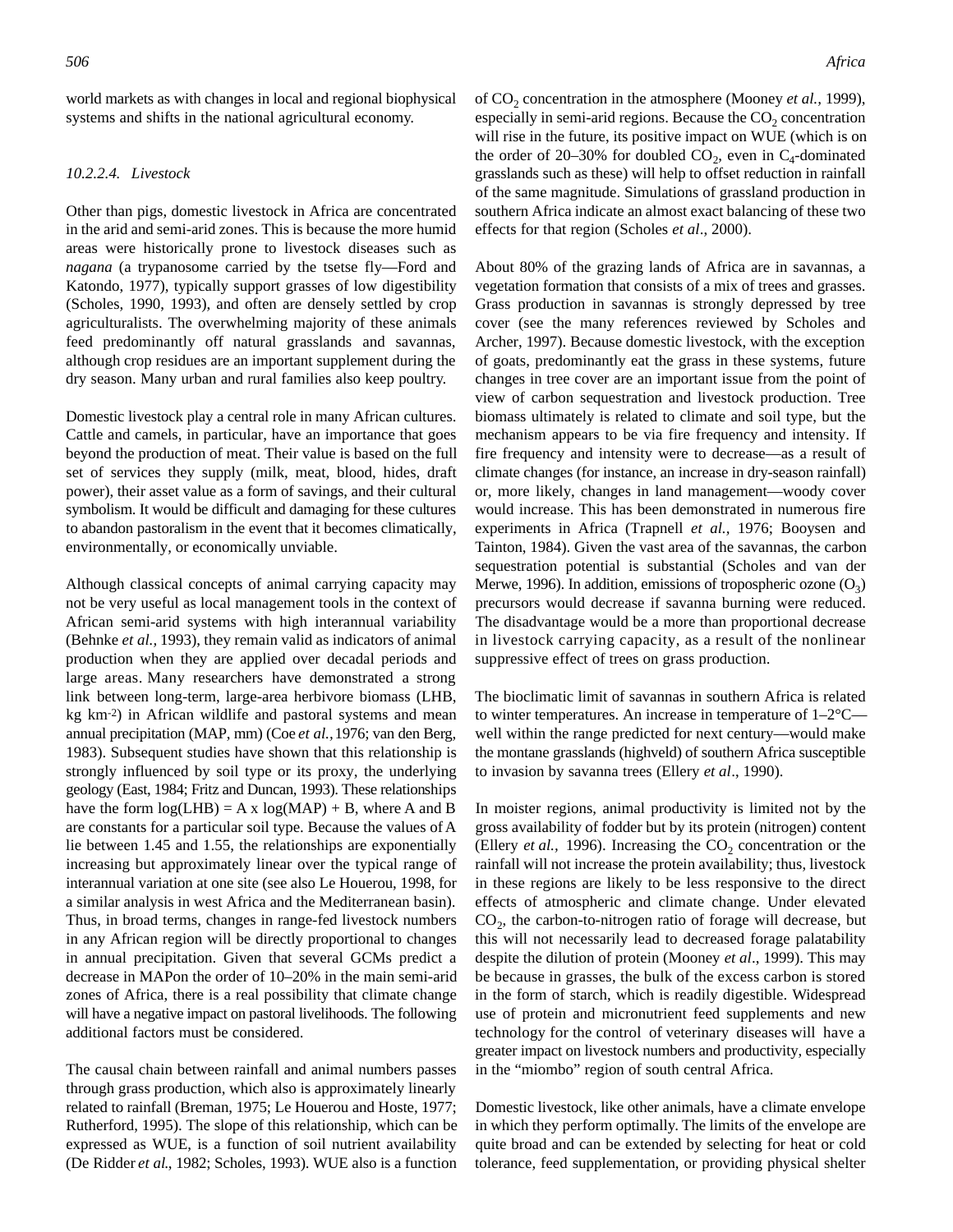for the animals. African cattle are mostly from the *Bos indicus* line, which is more heat-tolerant than the European line of *Bos taurus*. In extremely hot areas (mean daily warm-season temperatures greater than body temperature), even the *Bos indicus* breeds are beyond their thermal optimum (Robertshaw and Finch, 1976). Meat and milk production declines, largely because the animals remain in the shade instead of foraging. There is limited potential for extending this limit through breeding. Adaptation would require substitution by a species such as the oryx, which is physiologically equipped for high temperatures and low water supply.

In the higher altitude and higher latitude regions of Africa, livestock (typically sheep) currently are exposed to winter temperatures below their optimum. Mortality often results when cold periods coincide with wet periods, if the animals have not been herded to shelter. These episodes are likely to decrease in frequency and extent in the future.

Livestock distribution and productivity could be indirectly influenced via changes in the distribution of vector-borne livestock diseases, such as *nagana* (trypanosomiasis) and the tick-borne East Coast Fever and Corridor Disease (Hulme, 1996). Simulations of changes in the distribution of tsetse fly (*Glossina spp.*) indicate that with warming it could extend its range southward in Zimbabwe and Mozambique, westward in Angola, and northeast in Tanzania, although in all these simulations there were substantial reductions in the prevalence of tsetse in some current areas of distribution. The tick *Riphicephalus appendiculatus* was predicted to decrease its range in southern and eastern Africa and increase its range in the central and western part of southern Africa (Hulme, 1996).

One land-use model (IMAGE 2.0—Alcamo, 1994) projects that large parts of Africa will be transformed to pastoral systems during the 21st century. The model logic that leads to this conclusion is that increasing urbanization and a rising standard of living typically are associated with a change in dietary preference toward meat. The area that currently is used for meat production therefore would need to expand, assuming that meat demand was not met by import or by increased productivity of existing herds. These are reasonable but untested assumptions, and their consequences have major implications for biodiversity conservation and atmospheric composition. The areas indicated as being converted to pastures (largely the subhumid tropics) already support cattle to some degree. Increased cattle production would require widespread tree clearing (leading to conversion of a carbon sink into a carbon source), eradication of key cattle diseases, and the use of protein and micronutrient feed supplements. The quantity of fuel consumed by savanna fires would decrease (because it would be grazed), reducing the release of pyrogenic methane  $(CH_4)$  and  $O_3$  precursors, but the production of methane from enteric fermentation would increase. Because methane production per unit of grass consumed is higher for enteric fermentation than for savanna fires (Scholes *et al.,* 1996), the result is likely to be a net increase in radiative forcing.

#### *10.2.2.5. Impacts of Drought and Floods*

Food security in Africa already is affected by extreme events, particularly droughts and floods (e.g., Kadomura, 1994; Scoones *et al.,* 1996). The ENSO floods in 1998 in east Africa resulted in human suffering and deaths, as well as extensive damage to infrastructure and crops in Kenya (Magadza, 2000). Floods in Mozambique in 2000 and in Kenya in 1997–1998 sparked major emergency relief as hundreds of people lost their lives and thousands were displaced from their homes (Brickett *et al.,* 1999; Ngecu and Mathu, 1999; see also <www.reliefweb.int>). The cost in Kenya alone was estimated at US\$1 billion (Ngecu and Mathu, 1999). Droughts in 1991–1992 and 1997–1998 affected livelihoods and economies and heightened renewed interest in the impacts of climatic hazards (e.g., Kadomura, 1994; Campbell, 1999). For example, the impacts of the 1991–1992 drought in Zimbabwe are estimated to have been 9% of GDP (Benson and Clay, 1998).

Such climatic episodes can serve as an analog of climate change. Irrespective of whether climate change will cause more frequent or more intense extreme events, it is apparent that many aspects of African economies are still sensitive to climatic hazards. At the local level, some coping strategies are less reliable (Jallow, 1995)—for instance, Campbell (1999) notes that plants and trees used as food by pastoralists in southern Kenya declined between 1986 and 1996. National governments often struggle to provide food security during times of crisis (Ayalew, 1997; Gundry *et al.*, 1999). For national and international agencies, the cost of climatic hazards—impacts, recovery, and rehabilitation—may result in a shift in expenditure from reducing vulnerability to simply coping with immediate threats (e.g., Dilley and Heyman, 1995).

#### *10.2.2.6. Adaptation Strategies*

The nature and processes of human adaptation to long-range climate change are poorly understood, especially in Africa (but see Chemane *et al.,* 1997; Vogel, 1998). Often, human responses are assumed, or assumed to be rational with foresight and equity. Chapter 18, Smith and Lenhart (1996), and Smithers and Smit (1997) provide overviews; national assessments provide more detail.

A promising approach for much of Africa is to cope with current climate variability through the use of seasonal climate forecasting (e.g., Mason *et al*., 1996; Mattes and Mason, 1998; Washington *et al*., 1999; Dilley, 2000). If farmers can adapt to current year-to-year variability through the use of advance information on the future season's climate and institutional systems are in place to respond to short-term changes (such as early warning systems), communities will be in a position to adapt to longer term climate changes. For example, a seasonal maize water-stress forecast for the primary maize-growing regions of South Africa and Zimbabwe anticipates water stress 6 months prior to harvest, with hindcast correlation over 16 seasons of 0.92 for South Africa and 0.62 for Zimbabwe,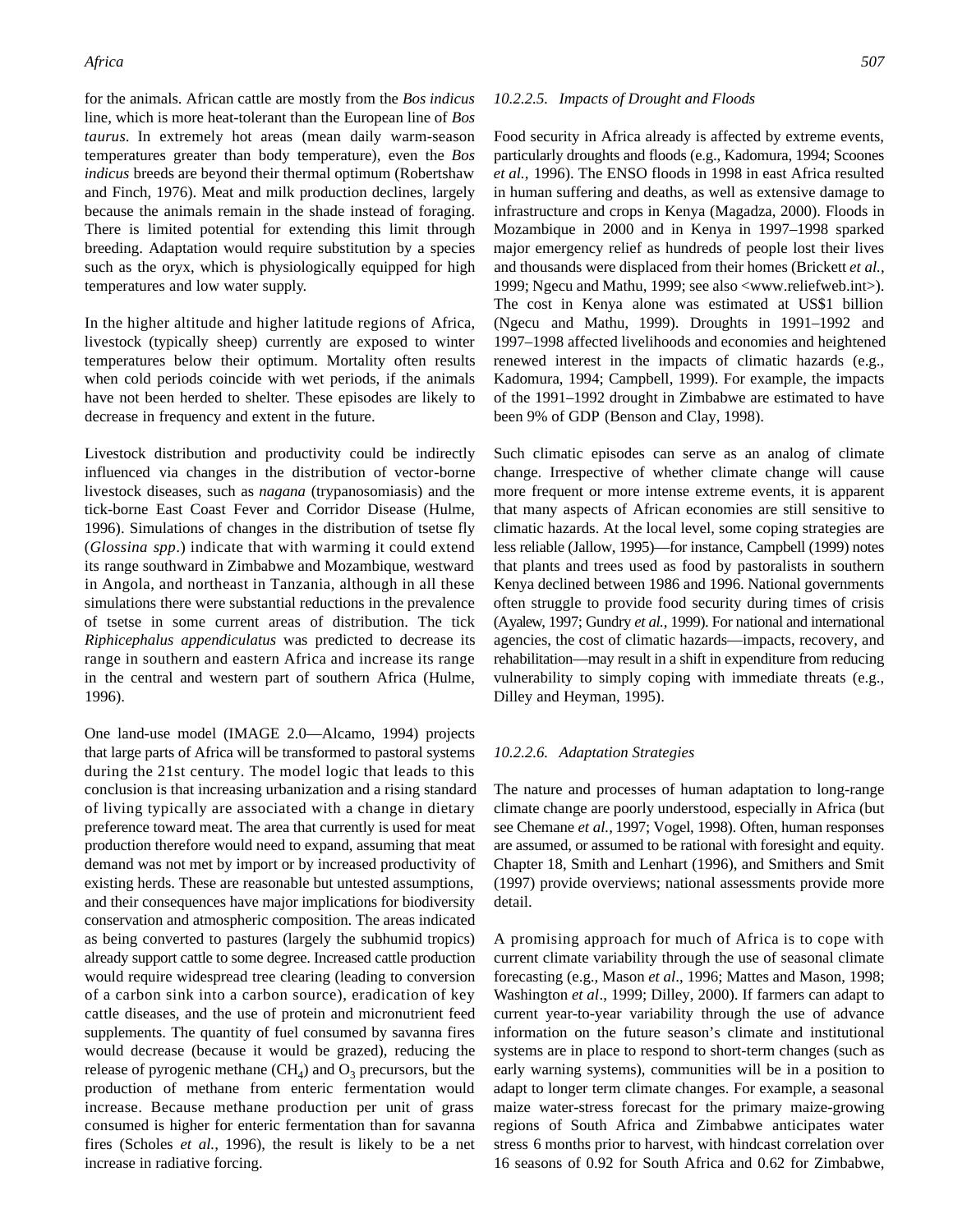based on correlations between water stress and historical global SST and sea-level pressure records (Martin *et al*., 2000). Similar forecasts are possible in other regions and for other crops; however, seasonal forecasting by itself will not improve food security (e.g., Stack, 1998).

Better soil and water conservation practices, more tolerant crop varieties, improved pest and weed control, and more use of irrigation also are needed to adapt to changes in the weather. Omenda *et al*. (1998) recommend that in areas predicted to have a decline in precipitation, research into the development of maize varieties that are higher yielding, drought-resistant, early maturing, and disease- and pest-tolerant is desirable. They further suggest that methods of improving maize culture be studied, including use of inorganic fertilizers and manure and changes in planting dates. Better adaptation to climate change also will result from the use of improved technologies in agriculture for example, in irrigation and crop husbandry. It has been suggested (Pinstrum-Anderson and Pandya-Lorch, 1999), for example, that by failing to capitalize on new opportunities that biotechnology offers, SSAmay further add to its food insecurity and poverty problems.

Increased meat production can be achieved without massive expansion of area grazed or size of the herds, by application of modern herd and animal diet management. In many situations, this would require a cultural shift from regarding livestock principally as an asset and symbol to regarding them as a production system. Cow-calf systems with supplemental feeding can achieve offtakes of 40%  $yr<sup>-1</sup>$  (compared to the 10–20%) typical of most current herd management in Africa), permitting lower livestock numbers per hectare (Preston and Leng, 1987). This would achieve a reduction in  $CO_2$  and  $CH_4$  emissions. A limited amount of increased heat tolerance can be introduced through breeding programs.

The Senegal River basin (SRB) provides an illustration of sensitivity to climatic variations and opportunities for adaptation. The SRB is undergoing fundamental environmental, hydrologic, and socioeconomic transitions (Venema *et al*., 1997). Senegal, Mauritania, and Mali—through the river basin development authority, the Organisation pour la Mise en Valeur du Fleuve Senegal (OMVS)—are promoting irrigated rice production for domestic consumption in the river basin to ease the severe foreign exchange shortfalls facing these riparian nations. With the recent completion of Manantali and Diama dams, yearround irrigated agriculture is now possible in the SRB. The full agricultural development potential of the SRB is constrained, however, by the basin's limited water resources, which are sensitive to climatic variations. An alternative approach to the SRB's scarce water resources is an agricultural development policy that is based on village-scale irrigation projects and intensive, irrigated agroforestry projects (Venema *et al.,* 1997). Village-scale irrigation is dedicated to low-water-consumption cereal grain crops and is managed by traditional sociopolitical structures. The proposed agroforestry production system has the dual objectives of using irrigation to reestablish a protective biomass cover in the desertifying river valley and reversing drought-induced migration from rural to urban areas. A comparative river system simulation was carried out to analyze the effects of the rice production development policy and the natural resources management policy on the SRB's full agricultural development potential. The simulation study compared three alternative hydrologic scenarios, using the predrought era, the 1970s-level drought, and the 1980s-level drought. Dynamic programming applied to water allocation in the Manantali reservoir showed that lower overall water demands for the natural resource policy scenarios had higher agricultural development potential than the proposed policy based on rice production.

Asignificant drawback in combating effects of climate variability is the failure of African governments to devolve power to people who are affected and to link environmental degradation to economic policy (Darkoh, 1998). Consequently, many programs lack local support or are undermined by conflicting trade and agricultural policies pursued by governments. It is contended that, for sustainable development strategies to work, policies should put the welfare of people at the center of the development agenda and give them the rights and power to determine their future. Policies should empower the people to develop adaptive strategies toward sustainable livelihoods. Moreover, threats posed to the environment and development by protection and overconsumption in the north and structural adjustment programs (SAPs) call for the removal of distortions created by the import barriers of developed countries, curbing of overconsumption, and a fundamental revision in the structure of SAPs to help alleviate poverty and protect the environment in these African countries. It is in the interest of the global community that the environment in Africa is protected.

Operational early warning systems in Africa—including the SADC Regional Early Warning Unit, the U.S. Agency for International Development (USAID) Famine Early Warning System Network, and the World Food Program (WFP) Vulnerability Assessment and Mapping unit—assess the vulnerability of rural households in many parts of Africa to food insecurity each year. Vulnerability assessments generally develop a picture of which geographic areas and which social groups will be unlikely to meet their subsistence needs before the next agricultural season, based on a convergence of available environmental and socioeconomic information (USAID, 1999). The USAID Sahel vulnerability assessment for 1999–2000 estimated that 3.8 million people were moderately food insecure in a high-rainfall year (USAID, 2000). This could signify chronic vulnerability resulting from structural weaknesses caused by desertification, climate change, and other long-term environmental and socioeconomic phenomena.

#### *10.2.3. Natural Resource Management and Biodiversity*

#### *10.2.3.1. Forest and Woodland Resources*

In Africa, forests—as defined and reported by FAO (1999a) cover 5 million km2, one-sixth of the continent's land area. The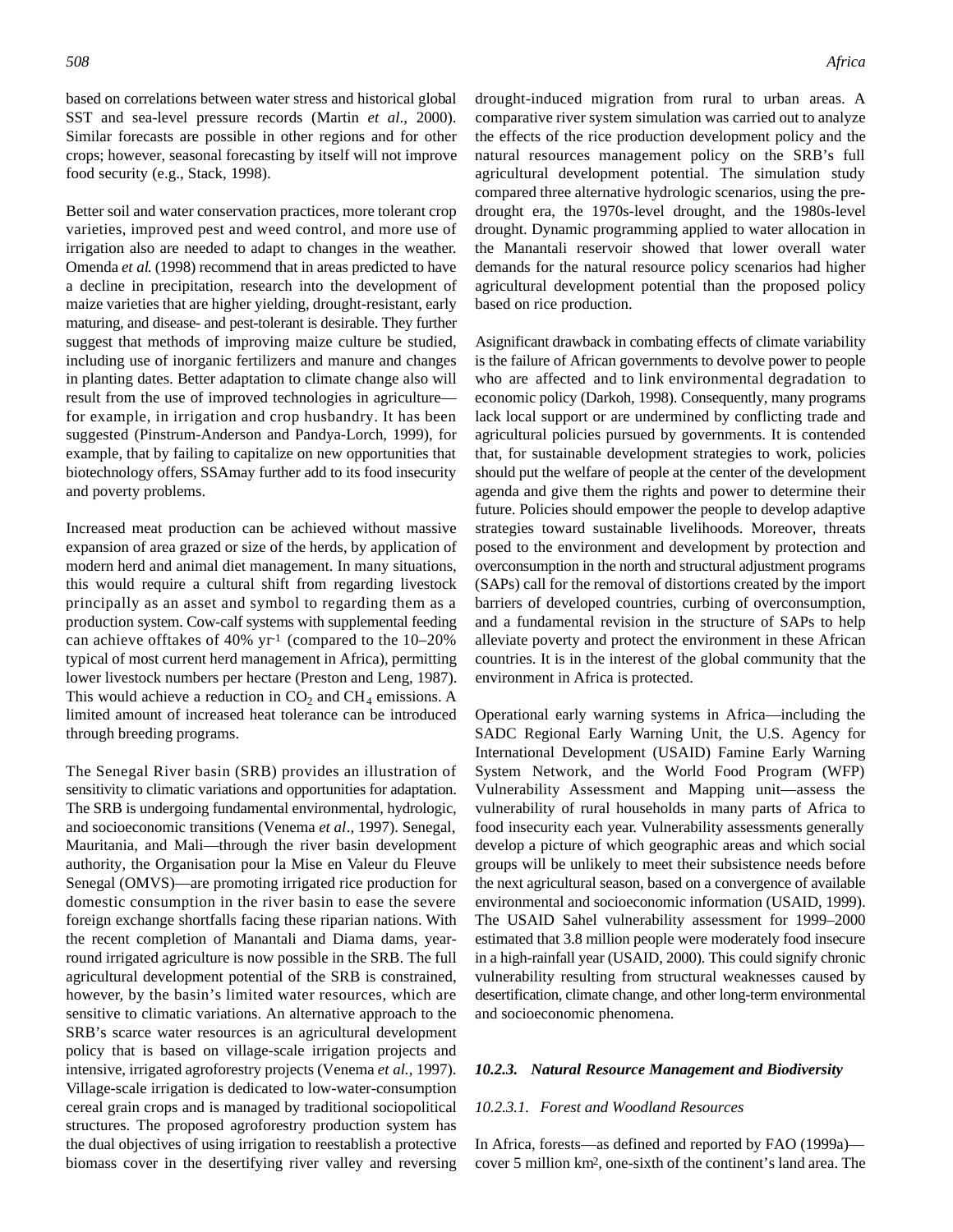moist tropical forests of the Congo constitute the second most extensive rainforest in the world and a globally important reserve of carbon. Trees and shrubs constitute an important component of the more than 12 million km<sup>2</sup> of agricultural lands, pastures, shrublands, and savannas outside of closedcanopy forest areas.

Trees and shrubs provide ecosystem services of carbon sequestration, storing and transpiring water required for precipitation, maintaining soil fertility, and forming habitats for a diverse array of plant and animal species. Moreover, forest and woodland species also provide firewood, structural timber, traditional medicines, staple foods, and drought emergency foods. Because a large fraction of the population lives in rural areas, they depend on trees and shrubs for many of their subsistence needs. Indeed, firewood and charcoal provide approximately 70% of the energy used in Africa. Moreover, the export of timber, nuts, fruit, gum, and other forest products generates 6% of the economic product of African countries (FAO, 1999a). Thus, climate change renders vulnerable the large part of the African population that is dependent on forest species for subsistence needs and the nontrivial fraction of the economy that is based on forest products.

Because climate change alters the spatial and temporal patterns of temperature and precipitation, the two most fundamental factors determining the distribution and productivity of vegetation geographical shifts in the ranges of individual species and changes in productivity—constitute the most likely impacts of CO<sup>2</sup> -induced climate change on forest species. Research in Senegal (Gonzalez, 1997, 2001) has documented retraction of mesic species to areas of higher rainfall and lower temperature as a result of desertification in the last half of the 20th century. These changes have caused a 25–30 km southwest shift of Sahel, Sudan, and Guinean vegetation zones in half a century, proceeding at an average rate of 500–600 m yr<sup>1</sup>—foreshadowing the magnitude of projected vegetation shifts driven by  $CO_2$ induced climate change (Davis and Zabinski, 1992). In northwest Senegal, the human population density is 45 people km-2, whereas forest species can support only 13 people km-2 under altered conditions (Gonzalez, 1997).

Dry woodlands and savannas in semi-arid and subhumid areas will be increasingly subjected to drying in the next century, as well as increasing land-use intensity—including conversion to agriculture (Desanker *et al.*, 1997). Moreover, CO<sub>2</sub>-induced climate change is very likely to alter the frequency, intensity, seasonality, and extent of vegetation fires that are critical to the maintenance of areas such as the Serengeti grasslands of east Africa, the miombo woodlands of southern Africa, and the fynbos of the Cape. Across the continent, farmers traditionally use fire to clear agricultural fields in forest areas and areas outside closed-canopy forest; pastoralists and hunter-gatherers use fire to improve the quality of plant resources available during the dry season. Satellite remote sensing reveals that more than half of the continent experiences a fire regime with a frequency greater than once per decade (Kendall *et al.,* 1997; Levine *et al.,* 1999).

Although the broad geographical pattern of fire-prone vegetation clearly is climatically related (van Wilgen and Scholes, 1997), the aspect of the fire regime that is most sensitive to the type and degree of climate change suggested for Africa is likely to be fire intensity, rather than its frequency or extent. Fire intensity is related largely to the available dry-season fuel load, which in turn is strongly and positively related to rainfall in the preceding wet season and nonlinearly related to woody plant cover. In the miombo woodlands, it is predicted that increased fire will expand savanna areas at the expense of wooded areas (Desanker et al., 1997). Because emissions of CH<sub>4</sub>, tropospheric  $O<sub>3</sub>$  precursors, and aerosols from vegetation fires in Africa constitute a significant contribution to the global budgets of these species (Crutzen and Andreae, 1990; Hao *et al.,* 1990; Scholes *et al.,* 1996), changes in the African fire regime could have consequences for global and regional climate.

Modeling of the distribution of forest species on the basis of the Holdridge (1967) life zone classification has projected changes from mesic vegetation to xeric vegetation in Tanzania and The Gambia (Jallow and Danso, 1997) but a shift from arid vegetation to moist vegetation in Mozambique (Bila, 1999). It is not suggested that vegetation formations and their associated fauna (biomes) will migrate as a unit. It is more likely that species will respond to changing climate and disturbance regimes individualistically, with substantial time lags and periods of reorganization. The broad pattern of productive potential of vegetation zones is likely to move with greater spatial integrity because there is a degree of functional redundancy in ecosystems.

The most promising adaptation strategies to declining tree resources include natural regeneration of local species, energye fficient cookstoves, sustainable forest management, and community-based natural resource management. The most effective adaptation to the decline of trees and shrubs in semiarid areas is natural regeneration of local species. In addition, the *ban ak suuk* cookstove in Senegal and the *jiko* ceramic stove in Kenya have both produced energy-efficient gains in semi-arid areas (Dutt and Ravindranath, 1993). These practices generally depend on the ability of local people to exercise power to inventory and manage local resources in systems of community-based natural resource management. Decentralization of decisionmaking and revenue allocation authority has promoted e fficient forest management in small areas of Niger, Madagascar, and Zimbabwe (FAO, 1999a). All of these practices constitute "no regrets" strategies that society would want to undertake under any climate scenario for their intrinsic environmental and economic benefits.

#### *10.2.3.2. Indigenous Biodiversity and Protected Areas*

Africa occupies about one-fifth of the global land surface and contains about one-fifth of all known species of plants, mammals, and birds in the world, as well as one-sixth of amphibians and reptiles (Siegfried, 1989). This biodiversity is concentrated in several centers of endemism. The Cape Floral Kingdom (fynbos), which occupies only 37,000 km<sup>2</sup> at the southern tip of Africa,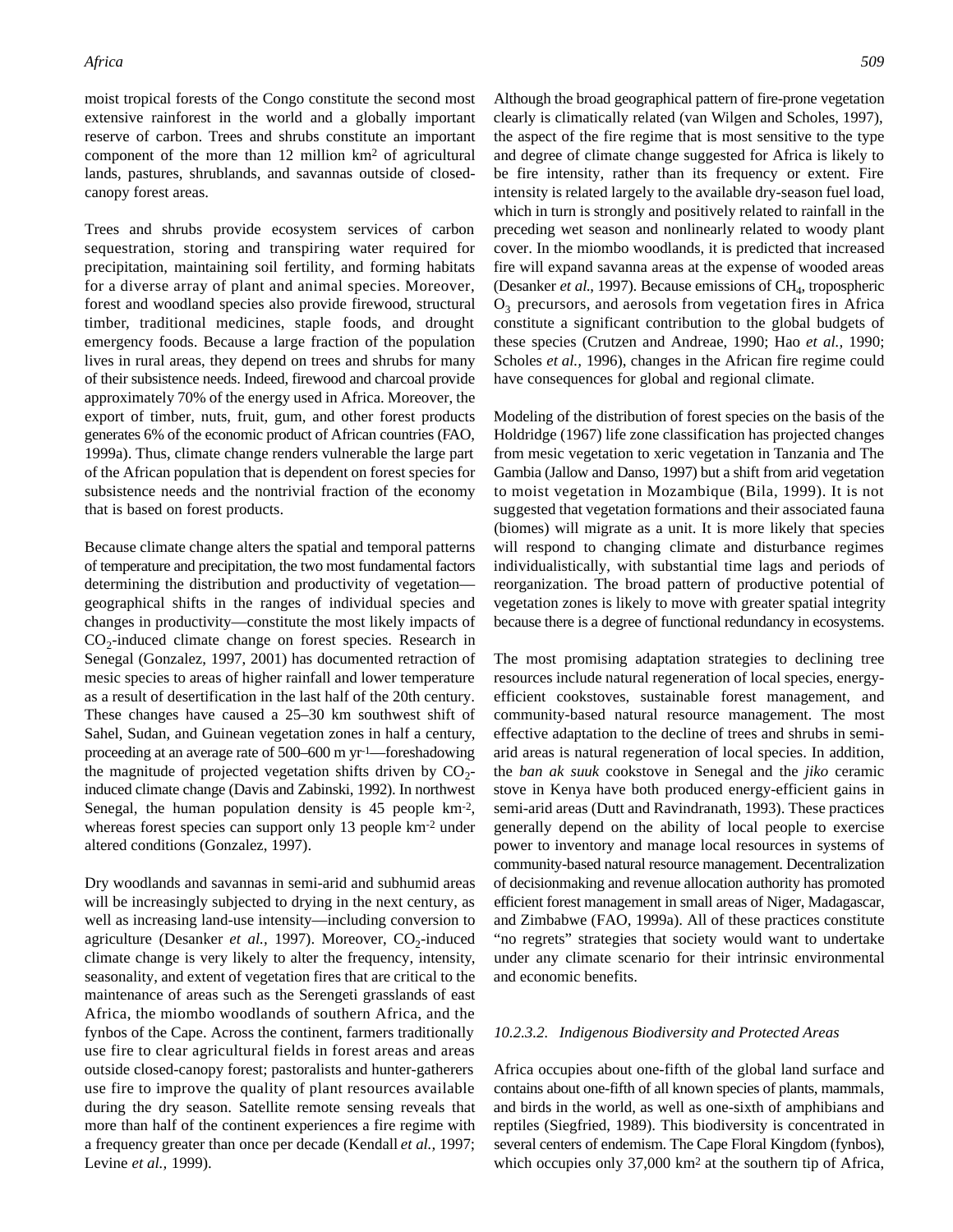has 7,300 plant species—of which 68% occur nowhere else in the world (Gibbs, 1987). The adjacent Succulent Karoo biome contains an additional 4,000 species, of which 2,500 are endemic (Cowling *et al.,* 1998). These floristic biodiversity hotspots both occur in winter rainfall regions at the southern tip of the continent and are threatened particularly by a shift in rainfall seasonality (for instance, a reduction in winter rainfall amounts or an increase in summer rainfall, which would alter the fire regime that is critical to regeneration in the fynbos). Other major centers of plant endemism are Madagascar, the mountains of Cameroon, and the island-like Afromontane habitats that stretch from Ethiopia to South Africa at altitudes above about 2,000 m (Mace *et al.,* 1998). Montane centers of biodiversity are particularly threatened by increases in temperature because many represent isolated populations with no possibility of vertical or horizontal migration. Several thousand species of plants alone are potentially affected.

The broad patterns of African zoogeography also are climatically linked, but the location of concentrations of biodiversity and endemism, at least in the higher animals, is located in the savannas and tropical forests. World antelope and gazelle biodiversity (more than 90% of the global total of 80 species) is concentrated in Africa (Macdonald, 1987). Changes in climate of the magnitude predicted for the 21st century could alter the distribution range of antelope species (Hulme, 1996).

This biodiversity forms an important resource for African people. Uses are consumptive (food, fiber, fuel, shelter, medicinal, wildlife trade) and nonconsumptive (ecosystem services and the economically important tourism industry).

For a sample of 39 African countries, a median 4% of the continental land surface is in formally declared conservation areas in southern Africa (MacKinnon and MacKinnon, 1986). The fraction of landscape that is conserved varies greatly between countries (from 17% in Botswana to 0% in four countries), as does the degree of actual protection offered within nominally conserved areas (MacKinnon and MacKinnon, 1986). A very large fraction of African biodiversity occurs principally outside of formally conserved areas (especially in central and northern Africa), as a result of a relatively low rate of intensive agricultural transformation on the continent. This will no longer be true if massive extensification of agriculture and clearing of tropical forests occurs in the humid and subhumid zones, as is predicted to occur in the next century by some land-cover change models (Alcamo, 1994). Patterns of human pressure, including grazing by domestic stock, also will be altered and intensified by climate change. Land-use conversion effects on biodiversity in affected areas will overshadow climate change effects for some time to come.

In the medium term  $(\sim 10-20$  years), biodiversity of indigenous plants and animals in Africa is likely to be affected by all of the major environmental changes that constitute climate change. These include changes in ambient air temperature, rainfall and air vapor pressure deficit (which combine to cause altered water balance), rainfall variability, and atmospheric  $CO<sub>2</sub>$ .

Africa—like the other continents, though perhaps to a greater degree—is characterized by ecosystem control through disturbance, such as fire (Bond and van Wilgen, 1996) and grazing regimes. Changing disturbance regimes will interact with climate change in important ways to control biodiversity for instance through rapid, discontinous ecosystem "switches." For example, changes in the grazing and fire regime during the past century are thought to have increased woody-plant density over large parts of southern Africa. Ecosystem switches are accompanied by drastic species shifts and even species extinction. Subtle changes in species composition of rich ecosystems such as forests will impact biodiversity resources. A significant reduction in rainfall or increase in evapotranspiration in Angola would threaten the Okavango delta wetland in Botswana. Much larger scale ecosystem switches (e.g., savanna to grassland, forest to savanna, shrubland to grassland) clearly occurred in the past (e.g., during the climatic amelioration dating from the last glacial maximum), but diversity losses were ameliorated by species and ecosystem geographical shifts. The geographical range shifts recquired to preserve biodiversity into the future will be strongly constrained by habitat fragmentation and cannot realistically be accommodated by a static nature reserve network with the low areal coverage evident in Africa.

Theory required to predict the extent and nature of future ecosystem switches and species geographical shifts in Africa is lacking, and case studies are few. The response of major vegetation types to changes such as rising atmospheric  $CO_2$  are almost unstudied, although early evidence (Midgley *et al.,* 1999; Wand *et al.,* 1999) suggests, for example, that these responses may increase WUE in grass species significantly, which may increase grass fuel load or even increase water supply to deeper rooted trees. Recent analysis of tree/grass interactions in savannas suggests that rising atmospheric  $CO<sub>2</sub>$ may increase tree densities (Midgley *et al.,* 1999); this kind of ecosystem switch would have major implications for grazing and browsing animal guilds and their predators. For southern Africa, between one-quarter and one-third of current reserves were predicted to experience a biome shift (a major change in the dominant plant functional types) under the equilibrium climate resulting from a twice-preindustrial  $CO_2$  concentration (Hulme, 1996). In South Africa, increased aridity in the interior Bushmanland plateau will introduce a desert-like environment to the country (Rutherford *et al.,* 1999). Analysis for South African conservation areas (Rutherford *et al.,* 1999) shows potentially large losses of plant species diversity in this semiarid region with low landscape heterogeneity.

Thus, the vegetation and animal communities that many reserves aim to conserve will no longer be within their preferred bioclimatic region. Migration of animals to conserved areas with more suitable climate (if these exist) will be constrained by fragmentation of intervening ecosystems and potentially hostile landscapes. The required rate of migration may be too rapid for unassisted movement of most plant species, especially over relatively flat landscapes (Rutherford *et al.*, 1995). Without adaptive and mitigating strategies, the impact of climate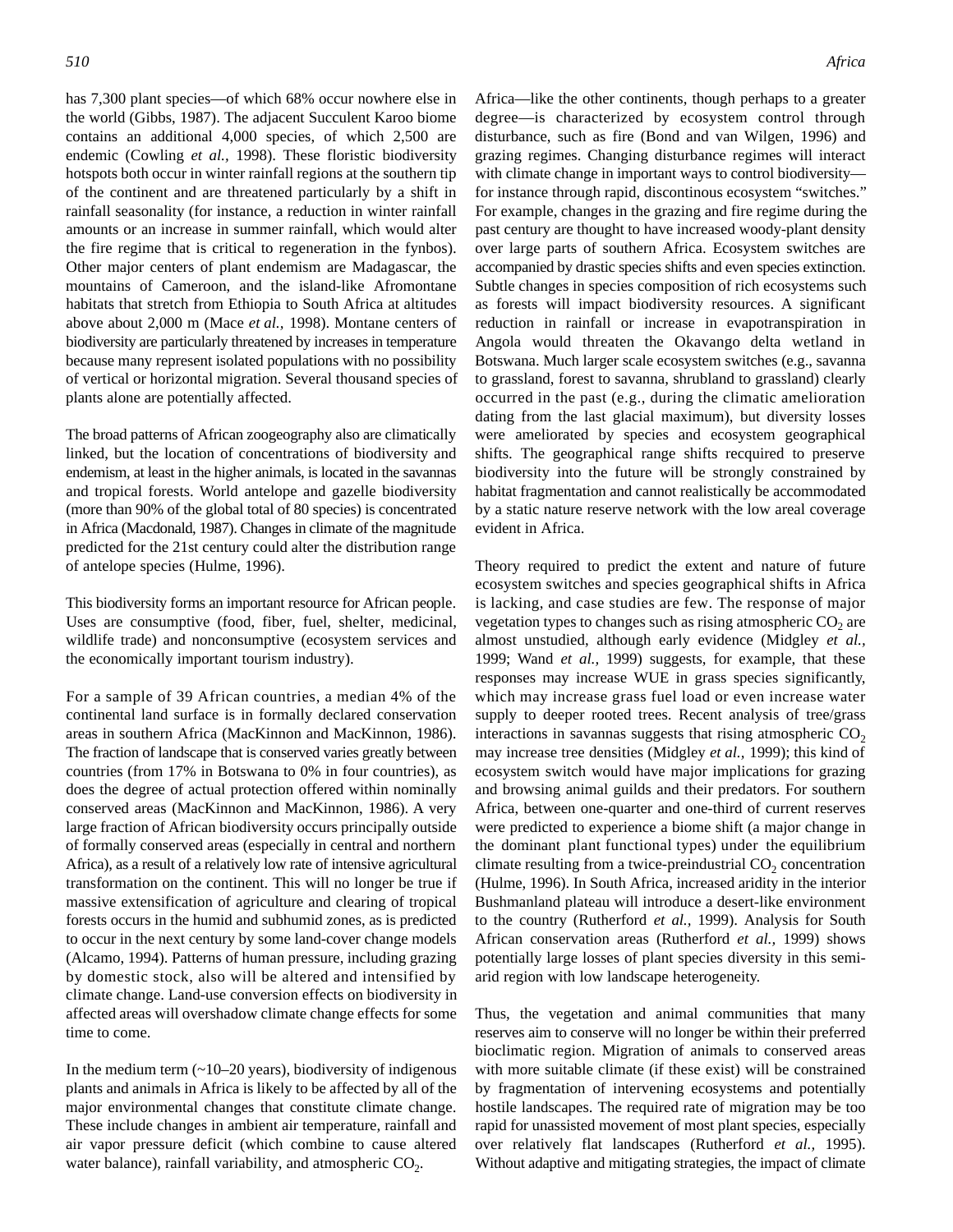#### *Africa 511*

change will be to reduce the effectiveness of the reserve network significantly, by altering ecosystem characteristics within it and causing species emigrations or extinctions.

At particular risk of major biodiversity loss are reserves on flat and extensive landscapes, those in areas where rainfall regime may change seasonality (e.g., the southern Cape), those where the tree/grass balance is sensitive to  $CO_2$  conditions, and those where the fire regime may be altered. Species most at risk are those with limited distribution ranges and/or poor dispersal abilities, habitat specialists (soil specialists in the case of plants), and those that are responsive to specific disturbance regimes.

Mitigation and adaptation strategies will be greatly strengthened by a risk-sharing approach between countries, which could attempt to share the burden of conserving critical populations in a collaborative way. Part of this risk-sharing approach could include transboundary nature reserves, where this is appropriate for increasing connectivity in areas projected to change significantly. The corridor approach within and between countries would have the added benefit of increasing reserve resilience to current climate variability and would increase attractiveness to the tourism industry. Economic incentives, however, may differ across geographic scales. For the moist tropical forests of Masoala National Park in northeast Madagascar, economic incentives favor conservation at local and global scales, although logging provides more profit at a national scale (Kremen *et al.,* 2000).

A high degree of uncertainty is associated with predictions of the biodiversity effects of climate change. No systematic analysis of mechanisms of ecosystem switches, or areas exposed to them, has been carried out. Although fire and atmospheric  $CO<sub>2</sub>$ seem to be important determinants of ecosystem structure and function, little research is available to predict how these factors will interact with other environmental changes. The effects of  $CO<sub>2</sub>$  on grass water use may be an important mitigator of negative effects on productivity for grazer guilds in much of subtropical Africa. Effects of shifts of disease-prone areas on animal populations are unstudied.

#### *10.2.3.3. Migratory Species*

#### *10.2.3.3.1. Large-mammal migratory systems*

The vast herds of migratory ungulates in east and southern Africa remain a distinguishing ecological characteristic of the continent. A major migratory system is located in the Serengeti area of Tanzania and the Masai-Mara region of Kenya. Reduced large-mammal migratory systems persist in the Kalahari (Botswana, South Africa, and Namibia) and Etosha (Namibia) areas of southern Africa.

Migrations typically are regular, and between dry-season and wet-season grazing areas, and to that extent they are sensitive to climate change. There is currently no indication that the broad pattern of seasonality is likely to change in the Serengeti or the Kalahari, since they are controlled by gross features of the atmospheric circulation (the monsoon system and the position of the Hadley cells). The intensity of seasonality, and the absolute annual rainfall total could change, by about 15% in either direction (Hulme, 1996). This is well within the range of interannual variability. Thus the migratory systems are likely to persist if land-use pressures permit them to.

#### *10.2.3.3.2. Bird migrations*

About one-fifth of southern African bird species migrate on a seasonal basis within Africa, and a further one-tenth migrate annually between Africa and the rest of the world (Hockey, 2000). A similar proportion can be assumed for Africa as a whole. One of the main intra-Africa migratory patterns involves waterfowl, which spend the austral summer in southern Africa and winter in central Africa. Palearctic migrants spend the austral summer in locations such as Langebaan lagoon, near Cape Town, and the boreal summer in the wetlands of Siberia. If climatic conditions or very specific habitat conditions at either terminus of these migratory routes change beyond the tolerance of the species involved, significant losses of biodiversity could result. Although the species involved have some capacity to alter their destinations, in an increasingly intensively used world the probability of finding sufficient areas of suitable habitat in the new areas is small. The current system of protected habitats under the Ramsar Convention is based on the present distribution of climate.

#### *10.2.3.3.3. Locust migrations*

Aperiodic locust outbreaks characterize the desert/semi-arid fringe in southern Africa and the Sahelian region. The population biology of the outbreak phenomenon is strongly linked to climate, particularly the pattern of soil moisture and temperature (Hanrahan *et al.,* 1992). Outbreaks typically occur when a dry period is followed by good rains—for instance, in southern Africa following an El Niño episode. Changes in El Niño frequency would impact the timing, location, and extent of locust outbreaks in ways that presently are unpredictable.

#### *10.2.3.3.4. Human migratory systems*

Semi-arid areas of the Sahel, the Kalahari, and the Karoo historically have supported nomadic societies that respond to intra-annual rainfall seasonality and large interannual variability through migration. Nomadic pastoral systems are intrinsically quite robust to fluctuating and extreme climates (because that is what they evolved to cope with), provided they have sufficient scope for movement and other necessary elements in the system remain in place. The prolonged drying trend in the Sahel since the 1970s has demonstrated the vulnerability of such groups to climate change when they cannot simply move their axis of migration because the wetter end already is densely occupied and permanent water points fail at the drier end. The result has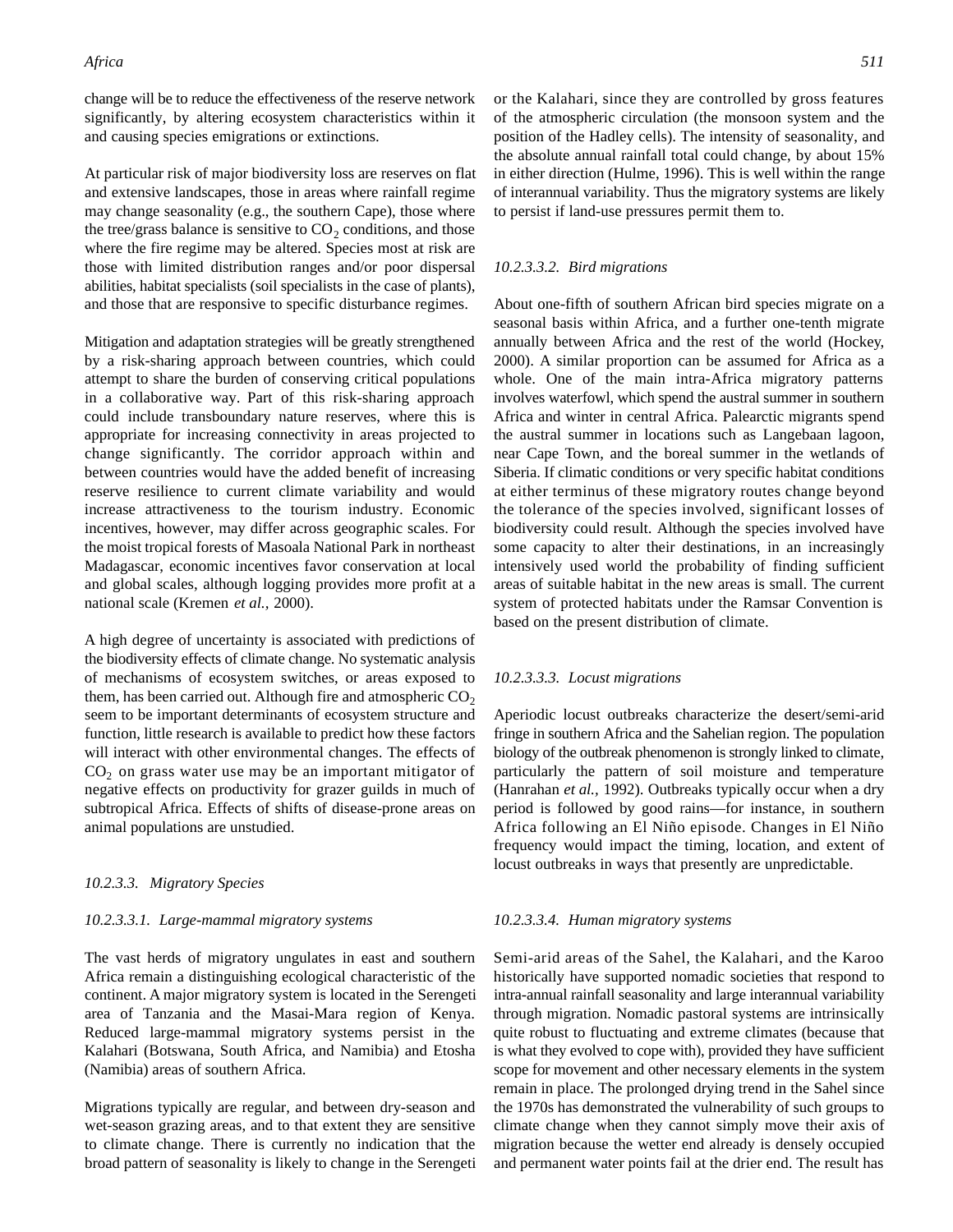been widespread loss of human life and livestock and substantial changes to the social system.

#### *10.2.4. Human Health*

The IPCC *Special Report on Regional Impacts of Climate Change* (IPCC, 1998) acknowledges that climate will have an impact on vector-borne diseases. The assessment in that report is limited to a qualitative analysis of the impacts. The report identifies the scarcity of disease distribution maps and models as a handicap to establishing current baseline limits. In the case of malaria, however, a continental effort—Mapping Malaria Risk in Africa—is underway. No such parallel efforts, however, are underway for other diseases in the African continent that may be affected by climate change (e.g., arboviruses, trypanosomiasis, schistosomiasis). No specific references are made to water- and food-borne and epizootic/ epidemic diseases in Africa.

In recent years it has become clear that climate change will have direct and indirect impacts on diseases that are endemic in Africa. Following the 1997–1998 El Niño event, malaria, Rift Valley fever, and cholera outbreaks were recorded in many countries in east Africa (see Table 10-5 for a summary of disease outbreaks for the 1997–1999 period). The meningitis belt in the drier parts of west and central Africa is expanding to the eastern region of the continent. These factors are superimposed upon existing weak infrastructure, land-use change, and drug resistance by pathogens such as *Plasmodium falciparum* and *Vibrio cholerae*.

#### *10.2.4.1. Vector-Borne Diseases: Malaria*

Although the principal causes of malaria epidemics in the African highlands still are a subject of debate in the literature (Mouchet *et al*., 1998), there is increasing evidence that climate change has a significant role (WHO, 1998). In a highland area of Rwanda, for example, malaria incidence increased by 337%

*Table 10-5: Summary of number of countries in Africa reporting diseases/outbreaks from 1997 to July 1999.<sup>a</sup> Note that outbreaks indicate above-normal disease prevalence.*

| <b>Disease</b>    | 1997 | 1998 | 1999<br>$(Jan-July)$ |
|-------------------|------|------|----------------------|
| Malaria           |      | 2    | 2                    |
| Rift Valley fever |      |      |                      |
| Yellow fever      |      |      |                      |
| Meningits         | 3    | 2    |                      |
| Plague            | 2    |      | 2                    |
| Cholera           | 8    | 10   |                      |
| Dengue            |      |      |                      |

a (WHO: Outbreak, <http://www.who.int/emc/outbreak\_news/n1997/feb>). No reports were available for schistosomiasis, trypanosomiasis, onchocerciasis, and filariasis.

in 1987, and 80% of this variation could be explained by rainfall and temperature (Loevinsohn, 1994). A similar association has been reported in Zimbabwe (Freeman and Bradley, 1996). Other epidemics in east Africa have been associated largely with El Niño. It can be expected that small changes in temperature and precipitation will support malaria epidemics at current altitudinal and latitudinal limits of transmission (Lindsay and Martens, 1998). Furthermore, flooding could facilitate breeding of malaria vectors and consequently malaria transmission in arid areas (Warsame *et al*., 1995). The Sahel region, which has suffered from drought in the past 30 years, has experienced a reduction in malaria transmission following the disappearance of suitable breeding habitats. Yet, there are risks of epidemics if flooding occurs (Faye *et al*., 1995).

#### *10.2.4.2. Cholera*

Cholera is a water- and food-borne disease and has a complex mode of transmission. Flood causes contamination of public water supplies, and drought encourages unhygienic practices because of water shortage. The seventh pandemic currently is active across Asia, Africa, and South America.

Colwell (1996) demonstrates the link between cholera and SST. Upwelling of the sea as a result of increased SST increases the abundance of phytoplankton, which in turn supports a large population of zooplankton—which serves as a reservoir of cholera bacteria. Besides other epidemiological factors, the effects of SST on the spread of cholera may be the most profound because they affect large areas of the tropical seas and lakes. During the 1997–1998 El Niño, a rise in SSTand excessive flooding (WHO, 1998a) provided two conducive factors for cholera epidemics that were observed in Djibouti, Somalia, Kenya, Tanzania, and Mozambique—all lying along the Indian Ocean.

Cholera epidemics also have been observed in areas surrounding the Great Lakes in the Great Rift Valley region. Birmingham *et al.* (1997) found significant association between bathing, drinking water from Lake Tanganyika, and the risk of infection with cholera. Shapiro *et al.* (1999) have made a similar observation along the shores of Lake Victoria. It is likely that warming in these African lakes may cause conditions that increase the risk of cholera transmission. This is an area that urgently requires research. According to WHO (1998a), Africa accounted for 80% of the total reported number of cholera cases globally in 1997.

#### *10.2.4.3. Meningitis*

Major epidemics of meningococcal infections usually occur every 5–10 years within the African "meningitis belt;" they usually start in the middle of the dry season and end a few months later with the onset of the rains (Greenwood, 1984). Between February and April 1996, the disease affected thousands of people in parts of northern Nigeria, many of whom died (Angyo and Okpeh, 1997). This epidemic spread from the original meningitis belt to Kenya, Uganda, Rwanda, Zambia,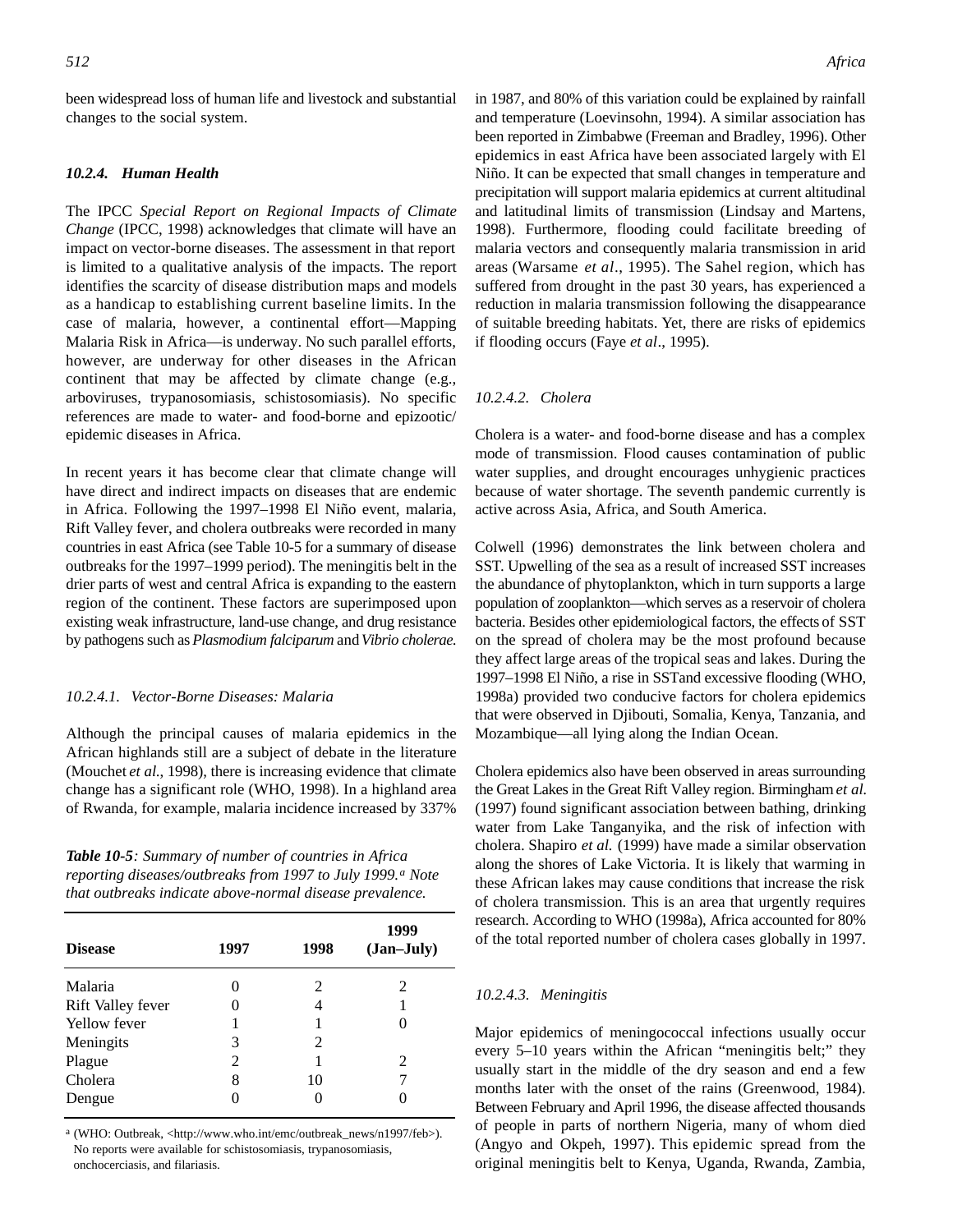and Tanzania (Hart and Cuevas, 1997). One of the environmental factors that predisposes to infection and epidemics is low humidity ( Tikhomirov *et al*., 1997). However, a climate-meningitis association was not clear in parts of the Gulf of Guinea (Besancenot *et al*., 1997). That this disease has been limited to the semi-arid areas of Africa suggests that its transmission could be affected by warming and reduced precipitation.

#### *10.2.4.4. Rift Valley Fever*

From 1931 (when the disease was first described) until the end of the 1970s, Rift Valley fever (RVF) was considered to be a relatively benign zoonoses for humans that periodically developed in domestic animals (especially sheep) following heavy rains (Lefevre, 1997). Recent research indicates that although epizootics in east Africa are associated with an increase in rainfall, a similar association is unknown in west Africa (Zeller *et al.*, 1997). Recent data from west Africa indicate that the risk of a new epizootic is increasing in the region (Fontenille *et al*., 1995), with significant exposure to the virus among livestock herders and wildlife rangers during the wet season (Olaleye *et al*., 1996). Following the 1997–1998 El Niño event in east Africa, an RVF outbreak in Somalia and northern Kenya killed as much as 80% of the livestock and affected their owners (WHO, 1998b). Many cases also were reported in Tanzania. In Mauritania, the human epidemic was linked to the epizootic disease (Jouan *et al*., 1989). Extensive research on mosquito vectors of RVF in Kenya (mainly *Aedes* and *Culex spp*.) has clearly linked the risk of outbreak with flooding (Linthicum *et al*., 1990). It can be expected that increased precipitation as a consequence of climate change could increase the risk of infections in livestock and people. Such new risks could cause major economic and health problems for herding communities in Africa.

#### *10.2.4.5. Plague*

Plague is a flea-borne disease with rodents as reservoirs. The population of rodents can increase suddenly following heavy rains as a result of abundance of food (e.g., grain). During drought, rodents may migrate into human dwellings in search of food. Development of fleas and the pathogens they carry can be accelerated by increased temperature. Plague outbreaks recently have been reported in Mozambique, Namibia, Malawi, Zambia, and Uganda (see WHO Outbreak Web site: <www.who.int/disease-outbreak-news>).

#### *10.2.4.6. Water-Associated Protozoal Diseases*

Pollution of streams, wells, and other sources of rural water supplies by flooding could introduce parasites such as giardia, amoeba, and cryptosporidium into drinking water (Alterholf *et al.,* 1998). These parasites assume a new significance in HIVinfected individuals because of the latter's immunocompromised status (Mwachari *et al.,* 1998). Extreme weather events such as El Niño have been associated with increased episodes of diarrhea.

#### *10.2.4.7. Other Major Parasitic Infections*

Shifts in the epidemiology of schistosomiasis, onchocerciasis, and filariasis may take longer to become evident because these parasites are less sensitive to the effects of climate than diseases such as malaria. Changes in the impacts of climate on human trypnosomiasis may require substantial and permanent changes in tsetse fly ecology. Little or no data are available on this subject.

#### *10.2.4.8. Air Pollution-Associated Diseases*

Biomass burning and massive importation of badly maintained vehicles could result in increased air pollution—which, combined with increasing temperature, would exacerbate health risks such as respiratory problems and eye and skin infections (Boko, 1988).

#### *10.2.4.9. Vulnerability*

Evidence is emerging that many ecosystems on the African continent carry risks of climate-driven threats to human health. Predisposing factors include geographic location, socioeconomic status, and knowledge and attitude toward preventive measures. For example, populations living above 1,500 m in the east African highlands are at risk of epidemic malaria (Lindsay and Martens, 1998); those living along the shores of the Indian Ocean and the Great Lakes are at a risk of cholera infections when conditions for transmission are suitable (Birmingham *et al.,* 1997; Shapiro *et al.,* 1999).

Elsewhere in the Sahel and other arid areas where there are humidity deficits, populations are exposed to meningoccocal meningitis (Tikhomirov *et al*., 1997) and, in flood-prone pastoral areas, RVF (Linthicum *et al*., 1990). Vulnerability also can be increased by close habitation with animals that are reservoirs of zoonotic diseases such RVF and plague.

The socioeconomic status of communities may determine whether safe drinking water (piped water, rain-harvested water, and protected wells) is available (Sabwa and Githeko, 1985). The quality of housing is important because simple measures such as screening windows and doors will prevent the entry of disease vectors into human dwellings.

Human factors such as knowledge and attitude and practice will influence health care-seeking behavior of an individual (Karanja *et al*., 1999). For example, individuals may choose to visit a local healer instead of a clinical facility, and this could affect the progression and outcome of an infection.

At the institutional level, the fragile infrastructure is unable to cope with the impacts of diseases. For example, flood areas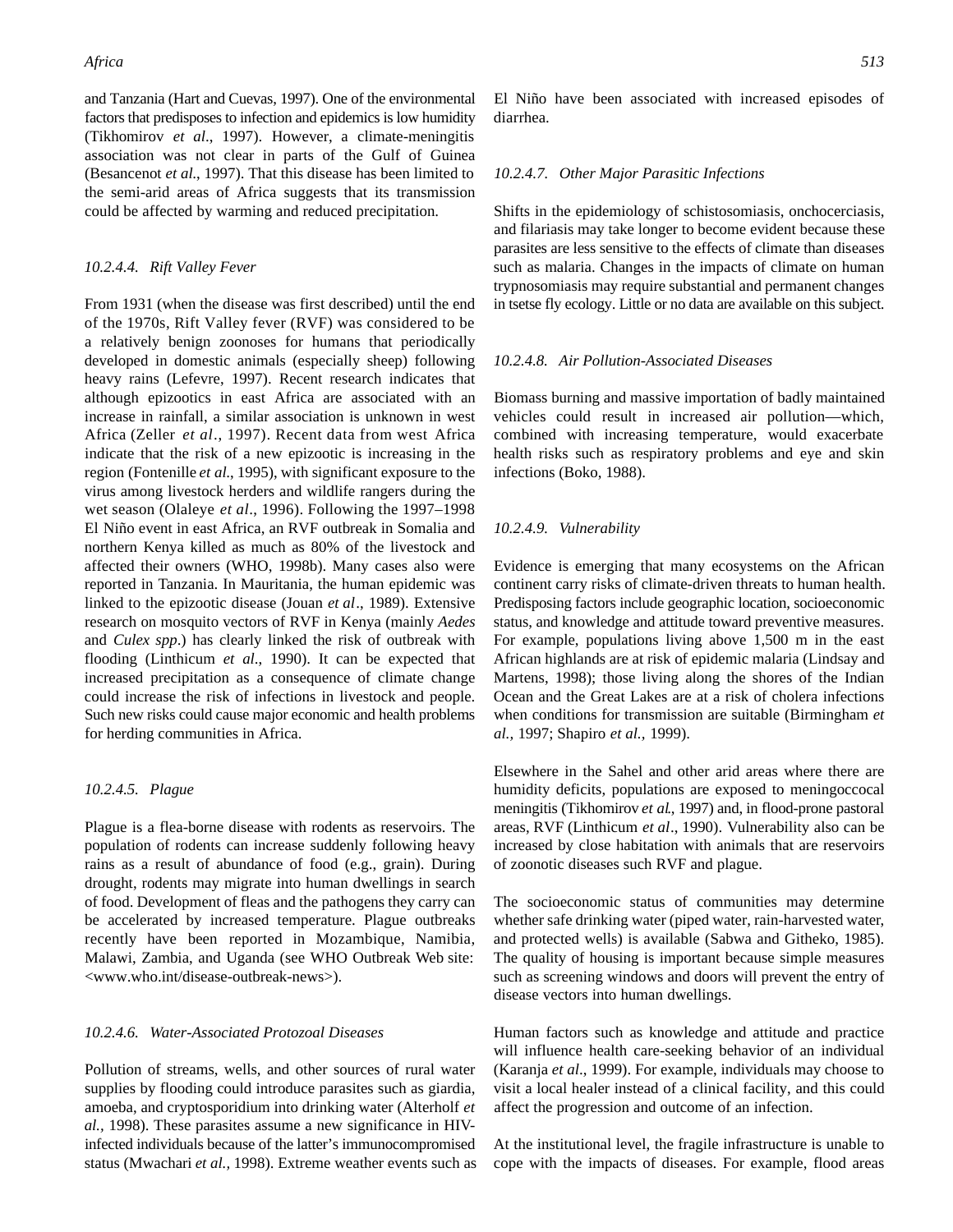often are inaccessible, and delivery of medical intervention is hampered considerably. Furthermore, pathogens such as those of malaria and cholera are resistant to commonly used medication. In the case of malaria, more than 60% of cases are treated at home (Reubush *et al.*, 1995) with drugs that may not be effective (Karanja *et al.,* 1999), particularly in nonimmune populations. Misdiagnoses of fevers, especially during epidemics of uncommon and unfamiliar diseases, leads to delayed treatment and consequently high morbidity and mortality (CDC, 1998). In many cases, foreign assistance is required, and this assistance may come too late. These factors increase the vulnerability of affected populations.

#### *10.2.4.10.Adaptation*

Understanding how climate affects the transmission of these diseases will lead to enhanced preparedness for early and effective interventions. Monitoring drug sensitivity to commonly used anti-malaria drugs and antibiotics will prevent the use of ineffective interventions. Communities that are exposed to water-borne diseases such as cholera could reduce the risk of infections by using safe drinking water technologies.

Several large-scale studies in Africa have demonstrated that insecticide-treated fabrics (e.g., bed-nets and curtains) can significantly reduce the risk of malaria infections (Lengeler, 1998). However, such interventions are not effective against day-biting mosquitoes that are vectors of RVF.

Remote sensing is increasingly becoming an important tool in forecasting the risks of transmission in malaria, RVF, and cholera. Hay *et al*. (1998) have shown that the normalized difference vegetation index (NDVI) correlated significantly with malaria presentation, with a lag period of 1 month. NDVI is a function of climatic factors that are similar to those that affect malaria transmission. Ability to use remote sensing to accurately detect parameters such as ground moisture that determine flooding could provide local officials with sufficient warning to allow for implementation of specific mosquito control measures before a disease (RVF) outbreak (Linthicum *et al*., 1990, 1999). In the case of cholera, it is now possible to utilize remote sensing and computer processing to integrate ecological, epidemiological, and remotely sensed spatial data for the purpose of developing predictive models of cholera outbreaks (Colwell, 1996).

#### *10.2.4.11.Technology for Safe Drinking Water*

Flooding, which can be exacerbated by climate change, often results in increased contamination of drinking water. In other instances, drought and an increase in surface water temperatures have been associated with transmission of cholera. Although Cryptosporidium parvum is the more important water-borne pathogen in developed countries, Vibrio cholerae is more pervasive in developing countries. Giardia lumbria, a waterborne protozoa, has a universal distribution. These pathogens pose serious threat to individuals whose immune systems are compromised; furthermore, there are numerous records of resistance to antibiotics by cholera bacteria (e.g., Weber *et al*., 1994). Therefore, it is essential that populations that are vulnerable to water-borne diseases should enhance safe drinking water technology.

Cryptosporidium parva oocytes are very resistant to chlorine and other drinking-water disinfectants (Venczel *et al*., 1997). In addition, the cysts have a very low sedimentation rate (Medema *et al*., 1998); consequently, boiling may be the most appropriate method of disinfecting water where risks of infection exist (Willocks *et al.*, 1998). However, the use of submicron point-of-use water filters may reduce the risk of water-borne cryptosporidiasis (Addis *et al*., 1996).

Several simple and inexpensive techniques have been found to be effective in reducing the risk of infection with cholera from contaminated water. Huo *et al*. (1996) found that a simple filtration procedure involving the use of domestic sari material can reduce the number of cholera vibrio attached to plankton in raw water from ponds and rivers commonly used for drinking water. In Bolivia, the use of 5% calcium hypochlorite to disinfect water and subsequent storage of treated water in a narrowmouthed jar produced drinking water from nonpotable sources that met WHO standards for microbiologic quality (Quick *et al*., 1996). In many cases, boiling water is not possible because of scarcity of firewood and charcoal, particularly in flooded conditions. These examples of low-cost technologies should become widely available to populations that are likely to be impacted by contaminated water supplies, especially following extreme flooding events.

#### *10.2.5. Settlements and Infrastructure*

#### *10.2.5.1. Overview of Issues*

The main challenges that are likely to face African populations will emanate from the effects of extreme events such as tropical storms, floods, landslides, wind, cold waves, droughts, and abnormal sea-level rises that are expected as a result of climate change. These events are likely to exacerbate management problems relating to pollution, sanitation, waste disposal, water supply, public health, infrastructure, and technologies of production (IPCC, 1996).

The pattern of distribution of human settlements often reflects the uneven nature of resource endowments and availability between regions and within individual communities. In Africa, as elsewhere, there are heavy concentrations of human settlements within 100 km of coastal zones (Singh *et al.,* 1999), in areas of high economic potential, in river and lake basins, in close proximity to major transportation routes, and in places that enjoy hospitable climatic regimes. Changes in climate conditions would have severe impacts not only on the pattern of distribution of human settlements but also on the quality of life in particular areas.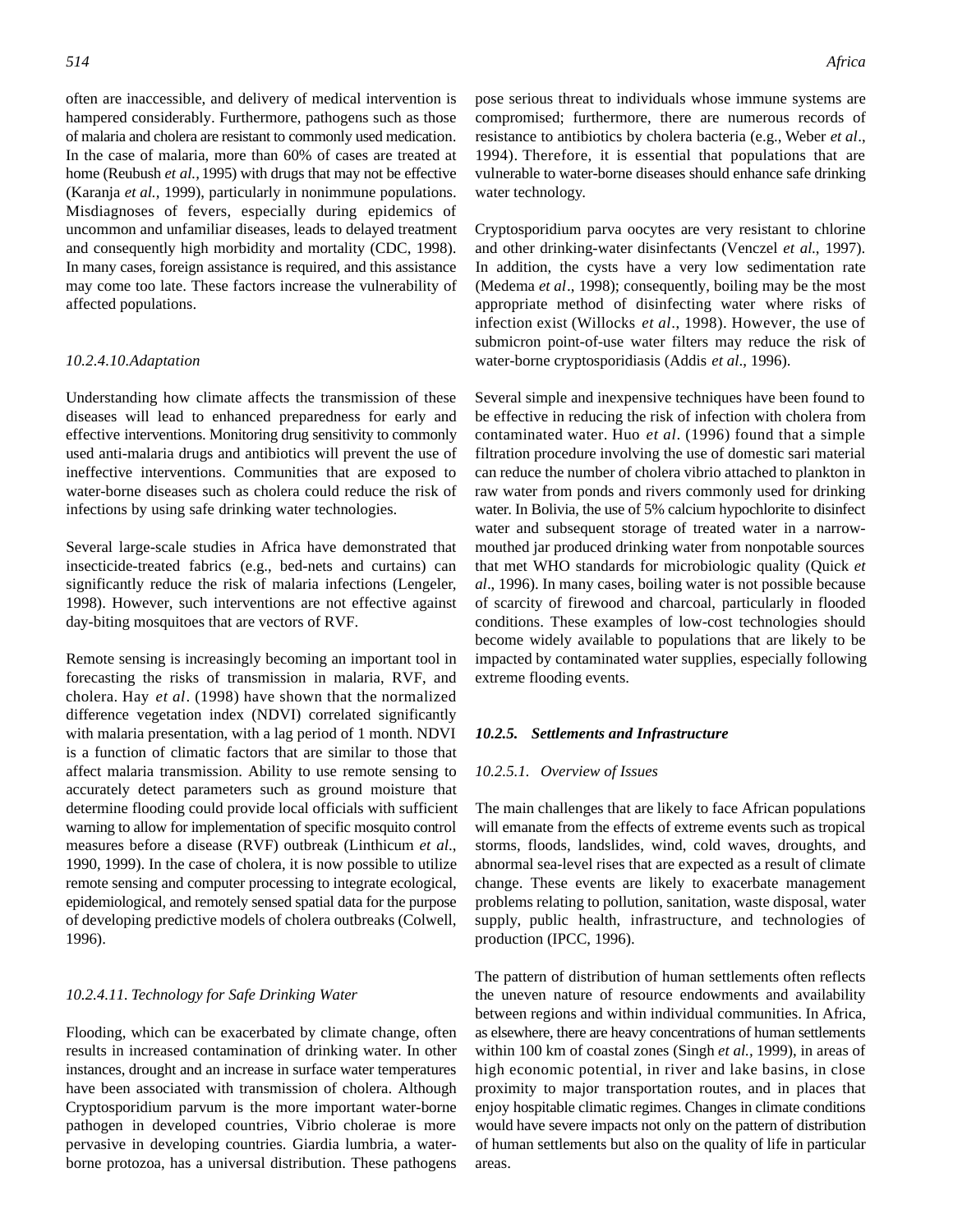#### *Africa 515*

The transport sector is based on long-term, immovable infrastructure such as roads, rails, and water. Road networks have tended to link industrial centers with major areas of agricultural activity; railways have been designed primarily with a sea-route orientation to facilitate international shipments of primary products. Climate change may lead to industrial relocation, resulting either from sea-level rise in coastal-zone areas or from transitions in agroecological zones. If sea-level rise occurs, the effect on the many harbors and ports around the continent will be quite devastating economically for many coastal-zone countries. Excessive precipitation, which may occur in some parts of Africa, is likely to have serious negative effects on road networks and air transport.

#### *10.2.5.2. Coastal Settlements and Sea-Level Rise*

More than one-quarter of the population of Africa resides within 100 km of a sea coast (Singh *et al.*, 1999), rendering a significant number of people vulnerable to rises in sea level as a result of climate change. Modeling the effects of a 38-cm mean global sea-level rise in 2080, Nicholls *et al.* (1999) estimate that the average annual number of people in Africa impacted by flooding could increase from 1 million in 1990 to a worst case of 70 million in 2080. Jallow *et al.* (1999) estimate that the capital of The Gambia, Banjul, could disappear in 50–60 years through coastal erosion and sea-level rise, putting more than 42,000 people at risk. El Raey *et al.* (1999) discuss threats to coastal areas of Egypt from sea-level changes. East Africa coastal settlements also are at risk from sea-level rise (Magadza, 2000).

There are three response strategies to rising sea level and its physical impacts: retreat, adapt, or defend. Retreat can involve chaotic abandonment of property and cultural investments, or it can be an ordered, planned program that minimizes losses from rising sea level and maximizes the cost-effectiveness of the operation. The operation also seeks to leave surrendered areas as aesthetic looking as possible and to avoid abandoned structures that are an operational hazard to other social and economic activities.

The capacity of individual states to undertake coastal defense work may be limited. However, if such works are planned on a long-term time scale, it is possible to develop such defenses well before the crisis occurs and thus to spread the total capital costs over many years.

Because the problem of coastal management is regional, such a process would require:

- Regional integration among coastal-zone states
- Recognition by all governments in the region of regional vulnerability to climate change impacts
- Political and institutional stability that allows intergenerational projects to be sustained without interruption from political upheavals.

#### *10.2.5.3. Flooding*

Because of their combination of several natural resources, such as fisheries and fertile alluvial soils, wetlands and floodplains often are sites of dense rural settlements as well as urban settlements, such as N'Djamena near Lake Chad and coastal areas of southern Mozambique. The east Africa floods of 1998 and the Mozambique floods in early 2000 caused considerable damage to property and infrastructure. The major infrastructure damage was road and rail network damage. Communications among human settlements in Kenya, Uganda, Rwanda, and Tanzania were seriously disrupted, impeding movement of goods and persons in the region (Magadza, 2000). Many refugees could not be reached by land in Somalia, resulting in significant depletion of their food and medical supplies and leading to mortalities. Road and rail links to seaports were disrupted. In both instances, relief operations were hampered by difficulty of access to affected communities. In Mozambique, the floods of early 2000 caused approximately 2 million people to be displaced or severely affected; about 600 died (<http://www.reliefweb.int>, accessed October 10, 2000). By October 2000, the estimated cost of the Mozambique floods stood at more than US\$167 million in terms of emergency aid funds during the flooding and in immediate activities to rehabilitate the infrastructure and relocate displaced persons. The impact on the national economy is still being evaluated but is expected to be significant.

One identifiable adaptive measure against extreme events that are climate related is a state of preparedness to give adequate warning of imminent danger and deliver relief. Facilities to broadcast timely information of developing events such as storms to rural populations remain weak. National disaster plans are available in some countries, but financial resources to respond to emergencies are lacking. The ability to convey impacts quickly to the international media is a factor in the speed and amount of relief. Recent events in Mozambique and other countries of southern and east Africa will provide useful lessons in dealing with similar disasters; there is great value in studying these events not only from the physical point of view as the Climate Variability and Predictability Program (CLIVAR) is proposing in a new Africa program; see <http://www.dkrz.de/ clivar/hp.html>—but also from the social point of view.

There is a need for better understanding of the hydrology of river basins to identify vulnerable areas and plan coping mechanisms. Management of early warning systems depends on good understanding of the dynamics of flood systems in real time.

Because river basins sometimes involve more than one state, as in the Somalia floods, an effective flood management protocol will call for international cooperation. A regular bulletin of flood development in Ethiopia would have given the coastal inhabitants of Somalia time to prepare for damage minimization. In the Mozambique floods of 1996–1997, for example, the trigger was heavy rains in the Shire River basin. If the Shire and Zambezi Rivers were managed as one basin system, it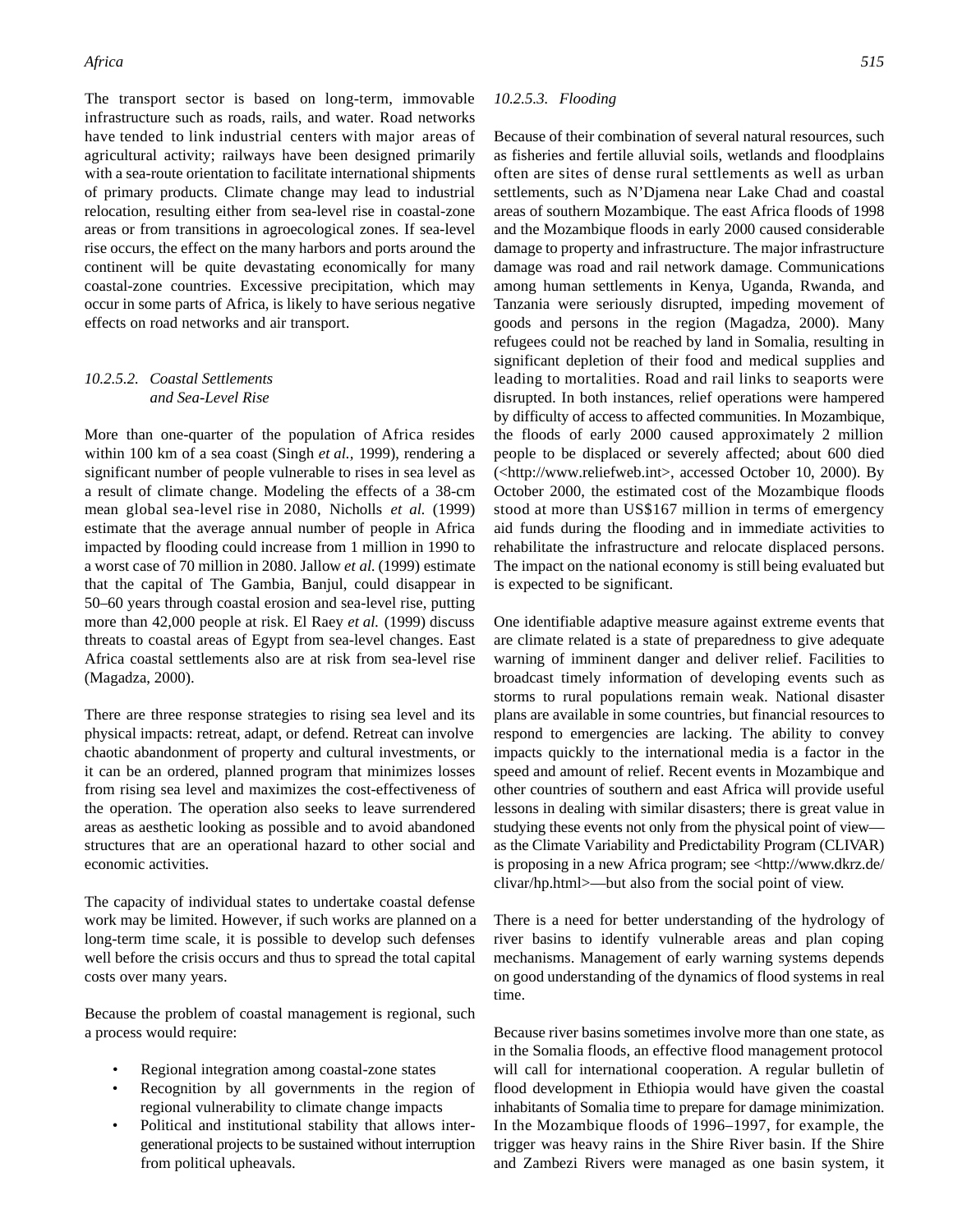would have been possible to alleviate flooding in the Zambezi delta by manipulating Zambezi river flow, using the flood control capacity of Lakes Kariba and Kabora Bassa.

A further need in formulating adaptive strategies is more refined regional climate change scenarios—especially a better understanding of extreme events. In southern Africa, for example, most of the regional climate change scenarios are rather ambivalent with regard to precipitation (Hulme, 1996). In the 1998–1999 season, the city of Harare suffered damage to its roads because sewer transport could not cope with entrained stormwater. If it were accepted that the frequency of such seasons would increase, future designs of infrastructure amenities would take cognizance of that prediction.

#### *10.2.5.4. Energy*

Threats to energy security from climate change impacts are outlined in Section 10.2.1. Disruption of energy supplies will have ripple effects in the social fabric through impacts in economic activity. Some adaptation options for the energy needs of settlements in the African region are in three broad areas:

- Regional cooperation in sharing hydroelectric potential of the continent, especially that of the Zaire River
- More intensive use of renewable energy, such as solar and wind energy and biogas
- Efficient use of biomass.

The countries of the southern and central African region (Democratic Republic of the Congo, Zambia, Zimbabwe, Botswana, South Africa, Mozambique, Namibia) already are networked on an electric power grid system. Climate change models to date indicate minimum changes in the hydrology of the Congo basin, whereas other basins have significant vulnerability to climate change. A regional project to develop the hydropower potential of the Congo basin could significantly increase the energy security of the region without resort to GHG-emitting, coal-driven thermal power plants.

Alternatives to biomass are wind-driven units, either as direct application of wind force—as in water-pumping windmills or for generation of electricity, as in the windmill farms of Denmark. Biogas units, which utilize livestock dung, have been demonstrated successfully in rural areas of Zimbabwe.

#### *10.2.5.5. Human Comfort*

McMichael *et al.* (1996) found a relationship between ambient temperature and heat-related mortalities in Cairo, Egypt. This suggests a need to consider building technology and building materials' thermal properties to produce dwellings that are naturally climatically comfortable for tropical conditions. In Africa, there is a tendency to construct dwellings that do not take account of local climate because of inadequate natural ventilation and use of large decorative glass surfaces. Similarly, urban planners need to consider landscaping to avoid inner-city congestion that leads to unhealthy microclimate enclaves.

A combination of high temperatures and air pollution leads to increases in respiratory complaints. Clean air policies would not only alleviate health hazards but would be a contribution toward maintenance of the ozone layer in line with the Montreal Protocol. Sudden imposition of stringent air quality standards may cause undue strain to the economy, but graduated improvement of air quality standards, at a pace the economy can absorb, will be beneficial in terms of adaptation to climate change as well as general city health improvement.

#### *10.2.5.6. Water Resources*

Section 10.2.1 argues that future water resources for subhumid regions of Africa will be in jeopardy under global warming conditions. The impact of climate change to settlements, through the water resources pathway, will have multiple manifestations in all walks of life.

Adaptive measures include incentives for a water conservation culture, such as water pricing. However, many rural communities are not economically or culturally attuned to commercialization of water resources, which normally are administered in a common access mode. Commoditization of water resources as a strategy for efficient water use is contingent on comparable growth of economic activity and social well-being in all sectors of communities.

Land degradation has resulted in siltation thus disappearance of surface streamwater resources (Magadza, 1984). States are encouraged to consider measures that will rehabilitate streams, paying special attention to wetlands conservation, with an added bonus of biodiversity conservation.

Industrial water cycling in Africa is poorly developed. Processes that maximize water recycling should be encouraged.

At the regional level, there are beginnings of cooperation in interbasin transfers from water-surplus areas to water-deficit areas; the proposed diversion of Zambezi River waters toward the south is an example. Although this development will enhance the status of water and other natural resources as tradable commodities, the groundwork for legal regulation of water sharing between nations of the region must be developed sooner rather than later to avoid situations of water-related political tensions like those in the Middle East and north Africa (Caponera, 1996).

#### *10.2.5.7. Sanitation*

Section 10.2.4 draws attention to the possible health implications of climate change and climate variability through vector- and water-borne pathogens. In many African urban settlements, urban drift has outpaced the capacity of municipal authorities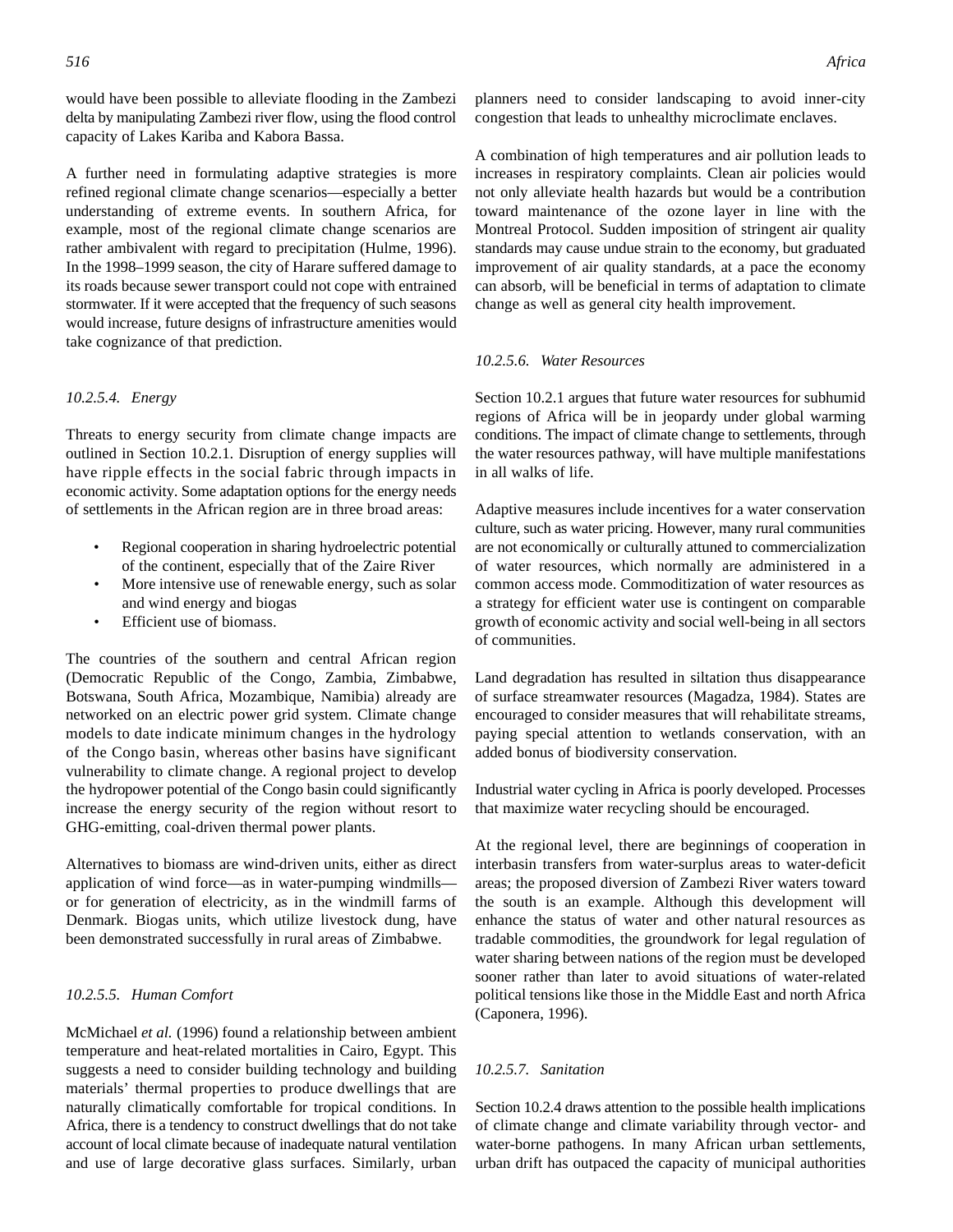#### *Africa 517*

to provide civic works for sanitation and other health delivery services. The outbreak of cholera during recent floods in east Africa and Mozambique underscores the need for adequate sanitation. It should be noted that although the outbreaks were spread from as far north as Mombassa and Nairobi in the north to Beira in the south, incidences remained localized to the outbreak centers because of the isolated nature of the affected urban areas. If settlement conglomerations such as those envisaged for west Africa and the eastern seaboard of South Africa develop—as discussed by Nicholls *et al.* (1999) vulnerable population and areas will tend to be regional, rather than local. Review of sanitary facilities now rather than later will not only be beneficial to communities now but in the long run will be cost saving for long-term health delivery services.

#### *10.2.5.8. Food Security*

Droughts in SSA often translate to famine, which leads to acceleration of urban drift to cities that are not equipped to absorb such migrations. Although maintenance of strategic food reserves is one coping mechanism, development policies increasingly must create other investment opportunities in rural areas besides agriculture, to diversify means of survival and, indeed, create rural wealth (De Lattre, 1988).

In semi-arid Africa, pastoralism is the main economic activity. Many pastoral communities include transnational migrants in search of new seasonal grazing. In drought situations, such pastoralists may come into conflict with settled agrarian systems (Anon, 1992; Lado, 1995; Cousins, 1996). Students of pastoralism note the lack of clear policies on pastoralists, who normally are marginalized in state agricultural policies.

#### *10.2.6. Desertification*

#### *10.2.6.1. Context*

The United Nations Convention to Combat Desertification (UNCCD) defines desertification as "land degradation in arid, semi-arid, and dry subhumid areas resulting from various factors, including climatic variations and human activities" (United Nations, 1994). Furthermore, UNCCD defines land degradation as a "reduction or loss, in arid, semi-arid, and dry subhumid areas, of the biological or economic productivity and complexity of rain-fed cropland, irrigated cropland, or range, pasture, forest, and woodlands resulting from land uses or from a process or combination of processes, including processes arising from human activities and habitation patterns, such as: (i) soil erosion caused by wind and/or water; (ii) deterioration of the physical, chemical, and biological or economic properties of soil; and (iii) long-term loss of natural vegetation."

Arid, semi-arid, and dry subhumid areas include those lands where the ratio of precipitation to potential evaporation (PET) ranges from 0.05 to 0.65. In Africa, these conditions cover 13 million km<sup>2</sup> (see Figure 10-9), or 43% of the continent's land

area—on which 270 million people, or 40% of the continent's population, live (UNDP, 1997). Areas particularly at risk include the Sahel—a 3.5 million km<sup>2</sup> band of semi-arid lands stretching along the southern margin of the Sahara Desert—and some nations that consist entirely of drylands (e.g., Botswana and Eritrea). The death of as many as 250,000 people in the Sahel drought of 1968–1973 (UNCOD, 1977) demonstrated the tragic human toll of desertification.

Desertification in Africa has reduced by 25% the potential vegetative productivity of more than 7 million km<sup>2</sup>, or one-quarter of the continent's land area (UNEP, 1997). Desertification consists more of degradation of the productive capacity of patches well outside open-sand deserts rather than the inexorable encroachment of open sand onto greenlands. Arid lands can respond quickly to seasonal fluctuations. Indeed, analysis of 1980–1990 NDVI data to track the limit of vegetative growth along the Sahara-Sahel margin revealed wide fluctuations: The 1990 limit of vegetative growth lay 130 km south of its 1980 position (Tucker *et al*., 1991).

Unfortunately, the relative importance of climatic (see Section 10.2.6.3) and anthropogenic (see Section 10.2.6.2) factors in causing desertification remains unresolved. Some scientists have judged that anthropogenic factors outweigh climatic factors (Depierre and Gillet, 1971; Lamprey, 1975; Le Houérou, 1989; Westing, 1994), though others maintain that extended droughts remain the key factor (Mortimore, 1989; Hoffman and Cowling, 1990; Tucker et al., 1991; Dodd, 1994). CO<sub>2</sub>-induced climate change and desertification remain inextricably linked because of feedbacks between land degradation and precipitation (see Section 10.2.6.4).

#### *10.2.6.2. Nonclimatic Driving Forces of Desertification*

Unsustainable agricultural practices, overgrazing, and deforestation constitute the major anthropogenic factors among the forces that drive desertification. Unsustainable agricultural practices include short rotation of export crops, undisciplined use of fire, and removal of protective crop residues. Overgrazing consists of running livestock at higher densities or shorter rotations than an ecosystem sustainably can support. Finally, deforestation consists of permanent clearing of closed-canopy forests and cutting of single trees outside forests. Forest area in Africa decreased by approximately  $37,000$  km<sup>2</sup> yr<sup>-1</sup> from 1990 to 1995 ( FAO, 1999a). UNEP (1997) attributes two-thirds of the area already desertified in Africa to overgrazing and the remaining third to unsustainable agricultural and forestry practices.

Population growth ultimately can drive desertification if it intensifies agrosylvopastoral exploitation or if it increases the land area subjected to unsustainable agricultural practices, overgrazing, or deforestation. The total population of Africa grew from 220 million in 1950 to 750 million in 1998—a rate of 2.5% yr-1 (United Nations, 1999). Increasing food, wood, and forage needs accompanying this growth place an inordinate burden on the region's natural resources.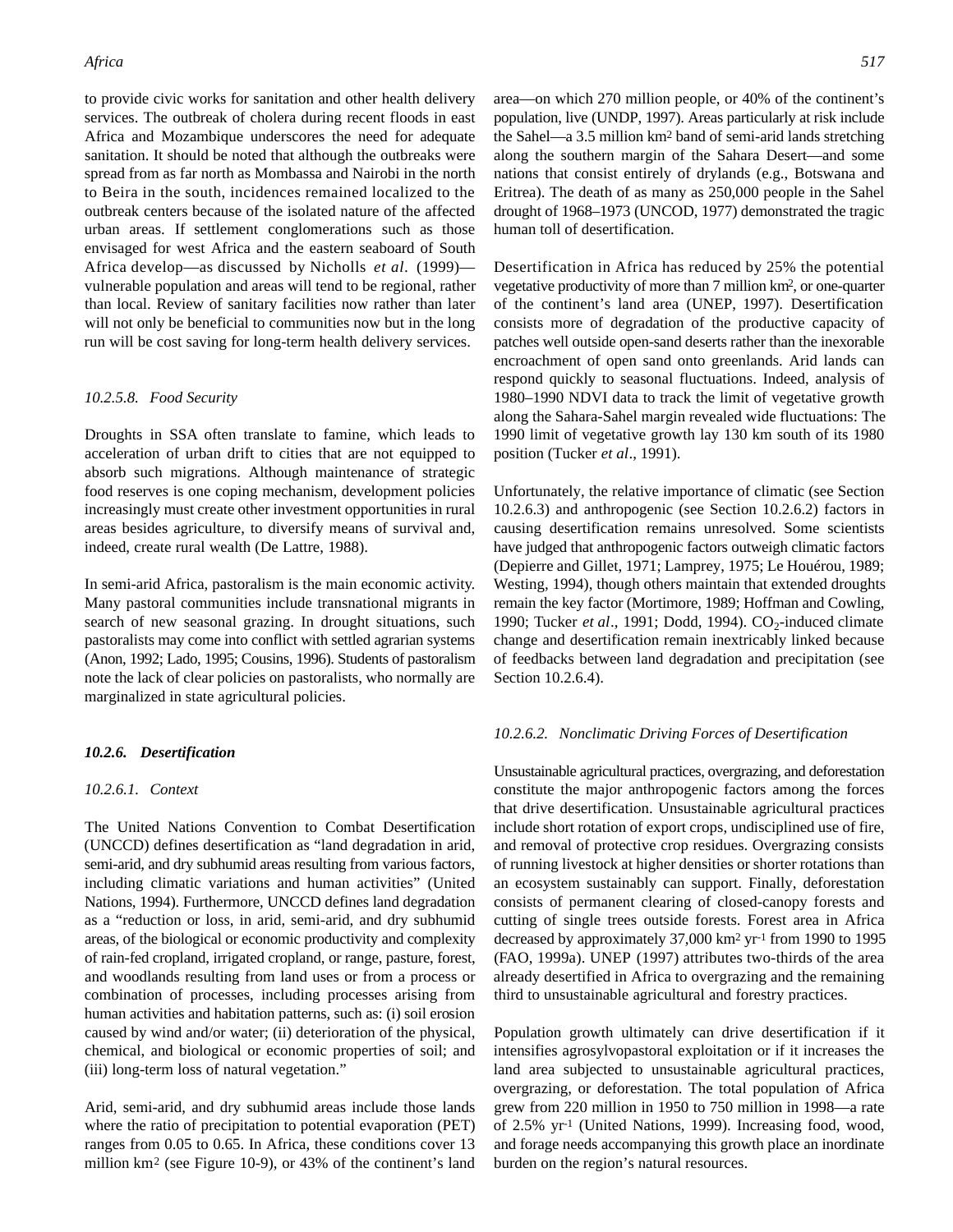

**Figure 10-9**: Aridity zones for Africa as derived from mean monthly precipitation and potential evapotranspiration surfaces included on *Spatial Characterization Tool for Africa* CD-ROM (UNDP, 1997).

#### *10.2.6.3. Climatic Factors in Desertification*

Precipitation and temperature determine the potential distribution of terrestrial vegetation and constitute principal factors in the genesis and evolution of soil. Extended droughts in certain arid lands have initiated or exacerbated desertification. In the past 25 years, the Sahel has experienced the most substantial and sustained decline in rainfall recorded anywhere in the world within the period of instrumental measurements (Hulme and Kelly, 1997). Linear regression of 1901–1990 rainfall data from 24 stations in the west African Sahel yields a negative slope amounting to a decline of 1.9 standard deviations in the period 1950–1985 (Nicholson and Palao, 1993). Since 1971, the average of all stations fell below the 89-year average and showed a persistent downward trend since 1951.

Because evapotranspiration constitutes the only local input to the hydrological cycle in areas without surface water, reduction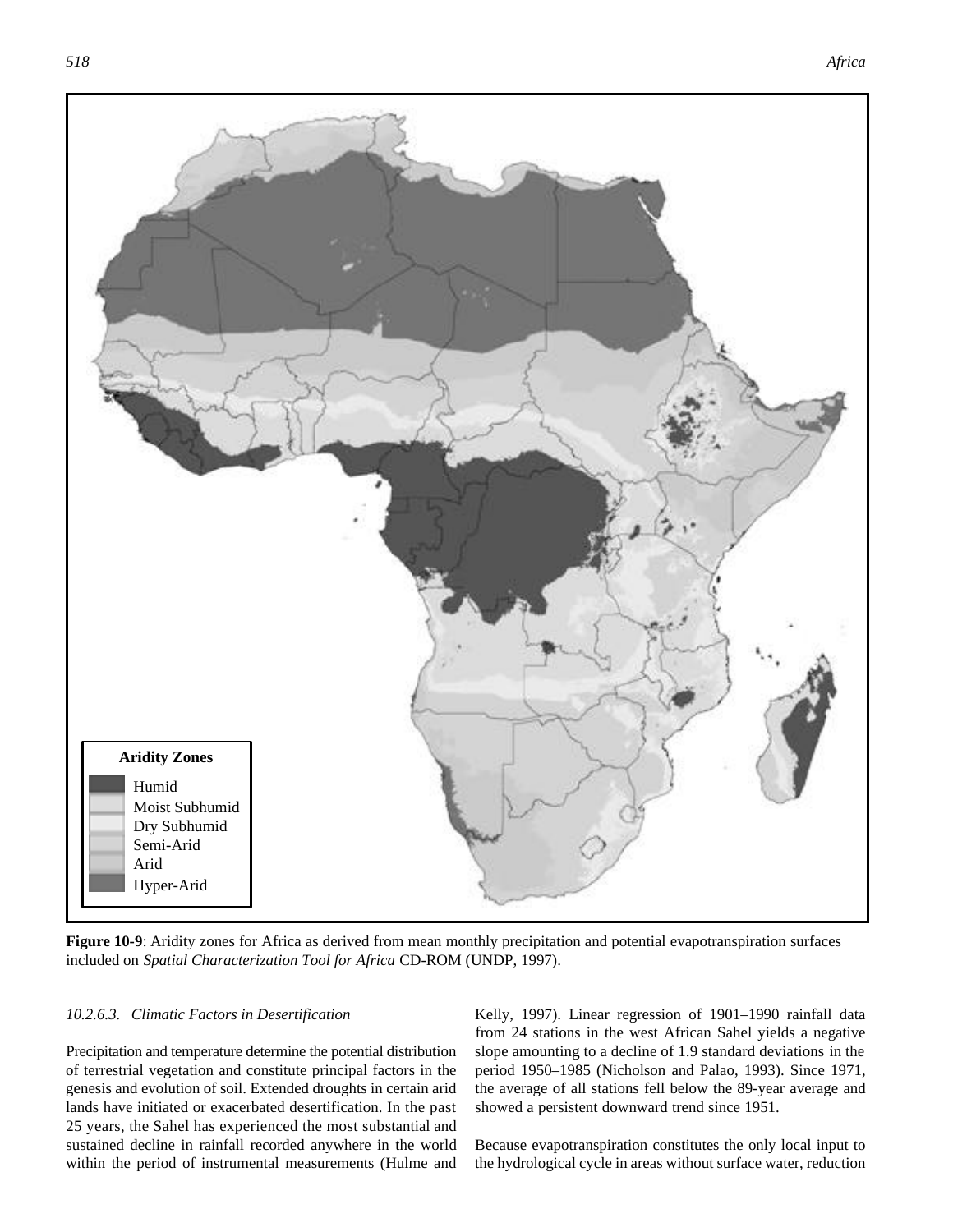#### *Africa 519*

in vegetative cover may lead to reduced precipitation, initiating a positive feedback cycle. Degradation of vegetation cover in moister areas south of the Sahel may have decreased continental evapotranspiration and reduced precipitation in the Sahel (Xue, 1997).

A positive feedback mechanism between vegetation cover and albedo may help to explain the Sahel drought (Charney, 1975). Some research supports an albedo-precipitation feedback mechanism (Otterman, 1974; Cunnington and Rowntree, 1986; Xue *et al*., 1990; Diedhiou and Mahfouf, 1996; Zheng and Eltahir, 1997; Zeng *et al.*, 1999), although other research disputes the importance of albedo (Jackson and Idso, 1974; Ripley, 1976; Wendler and Eaton, 1983; Gornitz and NASA, 1985; Nicholson *et al*., 1998; Nicholson, 2000).

Degraded land also may increase atmospheric dust and aerosols, which influence precipitation (see Section 10.1.3.2).

SSTanomalies, often related to ENSO or NAO, also contribute to rainfall variability in the Sahel (Lamb, 1978; Folland *et al*., 1986; Hulme and Kelly, 1997; Nicholson and Kim, 1997; Hulme *et al*., 1999). Lamb (1978) observes that droughts in west Africa correlate with warm SST in the tropical south Atlantic. Examining oceanographic and meteorological data from the period 1901–1985, Folland *et al*. (1986) found that persistent wet and dry periods in the Sahel were related to contrasting patterns of SSTanomalies on a near-global scale. When northern hemisphere oceans were cold, rainfall in the Sahel was low.

Street-Perrott and Perrott (1990) demonstrate that injections of freshwater into the north Atlantic (such as from glacial melt) decrease salinity—stabilizing the water column, inhibiting deep convection, and reducing northern transport of heat by the Atlantic thermohaline circulation, which is driven by a northsouth SST gradient. This decreases evaporation from the ocean surface, causing drought in the Sahel and Mexico. From 1982 to 1990, Mynemi *et al*. (1996) found a correlation between ENSO-cycle SST anomalies and vegetative production in Africa. They found that warmer eastern equatorial Pacific waters during ENSO episodes correlated with rainfall of <1,000 mm yr-1 over certain African regions.

A combination of factors—including vegetation cover, soil moisture, and SST—best explains the reduction in rainfall in the Sahel. Diedhiou and Mahfouf (1996) modeled changes in albedo, soil moisture, land surface roughness, and SST anomalies and calculated a rainfall deficit over the Sahel similar to observed patterns. Eltahir and Gong (1996) suggest that a meridional distribution of boundary-layer entropy regulates the dynamics of monsoon circulation over west Africa, explaining observed correlations of SST to rainfall and the sensitivity of monsoon circulation to land-cover changes. A coupled surfaceatmosphere model indicates that—whether anthropogenic factors or changes in SST initiated the Sahel drought of 1968–1973 permanent loss of Sahel savanna vegetation would permit drought conditions to persist (Wang and Eltahir, 2000). Zeng *et al.* (1999) compared actual rainfall data from the period 1950–1998 with

the output of a coupled atmosphere-land-vegetation model incorporating SST, soil moisture, and vegetative cover. Their results indicate that actual rainfall anomalies are only weakly correlated to SST by itself. Only when the model includes variations in vegetative cover and soil moisture does it come close to matching actual rainfall data. Modeling the importance of SST, sea ice, and vegetative cover to the abrupt desertification of the Sahara 4,000–6,000 years ago, Claussen *et al.* (1999) show that changes in vegetative cover best explain changes in temperature and precipitation.

#### *10.2.6.4. Linkages and Feedbacks between Desertification and Climate*

CO<sup>2</sup> -induced climate change might exacerbate desertification through alteration of spatial and temporal patterns in temperature, rainfall, solar insolation, and winds. Conversely, desertification aggravates  $CO_2$ -induced climate change through the release of  $CO<sub>2</sub>$  from cleared and dead vegetation and through the reduction of the carbon sequestration potential of desertified land.

Areas that experience reduced rainfall and increased temperature as a result of  $CO_2$ -induced climate change also could experience declines in agricultural yields, livestock yields, and tree cover, placing local people at risk of famine.

Lower soil moisture and sparser vegetative cover also would leave soil more susceptible to wind erosion. Reduction of organic matter inputs and increased oxidation of soil organic matter (SOM) could reduce the long-term water-retention capacity of soil, exacerbating desertification. Sample plots in Niger lost 46 t ha-1 in just four windstorms in 1993 (Sterk *et al.,* 1996), releasing  $180 \pm 80$  kg ha<sup>-1</sup> yr<sup>-1</sup> of soil carbon (Buerkert *et al.,* 1996). Moreover, increased wind erosion increases wind-blown mineral dust, which may increase absorption of radiation in the atmosphere (Nicholson and Kim, 1997).

Desertification from anthropogenic and climatic factors in Senegal caused a fall in standing-wood biomass of  $26 \text{ kg C}$  ha<sup>-1</sup>  $yr<sup>-1</sup>$  in the period 1956–1993, releasing carbon at the rate of 60 kg C cap-1 yr-1 (Gonzalez, 1997).

Although altered surface albedo may increase surface air temperatures locally (Williams and Balling, 1996), the effect of desertification on global mean temperature is unlikely to have exceeded 0.05°C in the past century (Hulme and Kelly, 1997).

#### *10.2.6.5. Impacts of Desertification*

Desertification reduces soil fertility, particularly base cation content, organic matter content, pore space, and water-retention capacity. Desertification also reduces vegetative productivity, leading to long-term declines in agricultural yields, livestock yields, plant standing biomass, and plant biodiversity. These changes reduce the ability of the land to support people, often sparking an exodus of rural people to urban areas. Breaking the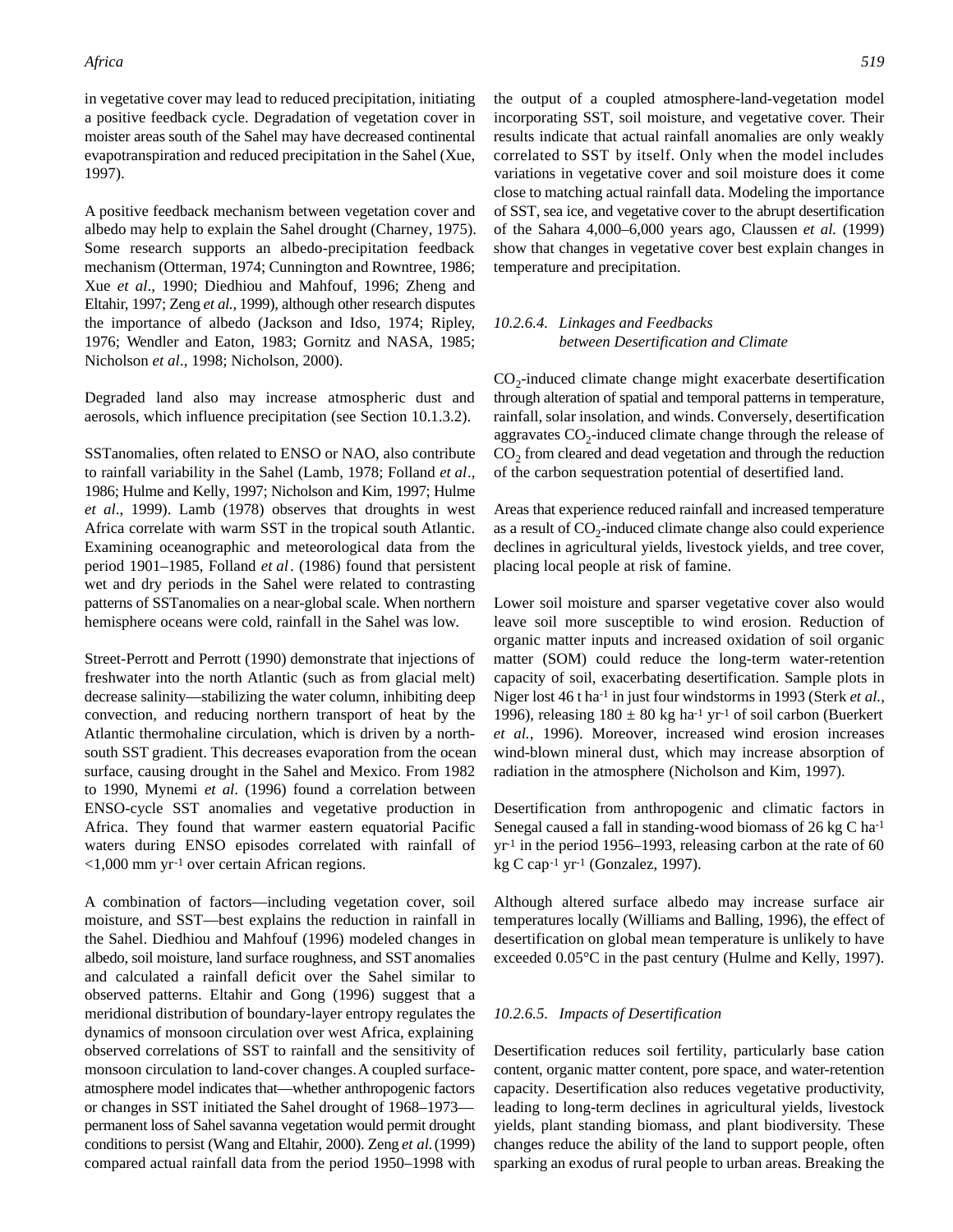strong connection of people to the land produces profound changes in social structure, cultural identity, and political stability.

In Niger, on farmed land where organic carbon in the top 10 cm of the soil has fallen from 0.3 to 0.2% 4 years after coming out of fallow, millet yields fell from 280 to 75 kg ha-1 (Bationo *et al.,* 1993). Modeling of the 4,000 km<sup>2</sup> Mgeni River watershed in South Africa showed that conversion of more than one-quarter of the watershed from forest and rangeland to agriculture and exotic tree plantations since the area was colonized would double mean annual runoff in urban areas and other areas of reduced land cover (Schulze, 2000).

In the Senegal Sahel, the densities of trees with a height of  $>3$  m declined from 10 trees ha<sup>-1</sup> in 1954 to 7.8 trees ha<sup>-1</sup> in 1989; the species richness of trees and shrubs fell from 16 species per 4 km-2 around 1945 to about 11 per 4 km-2 in 1993 (Gonzalez, 1997, 2001). These changes have caused a 25–30 km shift of the Sahel, Sudan, and Guinean vegetation zones in half a century, proceeding at an average rate of 500–600 m yr-1. Arid Sahel species expanded in the northeast, tracking a concomitant retraction of mesic Sudan and Guinean species toward areas of higher rainfall and lower temperature to the southwest.

In the Senegal Sahel, human carrying capacity in 1993 stood at approximately 13 people km-2 at observed patterns of resource use, compared to an actual 1988 rural population density of 45 people km<sup>2</sup> (Gonzalez, 1997, 2001). This means that people with no other alternatives need to cut into their natural resource capital to survive. Such changes across Africa have pushed a rural exodus that may have displaced 3% of the population of Africa since the 1960s (Westing, 1994).

Desertification also will cause conversion of perennial grasslands to savannas dominated by annual grasses. Such changes have occurred in the Kalahari Gemsbok National Park in South Africa, where Landsat imagery showed increases in exposed soil surface (Palmer and van Rooyen, 1998). Such declines often are irreversible (Schlesinger *et al*., 1990).

#### *10.2.6.6. Vulnerability and Adaptation*

The tragic death of as many as 250,000 people in the Sahel drought of 1968–1973 (UNCOD, 1977) demonstrates the vulnerability of humans to desertification. As desertification proceeds, agricultural and livestock yields decline, reducing people's options for survival. Furthermore, not only do local people lose the vital ecosystem services that dead trees and shrubs had provided; the loss of firewood, traditional medicine species, and emergency food species render them more vulnerable to future environmental change.

Adaptations by farmers and herders in Africa to climate change and desertification have involved diversification and intensification of resource use (Davies, 1996; Downing *et al*., 1997). Resourceful diversification responses by women in Bambara and Fulbe households in Mali (Adams *et al.,* 1998) reflect the importance of women in guiding adaptation strategies across Africa. In southern Kenya, Maasai herders have adopted farming as a supplement to or replacement for livestock herding (Campbell, 1999). In Kano, Nigeria, peri-urban vegetable gardening has expanded (Adams and Mortimore, 1997), revealing a common diversification trend in small cities across west Africa. In northern Cameroon, Fulbe herders have increased the number of herd displacements between pasture areas and even resorted to long-distance migration, sometimes introducing significant changes to their way of life (Pamo, 1998).

In the future, seasonal climate forecasting (NOAA, 1999; Stern and Easterling, 1999) may assist farmers and herders to know times of higher probability of success of resource diversification or intensification. Seasonal forecasts for Africa currently exhibit moderate skill levels (Thiaw *et al.,* 1999) but skill levels and user communications are not yet high enough to permit users to confidently implement field applications (UNSO, 1999; Broad and Agrawala, 2000). Neither trade nor technology will likely avert the widespread nutritional and economic effects of desertification through the 2020s (Scherr, 1999).

Other adaptations to desertification involve more efficient management of resources. In Niger, farmers with access to credit will adopt low-cost, appropriate technologies for wind erosion control, including windbreaks, mulching, ridging, and rock bunds (Baidu-Forson and Napier, 1998). Across Africa, farmers traditionally have adapted to harsh environmental conditions by promoting natural regeneration of local trees and shrubs. Natural regeneration is a practice whereby farmers and herders seek to reconstitute vegetative cover by setting aside parcels of land or by selecting valued trees in their fields, pruning them, straightening them, and raising them to maturity. The Sereer in Senegal (Lericollais, 1973) and the Mossi in Burkina Faso (Kessler, 1992) have achieved doubling of tree densities in certain semi-arid areas with *Acacia albida* and *Butyrospermum parkii*, respectively.

#### **10.3. Adaptation Potential and Vulnerability**

The foregoing assessment highlights the high vulnerability of Africa to climate change as a result of limited adaptive capacity constrained by numerous factors at the national level. The floods of February 2000 in southern Africa (which affected Mozambique, South Africa, Botswana, and Zimbabwe) highlight huge differences in adaptive capacities between countries. Adaptive capacity was influenced largely by the ability to communicate potential risks to vulnerable communities and the ability to react as a result of perceived risks. The ability to mobilize emergency evacuation was critical in reducing adverse impacts. Although there may be high adaptive capacity locally or nationally, overall most countries in Africa have low capacity to adapt to abrupt and extreme events.

Scarce water resources are becoming increasingly critical for Africa; they determine food security as well as human and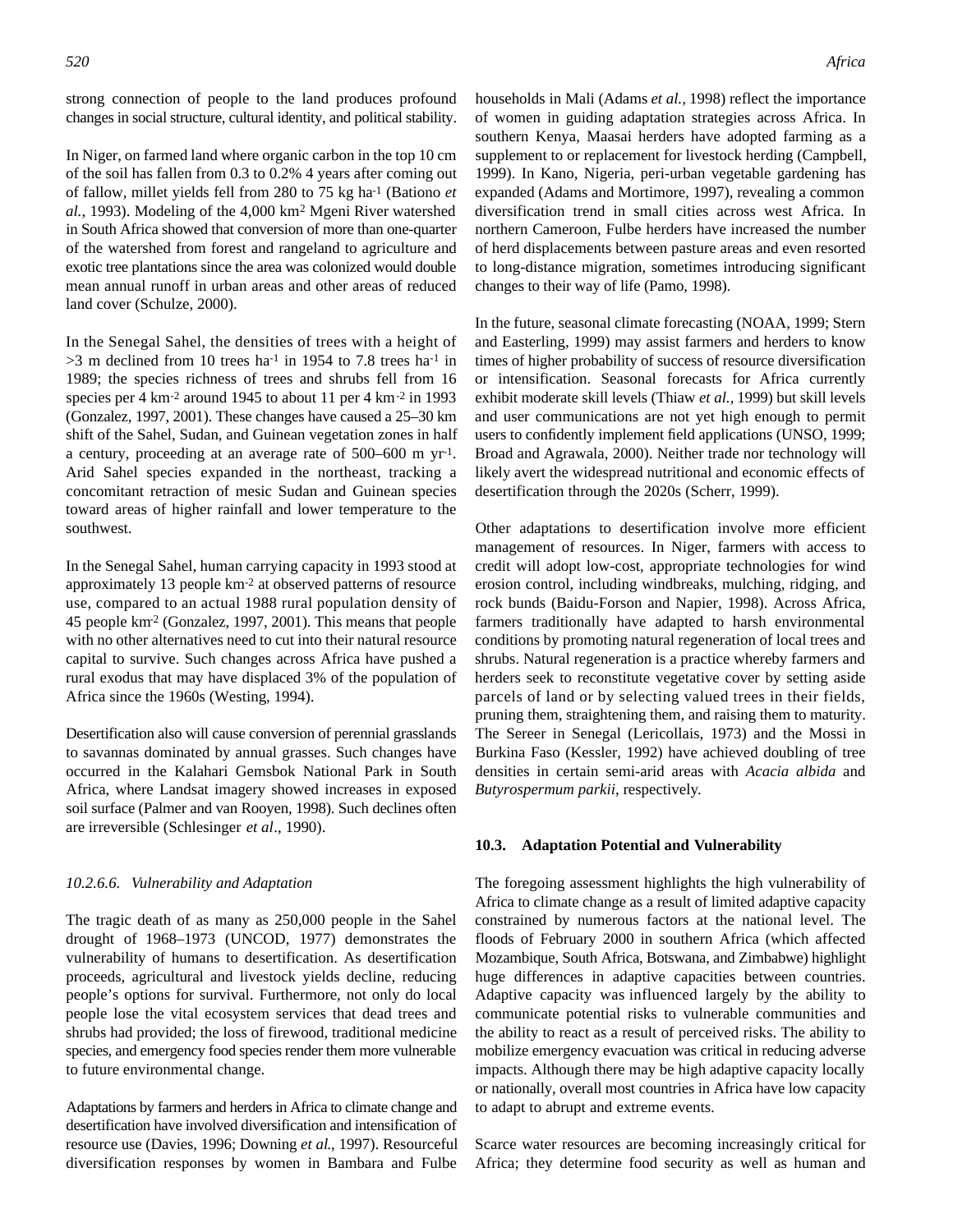ecosystem health, and play a major role in political and socioeconomic development. Although parts of Africa have abundant water, shifting water to stressed areas is not an option in many cases. Groundwater resources are likely to be impacted by prolonged droughts and changes in land cover and land use, in a complex interaction of human activity and population growth rates, climate, and environmental responses. Adaptation will require small actions as well as major national approaches. At the management unit level (e.g., watershed), careful management of rainwater through damming will allow agricultural production. There is vast experience in arid regions of Africa such as Namibia, Botswana, and north Africa (such as Morocco), where brief periods of rain are utilized very efficiently for farming. The constraint will be in finding limits to water extraction that do not adversely impact communities downstream and result in conflicts. Regional bodies set up to negotiate international water rights will play an increasingly crucial role. At the national level, political goals such as self-sufficiency in food production will need to be reevaluated with reference to water resources available to the country and how they can be apportioned between food production, human needs, and ecosystem needs. Countries will need to be more open to fulfilling their food needs through imports and redistribution, using intensified production in areas where it is possible. Good communications within and between countries and major ports are critical to food security. These include roads, rail, and air transportation networks. For inland countries, large corridors being opened up or upgraded (such as the Maputo, Nacala, and Beira corridors between Mozambique and South Africa, Malawi, and Zimbabwe) will greatly enhance access to food and other imported goods. This places greater importance on international relations.

At the subregional scale, Africa is vulnerable to ENSO and related extreme events (drought, floods, changed patterns). As shown by Semazzi and Song (2000), deforestation is likely to alter circulations in distant places through teleconnected feedbacks, increasing the vulnerability of distant populations. Advances in seasonal forecasting, using climate models and satellite observations, has been shown to be a first-order response strategy to changing climate variability. Similar applications of satellite observations (such as for SST) also are useful in predicting disease outbreaks such as RVF. Effective communication of predicted extreme weather events and evaluation of potential risks is critical in minimizing human loss of life, where it is possible to react. Disaster management plans are required and need to be developed jointly with all members of a community.

There is great potential in investing in seasonal forecasting and development of tools (models) such as crop models that can be used to make adjustments in management. Although these models are still experimental, they offer a realistic response to changing climatic patterns. Data must be collected to calibrate and validate these models. In the longer term, governments will need to develop strategic plans that are based on solid foundations. This is an area that is underdeveloped in almost all of Africa.

External funding drives programs in many African countries, so agendas usually align closely with donor agency interests. This situation presents a dilemma for Africa. There is capacity in many countries now to evaluate effective strategies to adapt to adverse effects of climate change. However, these countries are at the mercy of donor agency representatives who often are less informed about issues of climate change. These representatives often regard immediate problems of poverty, erosion, health, and empowerment as the only priority issues for Africa. Longer term planning—for example, land-use planning in areas that are susceptible to flooding under infrequent cyclonic events—never receives the attention it deserves. Most African countries are unlikely to motivate internal funding for climate change; therefore, it is critical that funding agencies award high visibility to issues of climate change.

#### **10.4. Synthesis**

Select key impacts over the African continent are highlighted in Figure 10-10. Water resources are a key vulnerability in Africa for water supply for household use and for agricultural and industrial use. In shared river basins, regional cooperation protocols minimize adverse impacts and potential for conflicts. Land use in many of Africa's large and shared basins has longlasting impacts through modifications of the water budget and through chemical and sediment input into waterways. Water issues in urban and rural areas are likely to become more critical, given increasing and competing demands, as well as rapid population growth. Infrastructure to store and serve water in major urban areas is mostly overstretched in capacity, and extreme events such as floods that cause physical damage add to the problem. Monitoring of water levels and water use is very poor and limits analysis of vulnerability.

There is wide consensus that climate change will worsen food security, mainly through increased extremes and temporal/spatial shifts. The continent already experiences a major deficit in food production in many areas, and potential declines in soil moisture will be an added burden. Food-insecure countries are at greater risk of adverse impacts of climate change.

Irreversible losses of biodiversity could be accelerated with climate change. Climate change is expected to lead to biome shifts, with drastic shifts of biodiversity-rich biomes such as the Succulent Karoo in South Africa, and many losses in species in other biomes. Analysis of potential biome shifts is possible in areas where good spatial databases of vegetation and biophysical variables and land use are available. It is expected that these analyses will improve as more data are available from new and better satellite sensing systems, as well as coordinated field studies in shared resource areas.

Changes in temperature and rainfall will have many negative impacts on human health. Changes in disease vector habitats will expose new populations to diseases such as malaria. Droughts and flooding, where sanitary infrastructure is inadequate,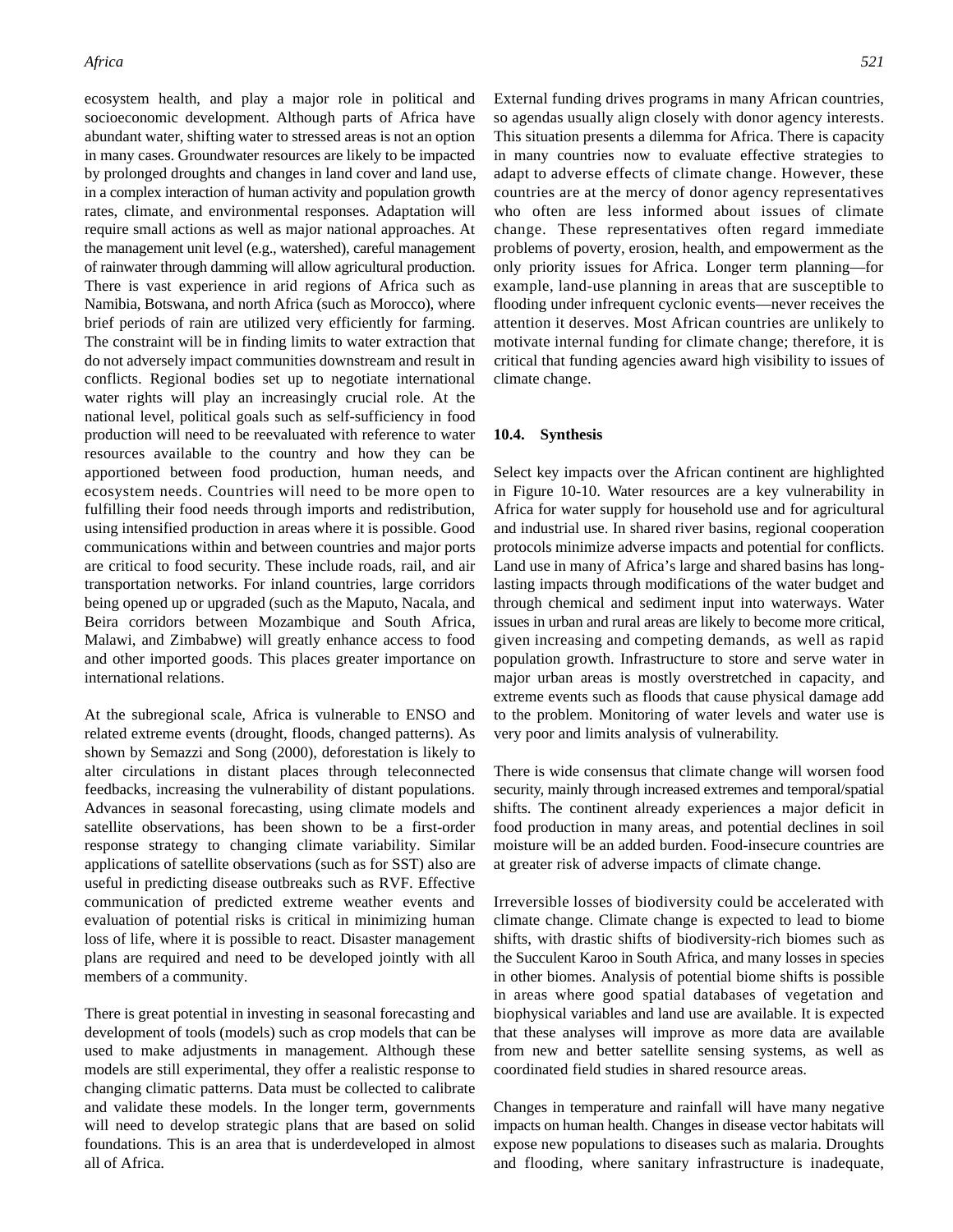will result in increased frequency of water-borne diseases. Increased rainfall could lead to more frequent outbreaks of RVF. Many African nations do not have adequate financial resources for public health.

Sea-level rise, coastal erosion, saltwater intrusion, and flooding will have significant impacts for African communities and economies. Most of Africa's largest cities are along coasts and are highly vulnerable to extreme events, sea-level rise, and coastal erosion as a result of inadequate physical planning and escalating urban drift. Rapid unplanned expansion is likely to predispose large populations to infectious diseases from climaterelated factors such as flooding.

Desertification is a critical threat to sustainable resource management in arid, semi-arid, and dry subhumid regions of Africa, undermining food and water security.

A diversity of constraints facing many nations limits overall adaptive capacity for Africa. Although there is uncertainty about what the future holds, Africa must start planning now to adapt to climate change. Current technologies and approaches especially in agriculture and water—are unlikely to be adequate to meet projected demands, and increased climate variability will be an additional stress. It is unlikely that African countries on their own will have sufficient resources to respond effectively.

Climate change also offers some opportunities. The processes of adapting to global climate change, including technology transfer and carbon sequestration, offer new development pathways that could take advantage of Africa's resources and human potential. Regional cooperation in science, resource management, and development already are increasing, and access to international markets will diversify economies and increase food security.



**Figure 10-10**: Selected key impacts for Africa.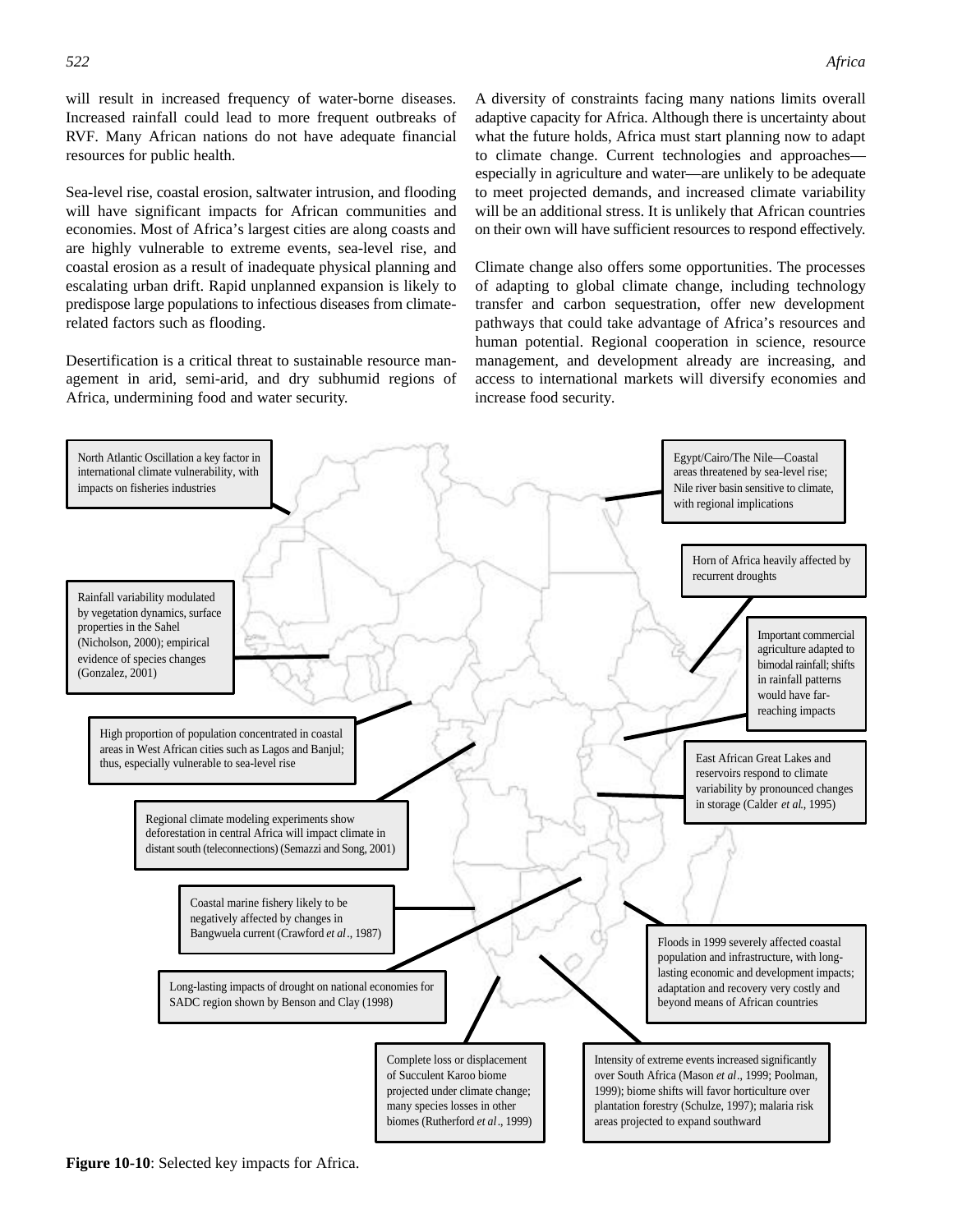#### *10.4.1. Feedbacks and Interactions*

Several integrated studies have looked at feedbacks and complex interactions in African regional systems. In the west African Sahel, land surface-atmosphere interactions have been examined in great detail to explore their role in interannual variability of rainfall since the long drought that started in the late 1960s. Reviews by Nicholson (2000) and Hunt (2000) summarize the state of knoweldge for the physical climate of the Sahel. In general, surface processes modulate rainfall variability, along with SST—but in complex ways. The Sahel is likely to remain a major study topic, and field-based observational studies are on the rise. A field campaign in 1992 called the Hydrologic Atmosphere Pilot Experiment (HAPEX)–Sahel was designed to find ways of improving modeling of land surface properties; a series of HAPEX-Sahel papers were published in a special issue of the *Journal of Hydrology* (Goutourbe *et al*., 1997). More recently, a regional land-atmosphere experiment is underway in southern Africa to study fires and emissions, with modeling studies planned to explore land-atmosphere linkages (see <http://safari.gecp.virginia.edu>, accessed October 2000). These studies—and integrated modeling in general—offer comprehensive tools for studying the integrated Earth system. More studies of this kind will assist in our understanding of linkages between land surface processes, regional and global linkages, and human activities.

Biomass burning plays an important role in global atmospheric chemistry (Andreae, 1991), particularly with respect to generation of trace gases that lead to the formation of tropospheric  $O_3$ , carbon monoxide (CO), nitrogen oxides, CH<sub>4</sub>, volatile organic carbon (VOC, which also is a GHG), and smoke particles (aerosols), which have an anti-greenhouse effect. Africa is a significant location of biomass burning. In Africa, there are three main types of biomass fires: those associated with land clearing for agriculture, which are mostly located in humid tropical forests and the subhumid tropics; burning of wood for domestic energy (either directly or after first converting it to charcoal); and fires in natural and semi-natural vegetation, which are not associated with changes in land cover or use. Emissions from all three types are of broadly comparable magnitude (Scholes and Scholes, 1998), although the last category has received the most attention.

Fires in natural vegetation are not considered to be a net source or sink in the global carbon cycle because when integrated over large regions and over several years,  $CO<sub>2</sub>$  (as well as  $CO$ ,  $CH<sub>4</sub>$ , and VOC, which ultimately converts to  $CO<sub>2</sub>$ ) emitted by the fire is taken up again by vegetation regrowth. This is true if the overall fire frequency or intensity is not changing, but if fires become more frequent or consume more fuel over time, the result will be a net  $CO_2$  source; conversely, if fire frequency is reduced or the fires burn less fuel, a carbon sink will result, manifested as an increase in woody biomass. There is no evidence that at a contental scale, fires in natural vegetation have increased or decreased in frequency or intensity in the historic period. For some subregions (such as parts of southern and east Africa), where there is clear thickening of the woody vegetation, it is likely that fire regimes have become less frequent and intense during the 20th century.

During years of regional drought, such as those in southern Africa associated with El Niño events, the area burned decreases by about half (Justice *et al.,* 1996). It is believed that this is caused principally by a decrease in fuel availability.

The potential for teleconnections in impacts of land-use change on distant climates further increases the risk in communities that may be at low risk but will be impacted by actions taken in distant areas. For example, deforestation of the central African basin leads to climatic impacts in the savannas to the south in GCM modeling experiments (Semazzi and Song, 2001).

It is clear that rainfall (e.g., intensity) combined with land-use conversion in watershed areas leads to increased soil erosion. Enhanced siltation in rivers and increased use of chemicals also leaching into the runoff interferes with river chemistry (e.g., eutrophication), with major implications for water quality in lakes and coastal systems. Impacts on biodiversity hence important economic fisheries, and consequent feedback on national economies—is an area of research that needs elucidation.

#### *10.4.2. Uncertainties and Risks*

There is great uncertainty about how climate might change at subregional scales in parts of Africa, especially how this might be influenced by human-driven factors such as deforestation and alternative land uses. Regional climate modeling will help reduce these uncertainties, and there are early results now of such modeling for parts of Africa. For these results to be useful, they will have to incorporate realistic disturbance regimes (e.g., realistic deforestation mechanisms and land-use characterizations).

Climate change will manifest itself through changes in climate variability and hence changes in extreme events. Given its socioeconomic status, Africa is unlikely to respond any better to extreme events than it has in the past. Flooding, droughts, and so forth are increasingly difficult for Africa to cope with given increasing pressures on resources from rapid population growth and dwindling resources. Most African countries remain largely unable to gather adequate data and information in a timely manner to address critical problems and surprises such as droughts and floods. Although progress is being made to design environmental information systems, models for analyzing impacts and policy options are largely nonexistent. Although adequate data probably exist, what is needed is the capacity to access large amounts of data and synthesize it into useful bits of information for decisionmaking. For example, satellite data have been collected over the past 2 to 3 decades, yet their use is largely restricted to mapping and short-term climate predictions. Effective information systems and monitoring have not been achieved.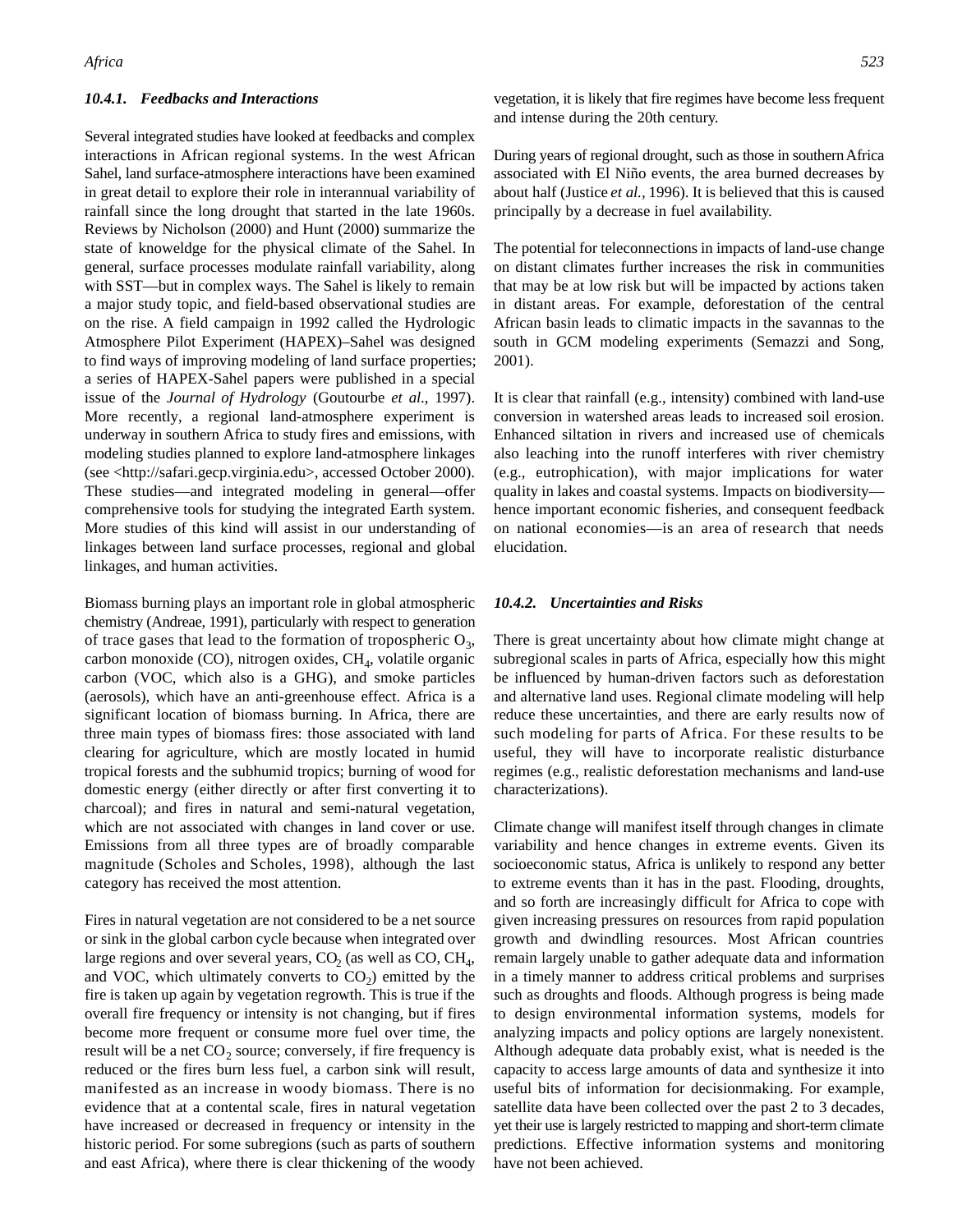Evaluation of impacts in monetary or other quantitative terms remains a major obstacle to comprehensive assessment of impacts of climate change for Africa. Regional integrated assessment modeling, such as in Egypt (Yates and Strzepek, 1998), offers a solution, and model development should be accelerated for subregions of Africa where building blocks exist (Desanker *et al.*, 2001).

ENSO-related impacts remain uncertain, given perceived changes in ENSO events in terms of frequency and duration. However, much progress is being reported in prediction of ENSO, and this information should be closely linked with case studies of how different regions and populations respond to specific climate-related events. These studies should document costs and benefits, as well as responses.

#### *10.4.3. Cross-Cutting Issues*

#### *10.4.3.1. Costing*

In some of the sectors affected by climate change—such as water resources, food security, and natural resources—it may be possible to attach financial values. At this point, there are few if any published data on the economic impacts of climate change on these sectors in Africa. However, there are indications of what it costs to support communities that have been affected by famine and floods. Because most of this is foreign aid, it is difficult to evaluate costs in relation to individual country economies. There are indications that water shortages have a negative impact on power generation and consequently economic activities. It is acknowledged that some elements such as health are difficult to cost. Nevertheless, the financial impacts of dealing with epidemics such as malaria, menengitis, and cholera are known by various governments. Governments may be able to translate the impacts described in this assessment to national costs and begin to plan how to develop adaptive financial measures. As methods for impact assessment involve more integrated modeling, it will be possible to quantify impacts of specific climate change scenarios, either in terms of goods and services or in monetary terms.

#### *10.4.3.2. Development, Sustainability, and Equity*

The great uncertainty is the political development of Africa. Africa has had its share of surprises in the political arena. What appeared to be a steady march to economic growth would be shattered by sudden political upheavals and festering corruption among national leadership, which tends to have a trickle-down effect until the process of governance is corrupted at its core. On the other hand, the sudden collapse of apartheid in South Africa brought a fresh wind of hope in southern Africa, with far-reaching impacts on the rest of the continent. The adaptive recommendations made in this assessment assume an underpinning of good governance and social responsibility. Achebe *et al.* (1990) tackle the issue of Africa's future political and economic demise. Using various approaches and assumptions, they conclude that Africa may not enjoy political and economic stability prior to 2020–2030 at the earliest. According to climate change impact scenarios, this is the period when climate impacts will have significant impacts on the economic and social fabric. Thus, the message is that Africa must get its house in order as a matter of urgency. We challenge the African political leadership to belie the Achebe *et al.* (1990) prognosis.

The impacts of climate change are expected to be severe, yet Africa's contribution to climate change through emissions is minimal. There are strong feelings among some people in the South who would like to see the North implement tangible emissions reductions and find ways of helping the South adapt to adverse impacts of climate change. From this synthesis, it is clear that Africa is highly vulnerable, with very low capacity to adapt. There is great potential to transfer technology to Africa that would help in developing sustainable agriculture, as well as other technologies that would assist in improving welfare and economic development.

Although the relative importance of climatic and anthropogenic factors in causing desertification remains unresolved, evidence shows that certain arid, semi-arid, and dry subhumid areas have experienced declines in rainfall, resulting in decreases in soil fertility and agricultural, livestock, forest, and rangeland production. Ultimately, these adverse impacts lead to political and socioeconomic instability.

Given the range and magnitude of development constraints and challenges facing most African nations, the overall capacity for Africa to adapt to climate change is low. Although there is uncertainty about what the future holds, Africa must start planning now to adapt to climate change. National environmental action plans and their implementation need to incorporate long-term changes and pursue "no regret" strategies. Current technologies and approaches—especially in agriculture and water—are unlikely to be adequate to meet projected demands, and increased climate variability will be an additional stress. Seasonal forecasting—for example, linking SSTto outbreaks of diseases is a promising adaptive strategy that will help to save lives.

Climate change offers some opportunities for development. The process of adapting to global climate change, including technology transfer, offers new development pathways that could take advantage of Africa's resources and human potential. Examples would include competitive agricultural products, resulting from research in new crop varieties and increased international trade, and industrial developments such as solar energy. Regional cooperation in science, resource management, and development already is increasing.

This assessment of vulnerability to climate change is marked by uncertainty. The diversity of African climates, high rainfall variability, and a very sparse observational network make predictions of future climate change difficult at the subregional and local levels. Underlying exposure and vulnerability to climatic changes are well established. Sensitivity to climatic variations is established but incomplete. However, uncertainty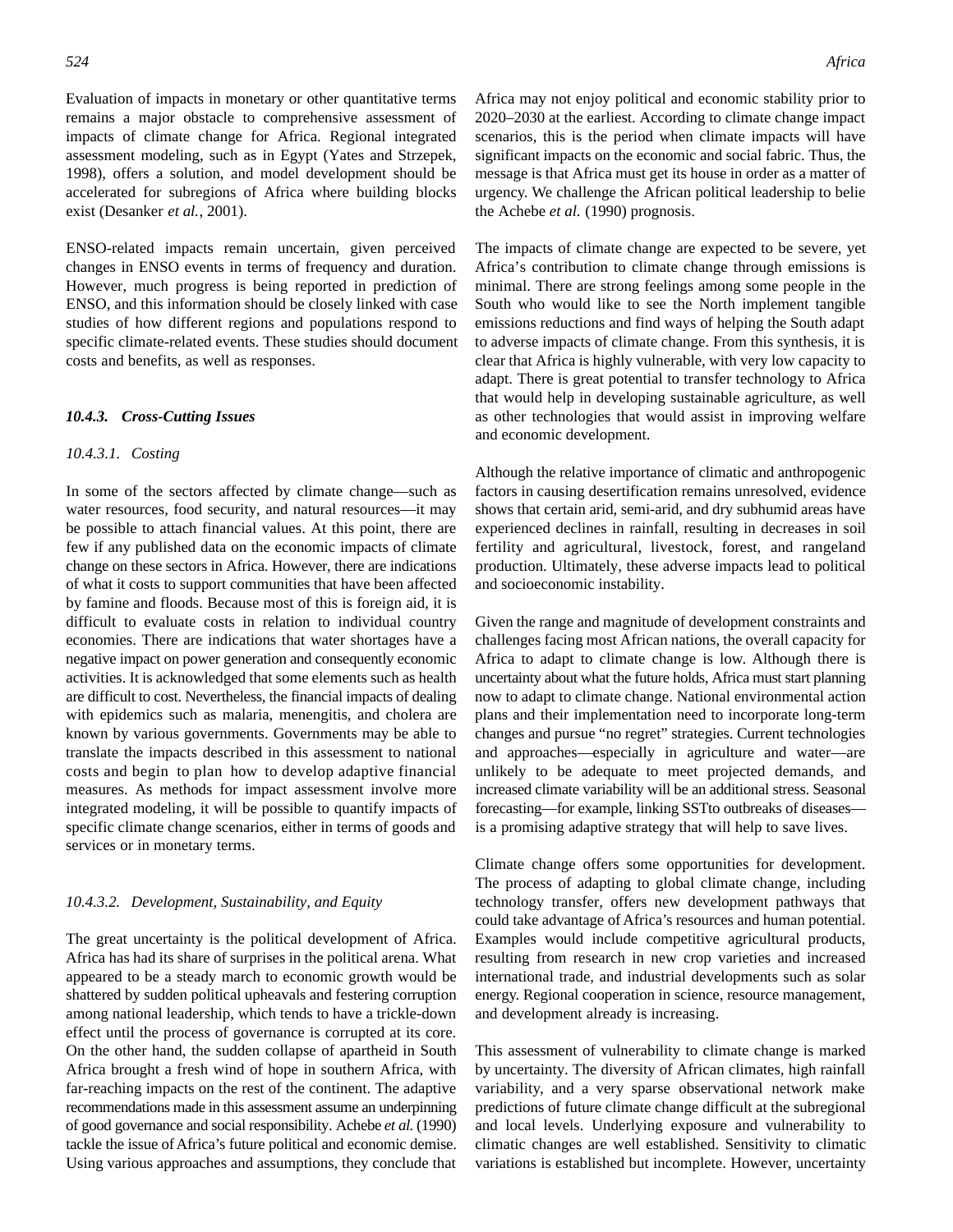about future conditions means that there is low confidence in projected costs of climate change.

#### *10.4.4. Future Needs*

Issues related to Africa's capacity to understand projected impacts include:

- *Data Needs:* The potential exists to develop environmental information systems on the basis of satellite data products and geographic information systems at small management units such as river basins, with socioeconomic and biophysical attributes as required in analyses of impacts and management. Current impact assessment models are limited by input data, limiting their use to fairly general questions. Examples exist where detailed spatial databases have been built and are being used to run integrated agrohydrological models, such as in South Africa (Schulze, 1997; Schulze and Perks, 2000). Monitoring of environmental processes as well as increased weather observation are required. Coordinated collection of integrated data sets for subregions or in connection with an extreme event such as a drought or a flood is highly desirable and would contribute to understanding of adaptation and response strategies and regional integrated modeling.
- *Human Capacity:* There is great need for increased African capacity to study the more fundamental science issues of global change and its impacts. There is great capacity at the applied management level in Africa, and this must be strengthened by a strong science capacity. The increasing number of international environmental treaties and agreements will require an even greater capacity for analysis and delivery of timely reports. There also is great need to apply science findings in policy analysis and international negotiations.
- *Integrated Analysis:* It is becoming increasingly clear that most environmental problems such as climate change require integration of many disciplines and methods of analysis. There also is a shift in interest and focus from global scales to regional and local scales. Models that help to integrate science findings with management and policy issues are needed. These models, called integrated assessment models, are required at regional and subregional levels and should include all important linkages between the socioecological and economic sectors. Given the unique combinations of factors in subregions of Africa (climate, economics, infrastructure), it will be necessary in future assessments to develop and apply regional assessment models that reflect key factors for each subregion, and these models will need to be built around issues of sustainable development rather than emissions reduction. Linking climate change (and other environmental issues) to sustainable development is not going to be easy, but it should spawn a rich body of research to define methods and approaches that will work.
- 
- Literature Written in French: It is recognized that there is a rich body of literature that is written in French, and although efforts were made to capture these studies, it simply was not possible to conduct an exhaustive synthesis of that body of work. This represents a major challenge for Africa-wide assessments.

#### **References**

- **Achebe,** C., C. Magadza, G. Hyden, and A. Plala Okeyo (eds.), 1990: *Beyond Hunger in Africa.* Heinemann Kenya, James Currey, London, United Kingdom, 148 pp.
- **Adams,** A.M., J. Cekan, and R. Sauerborn, 1998: A conceptual framework of household coping: reflections from rural West Africa. *Africa*, **68**, 263–283.
- Adams, W.M. and M.J. Mortimore, 1997: Agricultural intensification and flexibility in the Nigerian Sahel. The Geographical Journal, 163, 150-160.
- **Addis,** D.G., R.S. Pond, M. Remshak, D.D. Juranek, S. Stokes, and J.P. Davis, 1996: Reduction of risk of watery diarrhea with point-of-use water filters during a massive outbreak of water-borne Cryptosporidium infection, Milwaukee, Wisconsin, 1993: *American Journal of Tropical Medicine and Hygiene*, **54,** 549–553.
- Alcamo, J. (ed.), 1994: *Image 2.0 Integrated Modelling System for Global Climate* Change. Kluwer Academic Publishers, Dordrecht, The Netherlands, 296 pp.
- **Alterholt,** T.B., M.W. LeChevallier, W.D. Norton, and J.S. Rosen, 1998: Effects of rainfall on giardia and cryptosporidium. *Journal of American Water Works Association*, **90,** 66–80.
- Andreae, M.O., 1991: Biomass burning: its history, use, distribution and impact on environmental quality and the global climate. In: *Global Biomass Burning* [Levine, J.S. (ed.)]. MITPress, pp. 3–21.
- **Angyo,** I.A. and Okpeh, 1997: Clinical predictor of epidemic outcome in meninggoccocal infections in Jos, Nigeria. *East Africa Medical Journal*, **74,** 423–426.
- **Anon,** 1992: Pastoralists'progress: the future for the Sahel. *Spore,* **39,** 1–4.
- **Arnell,** N.W., 1999: Climate change and global water resources. *Global Environmental Change*, **9,** S31–S50.
- **Ayalew,** M., 1997: What is food security and famine and hunger? *Internet Journal for African Studies*, **2**.Available online at http://www.brad.ac.uk/ research/ijas/ijasno2/ayalew.html.
- **Baidu-Forson,** J. and T.L. Napier, 1998: Wind erosion control within Niger. *Journal of Soil and Water Conservation*, **55,** 120–125.
- **Bationo,** A., B.C. Christianson, and M.C. Klaij, 1993: The effect of crop residue and fertilizer use on pearl millet yields in Niger. *Fertilizer Research*, **34,** 251–258.
- **Behnke,** R.H., I. Scoones, and C. Kerven (eds.), 1993: *Range Ecology at Disequilibrium: New Models of Natural Variability and Pastoral Adaptation for African Savannas*. Overseas Development Institute, London, United Kingdom, 230 pp.
- **Benson,** C. and E. Clay, 1998: The Impact of Drought on Sub-Saharan Economies. World Bank Technical Paper No. 401, World Bank, Washington, DC, USA, 91 pp.
- **Besancenot, J.P., M. Boko, and P.C. Oke, 1997: Weather conditions and** cerebrospinal meningitis in Benin (Gulf of Guinea, West Africa). *European Journal of Epidemiology*, **13,** 807–815.
- **Bila,** A., 1999: Impacts of climate change on forests and forestry sector of Mozambique. In: *Republic of Mozambique. Final Report of the Mozambique/U.S. Country Study Progam Project on Assessment of the Vulnerability of the Economy of Mozambique to Projected Climate Change*, Maputo, Mozambique, (unpublished).
- **Brickett,** C., R. Murtugudde, and T. Allan, 1999: Indian Ocean climate event brings floods to East Africa's lakes and the Sudd marsh. *Geophysical Research Letters*, **26(8),** 1031–1034.
- **Birmingham,** M.E., M.S. Deming, B.S. Hersh, L.A. Lee, N. Ndayimirije, S. Nkurikiye, and J.G. Wells, 1997: Epidemic cholera in Burundi: patterns in the Great Rift Valley Lake region. *Lancet*, **349(9057),** 981–985.
- Boko, M., 1992: *Climats et Communautes Rurales du Benin*. Rythm Climatiques et Rythmes de Developpements Centre de Recherche de Climatologie, Universit, de Bourgogne, Dijon, France.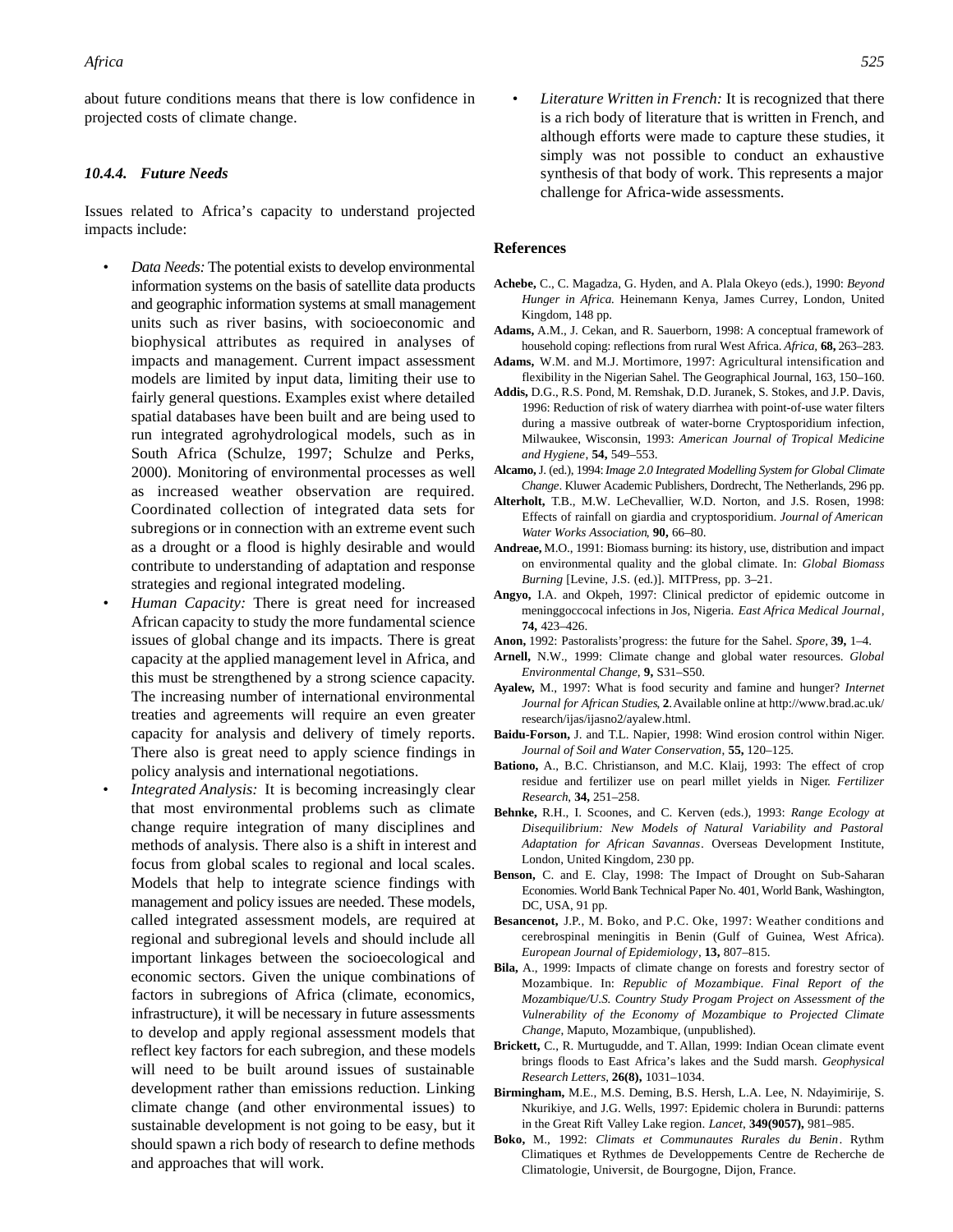- **Bond,** W.J. and B.W. van Wilgen, 1997: *Fire and Plants*. Population and Community Biology Series 14, Chapman & Hall, London, United Kingdom, 263 pp.
- Bonnefille, R., J.C. Roeland, and J. Guiot, 1990: Temperature-rainfall estimates for the past 40,000 years in equatorial Africa. *Nature*, **346,** 347–349.
- **Booysen,** P.deV. and N.M. Tainton (eds.), 1984: Ecological effects of fire in southern African ecosystems. In: *Ecological Studies 48*. Springer-Verlag, Berlin, Germany, 426 pp.
- **Breman,** H., 1975: La capacite de charge maximale des pasturages maliens. In: *Inventaire et la Cartographie des Pasturages Tropicaux Africains, Actes du Colloque, Bamako, Mali, 3–8 March, 1975:* ILCA, Addis Ababa, Ethiopia, pp. 249–256.
- **Broad,** K. and S. Agrawala, 2000: The Ethiopia food crisis—uses and limits of climate forecasts. *Science*, **289,** 1683–1684.
- **Buerkert,** A., K. Michels, J.P.A. Lamers, H. Marshner, and A. Bationo, 1996: Anti-erosive, soil, physical, and nutritional effects of crop residues. In: *Wind Erosion in Niger: Implications and Control Measures in Amillet-Based Farming System* [Buerkert, B., B.E. Allison, and M. von Oppen (eds.)]. Developments in Plant and Soil Sciences 67, Kluwer Academic Publishers, Dordrecht, The Netherlands, 255 pp.
- **Calder,** I.R., R.L. Hall, H.G. Bastable, H.R. Gunston, O. Shela, A. Chirwa, and R. Kafundu, 1995: The impact of land use change on water resources in sub-Saharan Africa: a modelling study of Lake Malawi. *Journal of Hydrology,* **170,** 123–135.
- Cambula, P., 1999: Impacts of climate change on water resources of Mozambique. *Republic of Mozambique. Final Report of the Mozambique/U.S. Country Study Progam Project on Assessment of the Vulnerability of the Economy of Mozambique to Projected Climate Change*, Maputo, Mozambique, (unpublished).
- **Campbell,** D.J., 1999: Response to drought among farmers and herders in southern Kajiado District, Kenya: a comparison of 1972–1976 and 1994–1995: *Human Ecology*, **27(3),** 377–416.
- **Caponera,** D.A., 1996. Conflicts over international river basins in Africa, the Middle East, and Asia. *Review of European Community and International Environmnetal Law,* **5(2)***,* 97–106.
- **Carter,** T.R., M. Hulme, J.F. Crossley, S. Malyshev, M.G. New, M.E. Schlesinger, and H. Tuomenvirta, 2000: *Climate Change in the 21st Century - Interim Characterizations based on the New IPCC Emissions Scenarios*. The Finnish Environment 433, Finnish Environment Institute, Helsinki, 148 pp.
- **CDC,** 1998: Rift Valley Fever: east Africa, 1997–1998. Centers for Disease Control and Prevention, *Morbidity and Mortality Weekly Report*, **10(47),** 261–264.
- **Charney,** J.G., 1975: Dynamics of deserts and drought in the Sahel. *Quarterly Journal of the Royal Meteorological Society*, **101,** 193–202.
- **Chemane,** D., H. Mota, and M. Achimo, 1997: Vulnerability of coastal resources to climate changes in Mozambique: a call for integrated coastal zone management. *Ocean and Coastal Management*, **37(1),** 63–83.
- Chifamba, F.C., 2000: The relationship of temperature and hydrological factors to catch per unit effort, condition and size of the freshwater sardine, *Limnothrissa miodon* (Boulenger ), in Lake Kariba. *Fisheries Research*, **45,** 271–281.
- Claussen, M., C. Kubatzki, V. Brovkin, A. Ganopolski, P. Hoelzmann, and H.-J. Pachur, 1999: Simulation of an abrupt change in Saharan vegetation in the mid-Holocene. *Geophysical Research Letters*, **26,** 2037–2040.
- **Coe,** M.J., D.H. Cumming, and J. Phillipson, 1976: Biomass and production of large African herbivores in relation to rainfall and primary production. *Oecologia*, **22,** 341–354.
- **Coetzee,** J.A., 1967: Pollen analytical studies in east and southern Africa. *Palaeoecology Africa*, **3,** 146 pp.
- **COHMAP Members,** 1988: Climatic changes of the last 18,000 years: observations and model simulations. *Science*, **241**, 1043–1052.
- **Colwell,** R.R., 1996: Global warming and infectious diseases. *Science*, **274,** 2025–2031.
- **Conway,** D. and M. Hulme, 1993: Recent fluctuations in precipitation and runoff over the Nile sub-basins and their impact on main Nile discharge. *Climatic Change*, **25,** 127–152.
- Cousins, B., 1996: Conflict management for multiple resource users in pastoralist and agro-pastoralist contexts. *IDS Bulletin*, 27(3), 41-54.
- **Cowling,** R.M., P.W. Rundel, P.G. Desmet, and K.J.E. Esler, 1998: Regionalscale plant diversity in southern African arid lands: subcontinental and global comparisons. *Biodiversity Research*, **4,** 27–36.
- **Crawford,** R.J.M., L.V. Shannon, and D.E. Pollock, 1987: The Benguela ecosystem, part IV: the major fish and invertebrate resources. *Annual Review of Oceonography and Marine Biology,* **25,** 353–505.
- **Crutzen,** P.J. and M.O. Andreae, 1990: Biomass burning in the Tropics: impact on atmospheric chemistry and biogeochemical cycles. *Science*, **250,** 1669–1678.
- **Cunnington,** W.M. and P.R. Rowntree, 1986: Simulations of the Saharan atmosphere-dependence on moisture and albedo. *Quarterly Journal of the Royal Meteorological Society*, **112,** 971–999.
- **d'Almedia,** G.A., 1986: A model for Saharan dust transport. *Journal of Climatology and Applied Meteorology*, **25,** 903–916.
- **Darkoh,** M.B., 1998: The nature, causes and consequences of desertification in the dry lands of Africa. *Land Degradation and Development*, **9(1),**  $1 - 20$ .
- **Davies,** S., 1996: *Adaptable Livelihoods: Coping with Food Insecurity in the Malian Sahel.* St. Martin's Press, New York, NY, USA.
- **Davies,** M.B. and C. Zabinski, 1992: Changes in geographical range resulting from greenhouse warming: Effects on biodiversity in forests. In: *Global Warming and Biological Diversity* [Peters, R.L. and T.E. Lovejoy (eds.)]. Yale University Press, New Haven, CT, USA, pp. 297–308.
- **De Lattre**, A., 1988: What future for the Sahel? *OECD Observer*, **153,** 19–21.
- **De Ridder,** N., L. Stroosnijder, A.M. Cisse, and H. van Keulen, 1982: *Productivity of Sahelian Rangelands, Vol. 1*. Department of Soil Science and Plant Nutrition, Wageningen Agricultural University, The Netherlands, 231 pp.
- **Depierre,** D. and H. Gillet, 1971: Désertification de la zone sahélienne du Tchad. *Bois et Forêts des Tropiques*, **139,** 2–25.
- **Desanker,** P.V., P.G.H. Frost, C.O. Justice, and R.J. Scholes (eds.), 1997: *The Miombo Network: Framework for a Terrestrial Transect Study of Land-Use and Land-Cover Change in the Miombo Ecosystems of Central* Africa. International Geosphere-Biosphere Programme (IGBP), Stockholm, Sweden, 109 pp.
- Desanker, P.V., C.O. Justice, K. Masamvu, and G. Munthali, 2001: Requirements for integrated assessment modelling at the subregional and national levels in Africa to address climate change. In: *Climate Change for Africa: Science, Technology, Policy and Capacity Building* [Pak, S.L. (ed.)]. Kluwer Academic Publishers, Dordrecht, The Netherlands (in press).
- **Diedhiou,** A. and J.-F. Mahfouf, 1996: Comparative influence of land and sea surfaces on the Sahelian drought: a numerical study. Annales *Geophysicae*, **14,** 115–130.
- **Dilley,** M., 2000: Reducing vulnerability to climate variability in southern Africa: the growing role of climate information. *Climatic Change*, **45(1),** 63–73.
- **Dilley,** M. and B.N. Heyman, 1995: ENSO and disaster—droughts, floods and El Niño Southern Oscillation warm events. *Disasters*, **19(3),** 181–193.
- **Dodd,** J.L., 1994: Desertification and degradation in sub-Saharan Africa. *BioScience*, **44,** 28–34.
- **Downing,** T.E., 1991: Vulnerability to hunger and coping with climate change in Africa. *Global Environmental Change*, **1(5),** 365–380.
- **Downing,** T.E., L. Ringus, M. Hulme, and D. Waughray, 1997: Adapting to climate change in Africa: prospects and guidelines. *Mitigation and Adaptation Strategies for Global Change*, **2,** 19–44.
- **Dutt,** G.S. and N.H. Ravindranath, 1993: Bioenergy: direct applications in cooking. In: *Renewable Energy* [Johansson, T.B., H. Kelly, A.K.N. Reddy, and R.H. Williams (eds.)]. Island Press, Washington, DC, USA, 1160 pp.
- **East,** R., 1984: Rainfall, soil nutrient status and biomass of large African savanna animals. *African Journal of Ecology*, **22,** 245–270.
- **El Raey,** M., K. Dewider, M. El Hattabb, 1999: Adaptation to the impacts of sea level rise in Egypt. In: *National Assessment Results of Climate Change: Impacts and Responses* [Mimura, N. (ed.)]. Oldendorf Luhe, Inter-Research, pp. 117–128.
- **Ellery,** W.N., R.J. Scholes, and M.T. Mentis, 1991: An initial approach to predicting the sensitivity of the South African grassland biome to climate change. *South African Journal of Science*, **87,** 499–503.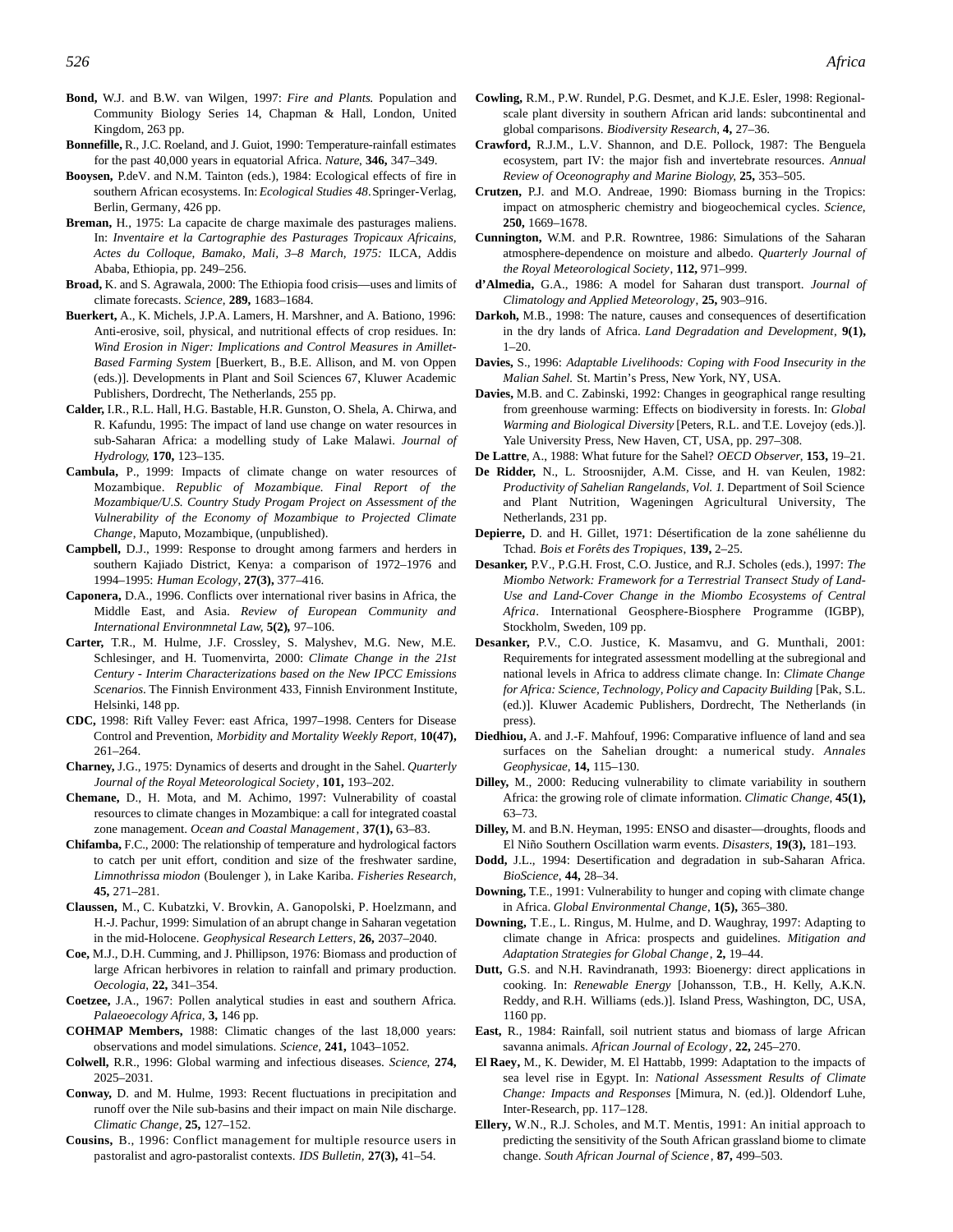- Ellery, W., M.C. Scholes, and R.J. Scholes, 1996: The distribution of sweetveld and sourveld in South Africa's grassland biome in relation to environmental factors. *African Journal of Range and Forage Science*, **12,** 38–45.
- **Eltahir,** E.A.B. and C. Gong, 1996: Dynamics of wet and dry years in West Africa. *Journal of Climate*, **9,** 1030–1042.
- **Falkenmark,** M., 1989: The massive water scarcity now threatening Africa why isn't it being addressed? *Ambio*, **18,** 112–118.
- **FAO,** 1999a: *State of the World's Forests*. Food and Agricultural Organization of the United Nations, Rome, Italy, 154 pp. Available online at http://www.fao.org/forestry/FO/SOFO/SOFO99/sofo99-e.stm.
- **FAO,** 1999b: *The State of Food Insecurity in the World*. Food and Agriculture Organization of the United Nations, Rome, Italy, 32 pp.
- **Faye,** O., O. Gaye, D. Fontenille, L. Konate, J.P. Herve, Y. Toure, S. Diallo, J.F. Molez, and J. Mouchet, 1995: Drought and malaria decrease in the Niayes area of Senegal. *Sante*, **5,** 199–305.
- **Feddema,** J.J., 1999: Future African water resources: interactions between soil degradation and global warming. *Climatic Change*, **42(3),** 561–596.
- **Feddema,** J.J., 1998: Estimated impacts of soil degradation on the African water balance and climate. C*limate Research*, **10(2),** 127–141.
- **Flenley,** J.R., 1979: The late Quaternary vegetational history of the equatorial mountains. *Progress in Physical Geography*, **3,** 488–509.
- **Flohn,** H. and S. Nicholson, 1980: Climatic fluctuations in the arid belt of the "old world" since the last glacial maximum; possible causes and future implications. *Palaeoecology Africa*, **12,** 3–22.
- **Folland,** C.K., T.N. Palmer, and D.E. Parker, 1986: Sahel rainfall and worldwide sea temperatures, 1901–1985. *Nature*, **320,** 602–607.
- **Fontenille,** D., M. Traore-Lamizana, H. Zeller, M. Mondo, M. Diallo, and J.P. Gigoutte, 1995: Short report: Rift Valley fever in western Africa: isolations from Aedes mosquitoes during an interepizootic period. American *Journal of Tropical Medicine and Hygiene*, **52,** 403–404.
- **Ford,** J. and K.M. Katondo, 1977: *The Distribution of Tsetse Flies in Africa*. Organisation of African Unity, Nairobi, Kenya, Cook, Hamond and Kell, London, United Kingdom, (plus maps).
- Freeman, T. and M. Bradley, 1996: Temperature is predictive of severe malaria years in Ziambabwe. *Transactions of the Royal Society of Tropical Medicine and Hygiene,* **90,** 232.
- **Fritz,** H. and P. Duncan, 1993: Large herbivores in rangelands. *Nature*, **364,** 292–293.
- **GEMS,** 1989: *Environmental Data Report*. Global Environmental Monitoring and Assessment Research Center, Blackwell Publishers, 54 pp.
- **Gibbs,** R.G.E., 1987: Preliminary floristic analysis of the major biomes of southern Africa. *Bothalia*, **17,** 213–227.
- **Gleick,** P.H., 1998: *The World's Water: The Biennial Report on Freshwater Resources, 1998–1999.* Island Press, Washington, DC, USA, 307 pp.
- **Gleick,** P.H. (ed.), 1993: *Water in Crisis: A Guide to the World's Water Resources*. Oxford University Press, Oxford, United Kingdom, 473 pp.
- **Gleick,** P.H., 1992: *Water and Conflict: Occasional Papers Series on the Project on Environmental Change and Acute Conflict*. Security Studies Programme, American Academy of Arts and Sciences, University of Toronto, Toronto, ON, Canada, 62 pp.
- **Gonzalez,** P., 2001: Desertification and a shift of forest species in the west African Sahel. *Climate Research*, (in press).
- **Gonzalez,** P., 1997: Dynamics of biodiversity and human carrying capacity in the Senegal Sahel. Diss. University of California, Berkeley, CA, USA, 444 pp.
- **Gornitz,** V. and NASA, 1985: A survey of anthropogenic vegetation changes in west Africa during the last century—climatic implications. *Climatic Change*, **7,** 285–325.
- **Goutorbe,** J.P., P. Kabat, Y.H. Kerr, B. Monteny, S.D. Prince, J.N.M. Stricker, A. Tinga, J.S. Wallace, T. Lebel, A.J. Dolman, and J.H.C. Gash, 1997: An overview of HAPEX-Sahel: a study in climate and desertification. *Journal of Hydrology,* **188-189,** 4–17.
- **Graham**, Y., 1995: Drought dims Ghana's hydroelectric power. *World Rivers Review,* **10,** 3. Available online at http://irn.org/pubs/wrr/9511.
- **Greenwood,** B.M., 1984: Meningoccocal infections. In: *Weatherall: Oxford Textbook of Medicine* [Weatherall, D.J., J.G.G. Ledingham, and D.A. Warrel (eds.)]. Oxford University Press, Oxford, United Kingdom and New York, NY, USA, pp. 165–174.
- **Gundry,** S., J. Wright, A. Ferro-Luzzi, G. Mudimu, and P. Vaze, 1999: *A Hierarchical Dimension to Food Security? The Multi-Level Structure of Spatial and Temporal Processes Influencing the Food and Nutrition System in a District of Zimbabwe*. Working Paper AAE 12/99, Department of Agricultural Economics and Extension, University of Zimbabwe, Harare, Zimbabwe.
- **Hanrahan,** S.A., J. Lindesay, and P. Nailand, 1992: Swarming of the brown locust (Locustana pardalina) in relation to rainfall in southern Africa. In: *Proceedings of the 19th International Congress of Entomology, Beijing, China, 1992.*
- **Hao,** W.M., M.H. Lui, and P.J. Crutzen, 1990: Estimates of annual releases of  $CO<sub>2</sub>$  and other trace gases to the atmosphere from fires in the tropics, based on FAO statistics for the period 1975–1980. In: *Fire in the Tropical Biota: Ecosystem Processes and Global Challenges* [Goldammer, J.G. (ed.)]. Springer-Verlag, Berlin, Germany, 497 pp.
- **Hart,** C.A. and L.E. Cuevas, 1997: Meningoccocal disease in Africa. *Annals of Tropical Medicine and Parasitology*, **91,** 777–785.
- **Hart,** R.C. and N.A. Rayner, 1994: Temperature-related distribution of *Metadiaptomus* and *Tropodiaptomus* (Copepoda; Calanoida), particularly in southern Africa. In: *Studies on the Ecology of Tropical Zooplankton*— *Developments in Hydrobiology 92, Hydrobiologia 272* [Dumont, H.J., J. Green, and H. Masundire (eds.)]. Kluwer Academic Publishers, Dordrecht, The Netherlands, pp. 77–86.
- **Hay,** S.I., R.W. Snow, and D.J. Rogers, 1998: Predicting malaria seasons in Kenya using multi-temporal meteorological satellite sensor data. *Transactions of the Royal Society of Tropical Medicine and Hygiene*, **92,** 12–20.
- Hilmi, K., J. Larissi, A. Makaoui, and S. Zizah, 1998: Synthese *Oceanographique de la Cote Atlantique Marocaine de 1994 a 1998.* Institut National de Recherche Halieutique, Royaume du Maroc, Rabat, Morrocco (unpublished project report).
- **Hirst,** A., 1999: The Southern Ocean response to global warming in the CSIRO coupled ocean-atmosphere model. *Environmental Modeling and Software*, **14,** 227–241.
- **Hlohowskyj,** I., M.S. Brody, and R.T. Lackey, 1996: Methods for assessing the vulnerability of African fisheries resources to climate change. *Climate Research*, **6(2),** 97–106.
- **Hockey,** P.A.R., 2000: Patterns and correlates of bird migrations in sub-Saharan Africa. *Journal of Birds Australia,* **100,** 401–417.
- **Hoffman,** M.T. and R.M. Cowling, 1990: Vegetation change in the semi-arid eastern Karoo over the last 200 years: an expanding Karoo, fact or fiction? *South African Journal of Science*, **86,** 462–463.
- **Holdridge,** L.R., 1967: *Life Zone Ecology*. Tropical Science Center, San José, Costa Rica.
- **Hulme,** M. (ed.), 1996: *Climate Change in Southern Africa: An Exploration of Some Potential Impacts and Implications in the SADC Region*. Climatic Research Unit, University of East Anglia, Norwich, United Kingdom, 96 pp.
- **Hulme,** M., 1992: Rainfall changes in Africa (1931–1960 to 1961–1990). *International Journal of Climatology*, **12,** 658–690.
- **Hulme,** M. and M. Kelly, 1997: Exploring the links between desertification and climate change. In: *Environmental Management: Readings and Case Studies* [Owen, L. and T.B.H. Unwin (eds.)]. Blackwell, Oxford, United Kingdom.
- **Hulme,** M., R.M. Doherty, T. Ngara, M.G. New, and D. Lister, 2001: African climate change: 1900–2100. *Climate Research*, (in press).
- **Hulme,** M., E.M. Barrow, N. Arnell, P.A. Harrison, T.E. Downing, and T.C. Johns, 1999: Relative impacts of human-induced climate change and natural climate variability. Nature, 397, 688-691.
- **Hunt,** B.G., 2000: Natural climatic variability and Sahelian rainfall trends. *Global and Planetary Change*, **24,** 107–131.
- **Huo,** A., B. Xu, M.A. Chowdhury, M.S. Islam, R. Montilla, and R.R. Colwell, 1996: A simple filtration method to remove plankton-associated Vibrio cholerae in raw water supplies in developing countries. *Applied Environmental Microbiology*, **62,** 2508–2512.
- **IPCC,** 1998: *The Regional Impacts of Climate Change: An Assessment of Vulnerability. Special Report of IPCC Working Group II* [Watson, R.T., M.C. Zinyowera, and R.H. Moss (eds.)]. Intergovernmental Panel on Climate Change, Cambridge University Press, Cambridge, United Kingdom and New York, NY, USA, 517 pp.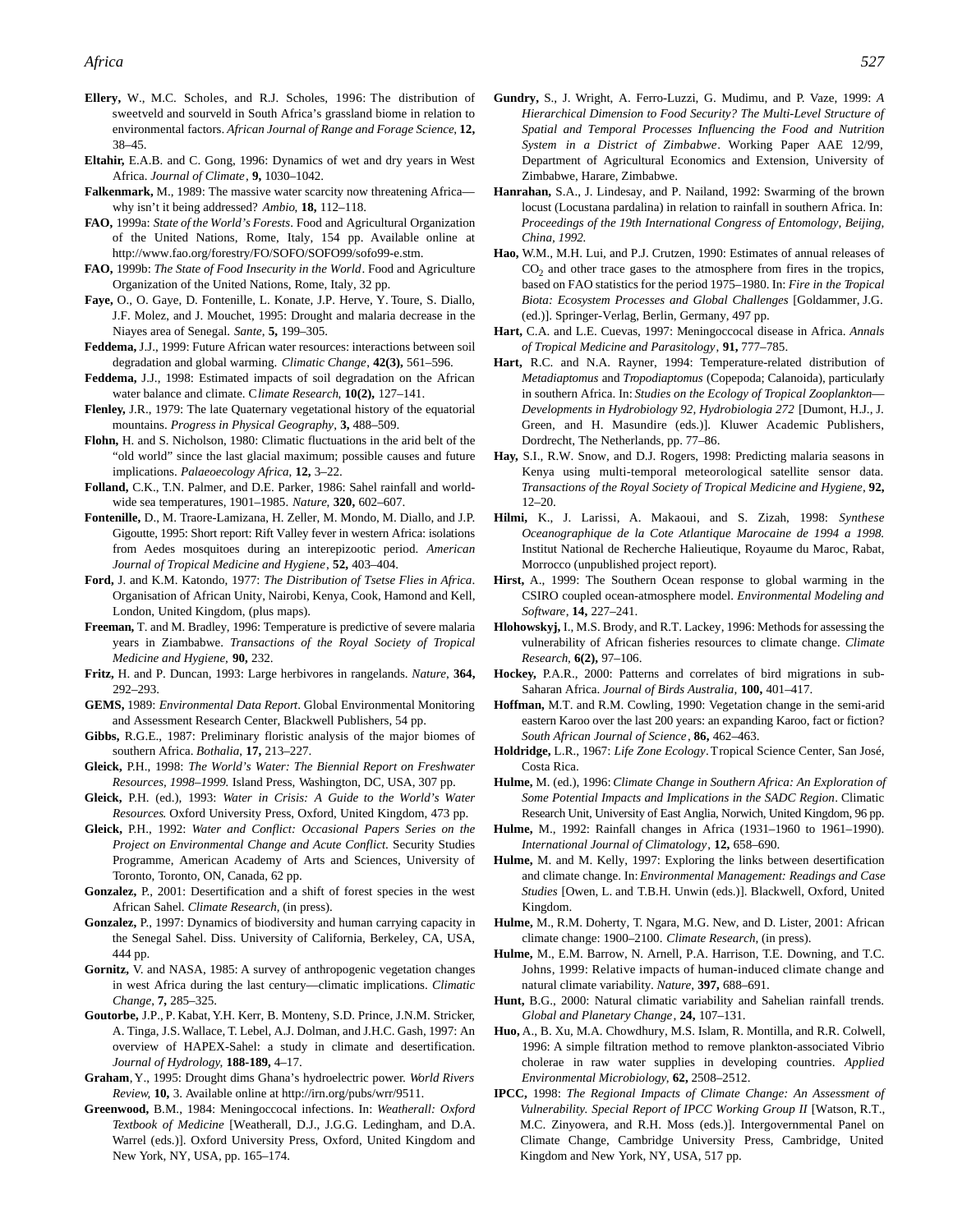- **IPCC,** 1996: *Climate Change 1995: Impacts, Adaptations, and Mitigation of Climate Change: Scientific-Technical Analyses. Contribution of Working Group II to the Second Assessment Report of the Intergovernmental Panel on Climate Change* [Watson, R.T., M.C. Zinyowera, and R.H. Moss (eds.)]. Cambridge University Press, Cambridge, United Kingdom and New York, NY, USA, 880 pp.
- **Jackson,** R.D. and S.B. Idso, 1974: Surface albedo and desertification. *Science*, **189,** 1012–1013.
- **Jallow, B.P., 1995: Identification of and response to drought by local communities** in Fulladu West District, The Gambia. *Singapore Journal of Tropical Geography*, **16(1),** 22–41.
- Jallow, B.P. and A.A. Danso, 1997: Assessment of the vulnerability of the forest resources of The Gambia to climate change. In: *Republic of The Gambia: Final Report of The Gambia/U.S. Country Study Program Project on Assessment of the Vulnerability of the Major Economic Sectors of The Gambia to the Projected Climate Change*. Banjul, The Gambia, (unpublished).
- **Jallow,** B.P., S. Toure, M.M.K. Barrow, and A.A. Mathieu, 1999: Coastal zone of The Gambia and the Abidjan region in Cote d'Ivoire: sea level rise vulnerability, response strategies, and adaptation options. In: *National Assessment Results of Climate Change: Impacts and Responses* [Mimura, N. (ed.)]. Oldendorf Luhe, Inter-Research, Germany, pp. 129–136.
- **Jouan,** A., I. Coulibaly, F. Adam, B. Philippe, B. Leguenno, R. Christie, N. Ould Merzoug, and J.P. Digoutte, 1989: Analytical study of a Rift Valley fever epidemic. *Research in Viroogyl.*, **140,** 175–186.
- **Justice,** C.O., J.D. Kendall, P.R. Dowty, and R.J. Scholes, 1996: Satellite remote sensing of fires during the SAFARI campaign using NOAAadvanced very high resolution radiometer data. *Journal of Geophysical Research*, **101,** 23851–23863.
- **Kadomura,** H., 1994: Climatic changes, droughts, desertification and land degradation in the Sudano-Sahelian Region—a historico-geographical perspective. In: *Savannization Processes in Tropical Africa II* [Kadomura, H. (ed.)]. Tokyo Metropolitan University, Tokyo, Japan, pp. 203–228.
- **Karanja,** D.M.S., J. Alaii, K. Abok, N.I. Adungo, A.K. Githeko, I. Seroney, J.M. Vulule, P. Odada, and A.J. Oloo, 1999: Knowledge and attitude of malaria control and acceptability of permethrin impregnated sisal curtains. *East African Medical Journal*, **76,** 42–46.
- **Kendall,** J.D., C.O. Justice, P.R. Dowty, C.D. Elvidge, and J.G. Goldammer, 1997: Remote sensing of fires during the SAFARI 92 Campaign. In: *Fire in Southern African Savannas* [van Wilgen, B.W., M.O. Andreae, J.G. Goldammer, and J.A. Lindesay (eds.)]. Witwatersrand University Press, Johannesburg, South Africa, pp. 89–134.
- **Kessler,** J.J., 1992: The influence of karité (Vitellaria paradoxa) and néré (Parkia biglobosa) trees on sorghum production in Burkina Faso. *Agroforestry Systems*, **17,** 97–118.
- **Kremen,** C., J.O. Niles, M.G. Dalton, G.C. Daily, P.R. Ehrlich, J.P. Fay, D. Grewal, and R.P. Guillery, 2000: Economic incentives for rain forest conservation across scales. *Science*, 288, 1828-1832.
- **Lado,** C. 1995: Some aspects of food security and social stress in the African arid and semi-arid environments. *Indonesian Journal of Geography*, **27(69),** 31–49.
- **Lamb,** P.J., 1978: Large-scale tropical Atlantic surface circulation patterns associated with sub-Saharan weather anomalies. *Tellus*, **30,** 240–251.
- **Lamb,** P.J. and R.A. Peppler, 1992: Further case studies of tropical Atlantic surface atmospheric and oceanic patterns associated with sub-Saharan drought. *Journal of Climate,* **5,** 476–488.
- **Lamprey,** H., 1975: *Report on the Desert Encroachment Reconnaissance in Northern Sudan*. Sudan National Council for Research and Sudan Ministry of Agriculture, Food and Natural Resources, Khartoum, Sudan.
- **Le Barbé,** L. and T. Lebel, 1997 : Rainfall Climatology of the HAPEX-Sahel région during the years 1950–1990. *Journal of Hydrology*, **188–189,** 43–73.
- **Le Houérou,** H.N., 1989: The grazing land ecosystems of the African Sahel. Springer-Verlag, Berlin, Germany, 282 pp.
- **Le Houérou,** H.N., 1998: A probabilistic approach to assessing rangelands productivity, carrying capacity and stocking rate. In: *Drylands*: *Sustainable Use of Rangelands into the 21st Century* [Squires, V.E. and A.E. Sidahmed (eds.)]. IFAD, Rome, Italy, pp. 159–172.
- **Le Houérou,** H.N. and C.N. Hoste, 1977: Rangeland production and annual rainfall relations in the Mediterranean basin and in the African Sahelo-Sudanian zone. *Journal of Range Management*, **30,** 181–189.
- **Lefevre,** P.C., 1997: Current status of Rift Valley fever: what lessons to deduce from the epidemic of 1977 and 1987. *Medicine Tropicale,* **57(3),** 61–64.
- **Lengeler, C.**, 1998: Insecticide treated bednets and curtains for malaria control, Cochrane Review 1998. In: *The Cochrane Library, Issue 3*. Oxford University Press, Oxford, United Kingdom, 54 pp.
- **Lericollais,** A., 1973: *Sob. Étude Géographique d'un Terroir Serer (Sénégal)*. Office de la Recherche Scientifique et Technique Outre-Mer, Paris, France.
- **Levine,** J.S., T. Bobbe, N. Ray, A. Singh, and R.G. Witt, 1999: *Wildland Fires and the Environment: A Global Synthesis*. U.N. Environment Program, Nairobi, Kenya.
- Lindsay, S.W. and W.J.M. Martens, 1998: Malaria in the African highlands: past, present and future. *Bulletin of the World Health Organization*, **76**, 33-45.
- **Linthicum,** K.J., A. Anyamba, C.J. Tucker, P.W. Kelley, M.F. Myers, and C.J. Peters, 1999: Climate and satellite indicators to forecast Rift Valley fever epidemics in Kenya. *Science*, **285,** 397–400.
- **Linthicum,** K.J., C.L. Bailey, C.J. Tucker, K.D. Mitchell, T.M. Logan, F.G. Davis, C.W. Kamau, P.C. Thande, and J.N. Wagateh, 1990: Application of polar-orbiting, meteorological satellite data to detect flooding of Rift Valley Fever virus vector mosquito habitats in Kenya. Medical *Veterinary Entomology*, **4,** 433–438.
- **Loevinsohn,** M.E., 1994: Climate warming and increased malaria in Rwanda. *Lancet*, **343,** 714–748.
- **Macdonald,** D. (ed.), 1987: *The Encyclopaedia of Mammals*. Equinox, Oxford, United Kingdom, 895 pp.
- **Mace,** G.M., A. Balmford, and J.R. Ginsberg (eds.), 1998: *Conservation in a Changing World.* Cambridge University Press, Cambridge, United Kingdom and New York, NY, USA, 308 pp.
- **MacKinnon,** J. and K. MacKinnon, 1986: *Review of the Protected Areas System in the Afrotropical Realm*. International Union Conservation Networks, Gland, Switzerland.
- **Magadza,** C.H.D., 2000: Climate change impacts and human settlements in Africa: prospects for adaptation. *Environmental Monitoring*, **61**, 193–205.
- **Magadza,** C.H.D., 1997: Water pollution and catchment management in Lake Chivero. In: *Lake Chivero, A Polluted Lake* [Moyo, N.A.G. (ed.)]. University of Zimbabwe Publications, Zimbabwe, pp. 13–26.
- **Magadza**, C.H.D., 1996: Climate change: some likely multiple impacts in southern Africa. In: *Climate Change and World Food Security* [Downing, T.E. (ed.)]. Springer-Verlag, Dordrecht, The Netherlands, pp. 449–483.
- **Magadza,** C.H.D., 1977: Determination of development period at different temperatures in a tropical cladoceran, *Moina dubia* De Gurne and Richard. *Transactions of the Rhodesian Science Association*, **58(4),** 24–27.
- **Magadza,** C.H.D., 1984: An analysis of siltation rates in Zimbabwe. *Zimbabwe Science News,* **18 (6),** 63–64.
- **Manneh,** A., 1997: Vulnerability of the water resources sector of The Gambia to climate change. In: *Republic of The Gambia: Final Report of The Gambia/U.S. Country Study Program Project on Assessment of the Vulnerability of the Major Economic Sectors of The Gambia to the Projected Climate Change*. Banjul, The Gambia, (unpublished).
- Martin, R., R. Washington, and T.E. Downing, 2000: Seasonal maize forecasting for South Africa and Zimbabwe derived from an agroclimatological model. *Journal of Applied Meteorology,* **39(9),** 1473–1479.
- **Mason, S.J., A.M. Joubert, C. Dosign, and S.J. Crimp, 1996: Review of seasonal** forecasting techniques and their applicability to southern Africa. *Water in South Africa*, **22(3),** 203–209.
- **Mason,** S.J., P.R. Waylen, G.M. Mimmack, B. Rajaratnam, and H.J. Harrison, 1999: Changes in extreme rainfall events in South Africa. *Climatic Change*, **41,** 249–257.
- **Mattes,** M. and S.J. Mason, 1998: Evaluation of a seasonal forecasting procedure for Namibian rainfall. South African Journal of Science, **94(4),** 183–185.
- **McMichael**, A.J., A. Haines, R. Sloof, and S. Kovats (eds.), 1996: *Climate Change and Human Health: An Assessment Prepared by a Task Group on behalf of the World Health Organisation, the World Meteorological Organisation, and the United Nations Environment Programme.* World Health Organisation, Geneva, Switzerland, 297 pp.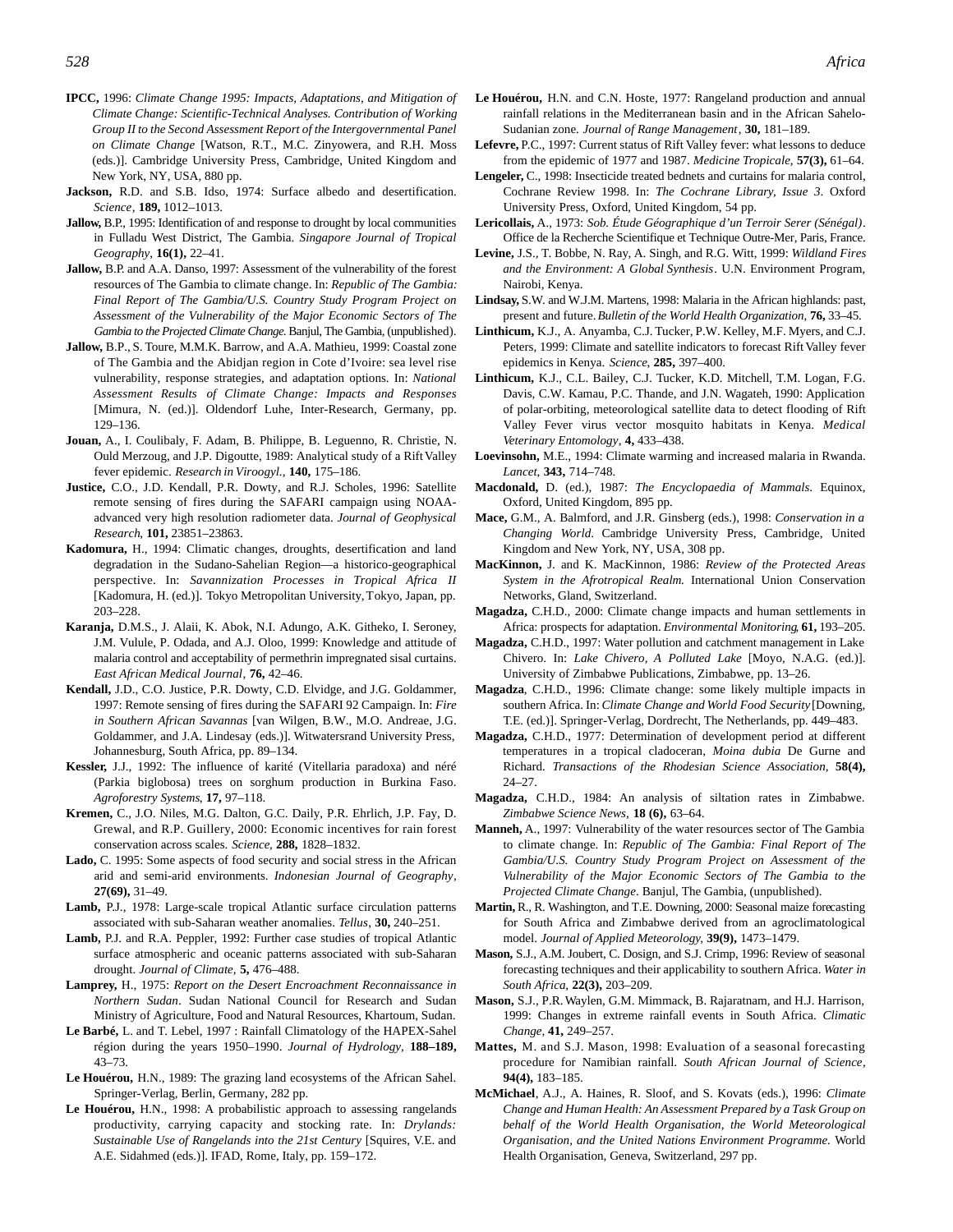- Medema, G.J., D.D. Havelaar, F.M. Schets, and P.F.M. Teunis, 1998: Sedimentation of free and attached Cryptosporidium oocyst and Giardia cysts in water. *Applied Environmental Microbiology*, **64,** 4460–4466.
- **Midgley,** G.F., W.J. Bond, S.J.E. Wand, and R. Roberts, 1999: Will Gullivers travel? Potential causes of changes in savanna tree success due to rising atmospheric CO<sub>2</sub>. In: *Towards Sustainable Management in the Kalahari Region—Some Essential Background and Critical Issues* [Ringrose, S. and R. Chanda (eds.)]. University of Botswana, Gaberone, Botswana, 304 pp.
- **Mooney,** H.A., J. Canadell, F.S. Chapin III, J.R. Ehleringer, C. Korner, R.E. McMurtrie, W.J. Parton, L.F. Pitelka, and E.-D. Schulze, 1999: Ecosystem physiology responses to global change. In: *The Terrestrial Biosphere and Global Change: Implications for Natural and Managed Ecosystems, Synthesis Volume* [Walker, B., W. Steffen J. Canadell, and J. Ingram (eds.)]. International Geosphere-Biosphere Programme Book Series 4, Cambridge University Press, Cambridge, United Kingdom and New York, NY, USA.
- Mortimore, M., 1989: *Adapting to Drought: Farmers, Famines, and Desertification in West Africa*. Cambridge University Press, Cambridge, United Kingdom and New York, NY, USA, 289 pp.
- **Mouchet,** J., S. Manuin, S. Sircoulon, S. Laventure, O. Faye, A.W. Onapa, P. Carnavale, J. Julvez, and D. Fontenille, 1998: Evolution of malaria for the past 40 years: impact of climate and human factors. *Journal of the American Mosquito Control Association*, **14,** 121–130.
- **Moyo,** N.A.G., 1997: Causes of massive fish deaths in Lake Chivero. In: *Lake Chivero, A Polluted Lake* [Moyo, N.A.G. (ed.)].University of Zimbabwe Publications, Harare, Zimbabwe, pp. 98–103.
- **Muchena,** P. and A. Iglesias, 1995: Vulnerability of maize yields to climate change in different farming sectors in Zimbabwe: Plant Protection Research Institute, Causeway, Zimbabwe. In: *Climate Change and Agriculture—Analysis of Potential International Impacts: Proceedings of a Symposium Sponsored by the American Society of Agronomy in Minneapolis, MN, 4–5 November, 1992.* Agroclimatology and Agronomic Modeling and Division A-6 (International Agronomy), **59,** 229–239.
- **Mwachari,** C., B.I. Batchelor, J. Paul, P.G. Wayaiki, and C.F. Gilks, 1998: Chronic diarrhoea among HIV-infected adult patients in Nairobi, Kenya. *Journal of Infections*, **37,** 48–53.
- **Myneni,** R.B., S.O. Los, and C.J. Tucker, 1996: Sattelite-based identification of linked vegetation index and sea surface temperature anomaly areas from 1982–1990 for Africa, Australia, and South America. *Geophysical Research Letters*, **23,** 729–732.
- **Ngecu ,** W.M. and E.M. Mathu, 1999: The El Niño-triggered landslides and their socioeconomic impact on Kenya. *Environmental Geology*, 38(4), 277-284.
- **Nicholls,** R.J., F.M.J. Hoozemans, and M. Marchand, 1999: Increasing flood risk and wetland losses due to global sea-level rise: regional and global analyses. *Global Environmental Change*, **9,** S69–S87.
- **Nicholson,** S.E., 2000: Land surface processes and Sahel climate. *Reviews of Geophysics*, **38,** 117–139.
- Nicholson, S.E. and D. Entekhabi, 1986: The quasi-periodic behavior of rainfall variability in Africa and its relationship to the Southern Oscillation. *Journal of Climate and Applied Meteorology*, **34,** 331–348.
- **Nicholson,** S.E. and J. Kim, 1997: The relationship of the El Niño Southern Oscillation to African rainfall. *International Journal of Climatology*, **17,** 117–135.
- **Nicholson,** S.E. and I.M. Palao, 1993: A re-evaluation of rainfall variability in the Sahel, part I: characteristics of rainfall fluctuations. *International Journal of Climatology*, **13,** 371–389.
- **Nicholson,** S.E., C.J. Tucker, and M.B. Ba (eds.), 1998: Desertification, drought and surface vegetation: an example from the West African Sahel. *Bulletin of the American Meteorological Society*, **79,** 815–829.
- Nicholson, S.E., B. Some, and B. Kone, 2000: Anote on recent rainfall conditions in West Africa, including the rainy season of the 1997 ENSO year. *Journal of Climate*, **13,** 2628–2640.
- **Ntiba**, J.N., 1998: The potential impacts of climate change on fisheries in Lakes Naivasha and Victoria. In: *Vulnerability and Adaptation to Potential Impacts of Climate Change in Kenya* [Omenda, T.O., J.G. Kariuki, and P.N. Mbuthi (eds.)]. Kenya Country Study on Climate Change Project. Ministry of Research and Technology, P.O. Box 30568, Nairobi, Kenya.
- **NOAA,** 1999: *An Experiment in the Application of Climate Forecasts: NOAA-OGP Activities Related to the 1997–98 El Niño Event.* Office of Global Programs, National Oceanic and Atmospheric Administration, Silver Spring, MD, USA.
- **Odingo,** R.S., 1990: Implications for African agriculture of the greenhouse effect. In: *Soils on a Warmer Earth: Proceedings of an International Workshop on Effects of Expected Climate Change on Soil Processes in the Tropics and Subtropics, Nairobi, Kenya* [Scharpenseel, H.W., M. Schomaker, and A. Ayoub (eds.)]. Elsevier Press, New York, NY, USA, 274 pp.
- **Olago,** D.O., 2001: Vegetation changes over palaeo-time scales in Africa. *Climate Research*, (in press).
- **Olaleye,** O.D., O. Tomori, M.A. Ladipo, and H. Schmitz, 1996: Rift Valley Fever in Nigeria: infections in humans. *Review of Science Technologies*, **15,** 923–935.
- **Olivry** J.C., J.P. Briquet, and G. Mahe, 1993. Vers un Apprauvrissment Durable des Resources en Eau de l'Afrique Humide? IAHS Publication No. 216, pp. 67–78.
- **Omenda,** T.O., J.G. Kariuki, and P.N. Mbuthi, 1998: *Vulnerability and Adaptation to Potential Impacts of Climate Change in Kenya: Summary for Policy Makers*. Kenya Country Study Project, Ministry of Rresearch and Technology, Nairobi, Kenya.
- **Otterman,** J., 1974: Baring high-albedo soils by overgrazing: a hypothesized desertification mechanism. *Science*, **186,** 531–533.
- **Palmer,** A.R. and A.F. van Rooyen, 1998: Detecting vegetation change in the southern Kalahari using LandsatTM data. *Journal of Arid Environments*, **39,** 143–153.
- Pamo, E.T., 1998: Herders and wildgame behavior as a strategy against desertification in northern Cameroon. *Journal of Arid Environments*, 39, 170–190.
- **Pimentel,** D., 1993: Climate changes and food supply. *Forum for Applied Research and Public Policy*, **8(4),** 54–60.
- **Pinker** R.T., G. Idemudia, and T.O. Aro, 1994: Characteristic aerosol optical depths during the Harmattan season in sub-Saharan Africa. *Journal of Geophysical Research,* **21,** 685–692.
- **Pinstrum-Anderson,** P. and R. Pandya-Lorch, 1999: The role of agriculture to alleviate poverty. In: *Agriculture and Rural Development* [Wilcke, A. (ed.)]. Technical Centre for Agricultural and Rural Cooperation (CTA), Frankfurt am Main, Germany, **6(2),** 53–56.
- **Poolman,** E., 1999: *Heavy Rain Events Over South Africa*. Paper presented at the 15th Annual Conference of the South African Society of Atmospheric Sciences, Richards Bay, South Africa, 18–19 November 1999.
- **Pottinger,** L., 1997: Coming up dry: South Africa's water crisis is trouble for rivers. *World Rivers Review*, **12(1)**.
- **Preston,** T.R. and R.A. Lang, 1987: *Matching Ruminant Production Systems with Available Resources in the Tropics and Subtropics*. Penambul Books Ltd., Armidale, NSW, Australia.
- **Quick,** R.E., L.V. Venzel, O. Gonzalez, E.D. Mintz, A.K. Highsmith, A. Espanda, N.H. Bean, E.H. Hannover, and R.V. Tauxe, 1996: Narrowmouthed water storage vessels and in situ chlorination in a Bolivian community: a simple method to improve drinking water quality. *American Journal of Tropical Medicine and Hygiene*, **54,** 511–516.
- **Riebsame,** W.E., K.M. Strzepek, J.L. Wescoat Jr., R. Perrit, G.L. Graile, J. Jacobs, R. Leichenko, C. Magadza, H. Phien, B.J. Urbiztondo, P. Restrepo, W.R. Rose, M. Saleh, L.H. Ti, C. Tucci, and D. Yates, 1995: Complex river basins. In: *As Climate Changes, International Impacts and Implications* [Strzepek, K.M. and J.B. Smith (eds.)]. Cambridge University Press, Cambridge, United Kingdom and New York, NY, USA, pp. 57–91.
- Reubush, T.K., M.K. Kern, C.C. Campbell, and A.J. Oloo, 1995: Self-treatment of malaria in a rural area of western Kenya. *Bulletin of the World Health Organization*, **73,** 229–236.
- **Ripley, E.A., 1976: Drought in the Sahara: insufficient biogeophysical feedback?** *Science*, **191,** 100.
- **Robertshaw,** D. and V. Finch, 1976: The effects of climate on the productivity of beef cattle. In: *Cattle Production in Developing Countries* [Smith, A.J. (ed.)]. University of Edinburgh, Edinburgh, Scotland, United Kingdom, pp. 132–137.
- **Russell**, S. and M. Yonge, 1975: *The Seas: An Introduction to Life in the Sea*. Butler and Tanner, London, United Kingdom, 283 pp.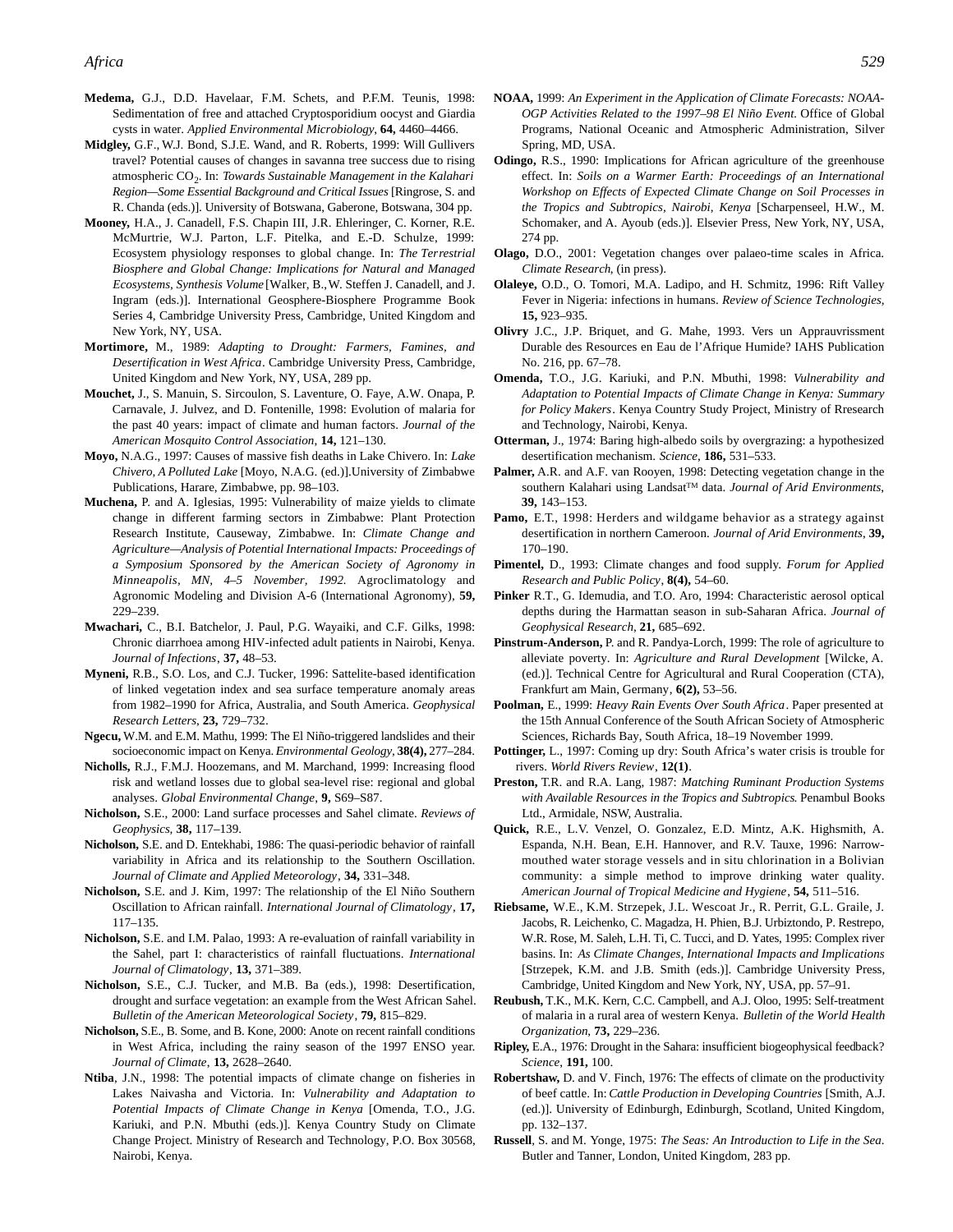- **Rutherford,** M.C., G.F. Midgley, W.J. Bond, L.W. Powrie, C.F. Musil, R. Roberts, and J. Allsopp, 1999: *South African Country Study on Climate* Change. Terrestrial Plant Diversity Section, Vulnerability and Adaptation, Department of Environmental Affairs and Tourism, Pretoria, South Africa.
- **Rutherford,** M.C., M. O'Callaghan, J.L. Hurford, L.W. Powrie, R.E. Schulze, R.P. Kunz, G.W. Davis, M.T. Hoffman, and F. Mack, 1995: Realized niche spaces and functional types: a framework for prediction of compositional change. *Journal of Biogeography*, **22,** 523–531.
- Sabwa, D.M. and A.K. Githeko, 1985: Feacal contamination of urban community water supplies and its public health implications. *East African Medical Journal*, **62,** 794–801.
- Scherr, S.J., 1999: Soil Degradation: A Threat to Developing-Country *Security by 2020?* International Food Policy Research Institute, Washington, DC, USA.
- **Schlesinger,** W.H., J.F. Reynolds, G.I. Cunningham, L.F. Huennecke, W.M. Jarrell, R.A. Virginia, and W.G. Whitford, 1990: Biological feedbacks in global desertification. *Science*, **247,** 1043–1048.
- **Scholes,** R.J., 1993: Nutrient cycling in semi-arid grasslands and savannas: its influence on pattern, productivity and stability. Proceedings of the XVII International Grassland Congress.Palmerston North: International Grasslands Society, 1331–1334.
- **Scholes,** R.J., 1990: The effect of soil fertility on the ecology of African dry savannas. *Journal of Biogeography*, **17,** 415–419.
- **Scholes,** R.J. and S. Archer, 1997: Interactions between woody plants and grasses in savannas. *Annual Review of Ecology and Systematics*, **28,** 517–544.
- **Scholes,** R.J. and M.R. van der Merwe, 1996: Sequestration of carbon in savannas and woodlands. *The Environmental Professional*, **18,** 96–103.
- **Scholes,** R.J. and M.C. Scholes, 1998: Natural and human-related sources of ozone-forming trace gases in southern Africa. *South African Journal of Science*, **94,** 422–425.
- **Scholes,** R.J., C.O. Justice, and D. Ward, 1996: Emissions of trace gases and aerosol particles due to vegetation burning in southern-hemisphere Africa. *Journal of Geophysical Research*, **101,** 23677–23682.
- **Scholes,** R.J., G. Midgeley, and S. Wand, 2000: The impacts of climate change on South African rangelands. In: *South African Country Studies on Climate Change*. Department of Environmental Affairs and Tourism, Pretoria, South Africa, (in press).
- **Schulze,** R.E., 2000: Modelling hydrological responses to land use and climate change: a southern African perspective. *Ambio*, **29,** 12–22.
- **Schulze, R.E., 1997: Impacts of global climate change in a hydrologically** vulnerable region: challenges to South African hydrologists. *Progress in Physical Geography*, **21,** 113–136.
- **Schulze,** R.E. and L.A. Perks, 2000: *Assessment of the impact of Climate Change on Hydrology and Water Resources in South Africa*. ACRUcons Report 33, South African Country Studies for Climate Change Programme, School of Bioresources Engineering and Environmental Hydrology, University of Natal, Pietermaritzburg, South Africa, 118 pp.
- **Schulze,** R.E., G.A. Kiker, and T.E. Downing, 1995: Global climate change and agricultural productivity in southern Africa: thought for food and food for thought. In: *Climate Change and World Food Security* [Downing, T.E. (ed.)]. Springer-Verlag, Dordrecht, The Netherlands, pp. 421–447.
- **Schulze,** R.E., G.A. Kiker, and R.P. Kunz, 1993: Global climate change and agricultural productivity in southern Africa. *Global Environmental Change*, **3(4),** 330–349.
- **Scoones,** I., C. Chibudu, S. Chikura, P. Jeranyama, D. Machaka, W. Machanja, B. Mavedzenge, B. Mombeshora, M. Mudhara, C. Mudziwo, F. Murimbarimba, and B. Zirereza, 1996: *Hazards and Opportunities— Farming Livelihoods in Dryland Africa: Lessons from Zimbabwe*. Zed Books, London, United Kingdom, 267 pp.
- **Semazzi,** F.H.M. and L. Sun 1995. *On the Modulation of the Sahelian Summer Rainfall by Bottom Topography*. Paper presented at the Sixth Symposium on Global Change Studies, Amerian Meteorological Society, Dallas, Texas, USA, 1995.
- **Semazzi,** F.H.M. and L. Song, 2000: Numerical simulation of regional climate variability over eastern Africa and implications for the rest of Africa. *Climate Research*, (in press).
- **Sestini,** G.**,** 1989: *The Implication of Climatic Changes for the Nile Delta.* Report WG 2/14, UNEP/OCA, Nairobi, Kenya.
- Shannon, L.V., J.R.E. Lutjeharms, and G. Nelson, 1990: Causative mechanisms for intra-annual and interannual variability in the marine environment around southern Africa. *South African Journal of Science*, **86,** 356–373.
- **Shapiro,** R.L., R.O. Muga, M.P. Adcock, A. Penelope, P. Howard, W.A. Hawley, L. Kumar, P. Waiyaki, B.L. Nahlen, and L. Slutsker, 1999: Transmission of epidemic Vibrio cholerae 01 in rural western Kenya associated with drinking water from Lake Victoria: an environmental reservior of cholera? Amercian Journal of Tropical Medicine and *Hygiene*, **60,** 271–276.
- **Sharma**, N., T. Damhang, E. Gilgan-Hunt, D. Grey, V. Okaru, and D. Rothberg, 1996:*African Water Resources: Challenges and Opportunities for Sustainable Development*. World Bank Technical Paper No. 33, African Technical Department Series, The World Bank, Washington DC, USA, 115 pp.
- **Siegfried,** W.R., 1989: Preservation of species in southern African nature reserves. In: *Biotic Diversity in Southern Africa: Concepts and Conservation* [Huntley, B.J. (ed.)]. Oxford University Press, Cape Town, South Africa, pp. 186–201.
- **Siegfried,** W.R., R.J.M. Crawford, L.V. Shannon, D.E. Pollock, A.I.L. Payne, and R.G. Krohn, 1990: Scenarios for global warming induced change in the open ocean environment and selected fisheries of the west coast of Southern Africa. *South African Journal of Science*, **86,** 281–285.
- **Singh,** A., A. Dieye, M. Finco, M.S.Chenoweth, E.A. Fosnight, and A. Allotey, 1999: *Early Warning of Selected Emerging Environmental Issues in Africa: Change and Correlation from a Geographic Perspective*. United Nations Environment Programme, Nairobi, Kenya.
- **Sircoulon**, J., T. Lebel, and N.W. Arnell, 1999: Assessment of impacts of climate change variability and change on the hydrology of Africa. In: *Impacts of Climate Change and Climate Variability on Hydrological Regimes* [van Dam, J.C. (ed.)]. Cambridge University Press, Cambridge, United Kingdom and New York, NY, USA, 140 pp.
- **Smith,** J.B. and S.S. Lenhart, 1996: Climate change adaptation policy options. *Climate Research*, **6(2),** 193–201.
- **Smithers,** J. and B. Smit, 1997: Human adaptation to climatic variability and change. *Global Environmental Change*, **7,** 129–146.
- **Stack,** J., 1998: *Drought Forecasts and Warnings in Zimbabwe: Actors, Linkages and Information Flows*. Working Paper AAE 2/98, Department of Agricultural Economics and Extension, University of Zimbabwe, Harare, Zimbabwe.
- **Sterk,** G., A. Bationo, and L. Herrmann, 1996: Wind-blown nutrient transport and soil productivity changes in southwest Niger. *Land Degradation and Development*, **7,** 325–335.
- **Stern,** P.C. and W.E. Easterling (eds.), 1999: *Making Climate Forecasts Matter.* National Academy Press, Washington, DC, USA, 175 pp.
- **Street-Perrott,** F.A. and R.A. Perrott, 1990: Abrupt climate fluctuations in the tropics: the influence of Atlantic Ocean circulation. *Nature*, 343, 607–612.
- **Stockton**, R. and A. Allali, 1992: La secheresse au Maroc et sa relation avec le systeme Almoubarak. In: *Proceeding of the Symposium on Water Resources and Economy*. Taroudant, Morocco.
- **Talling**, J.F. and J. Lemoalle, 1998: *Ecological Dynamics of Tropical Inland Waters*. Cambridge University Press, Cambridge, United Kingdom and New York, NY, USA, 441 pp.
- Tett, S.F.B., T.C. Jones, and J.F.B. Mitchell, 1997: Global and regional variability in a coupled AOGCM. *Climate Dynamics*, **13,** 302–323.
- Thiaw, W.M., A.G. Barnston, and V. Kumar, 1999: Predictions of African rainfall on the seasonal timescale. *Journal of Geophysical Research*, 104, 31589–31597.
- **Tikhomirov, E., M. Santamaria, and K. Esteves, 1997: Meningoccocal disease:** public health burden and control. *World Health Status Quarterly*, **50,** 170–177.
- **Timmermann,** A., J. Oberhuber, A. Bacher, M. Esch, M. Latif, and E. Roeckner, 1999: Increased El Niño frequency in a climate model forced by future greenhouse warming. *Nature*, **398,** 694.
- **Trapnell,** C.G., H.F. Birch, G.T. Chamberlain, and M.T. Friend, 1976: The effect of fire and termites of a Zambian woodland soil. *Journal of Ecology*, **64,** 577–588.